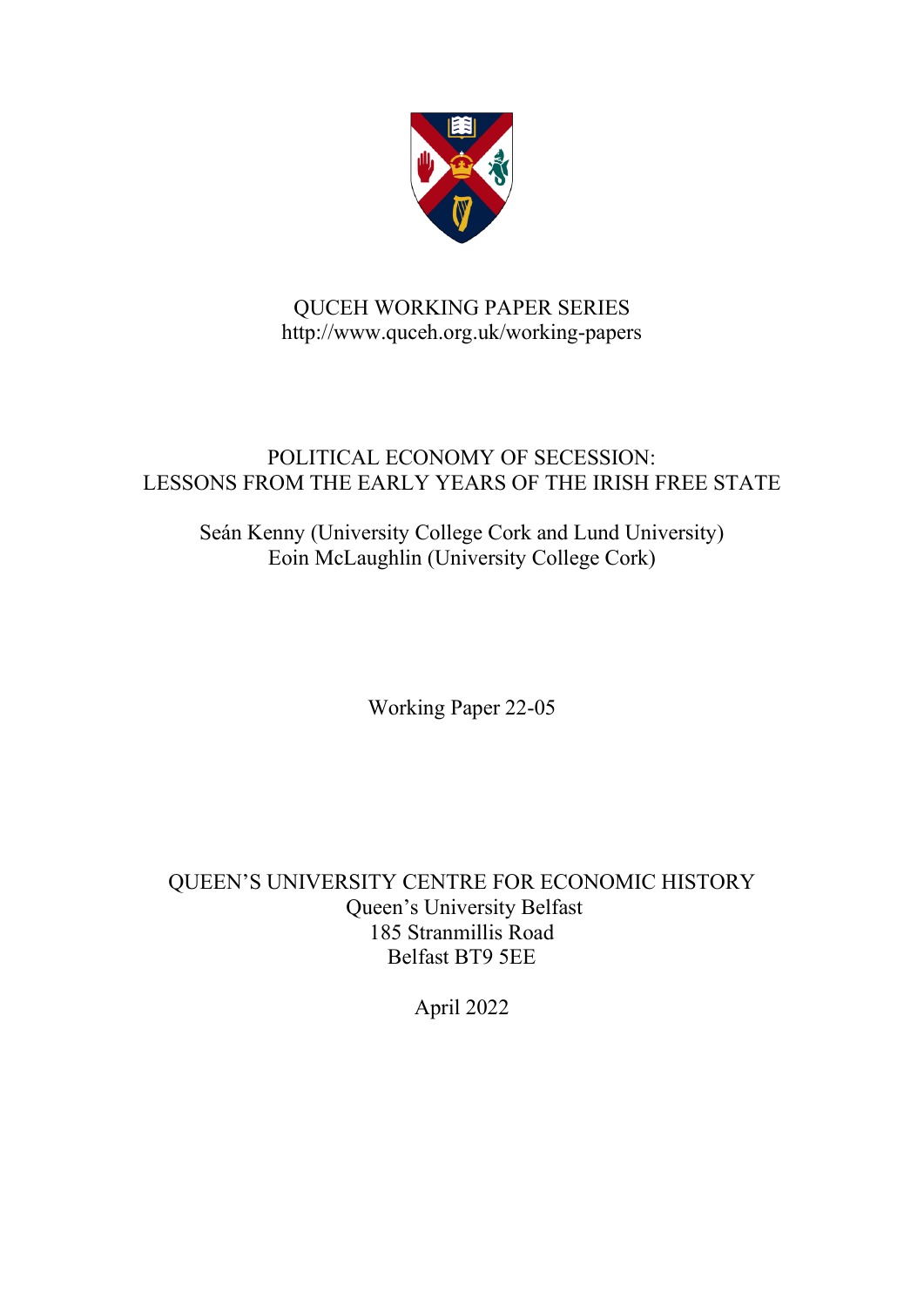# **Political Economy of Secession: Lessons from the Early Years of the Irish Free State**[∗](#page-1-0)

Seán Kenny<sup>\*</sup> Eoin McLaughlin<sup>\*</sup>

#### **Abstract**

We apply insights from the political economy of secession to analyse the early years of the Irish Free State (IFS). The IFS was fortuitous in a debt settlement that enabled it to begin its existence debt free, whilst also receiving financial assistance to quell civil unrest. Yet the IFS was unable to continue to provide the welfare spending inherited from the old regime thereby exacerbating inequality. The IFS also maintained a sterling peg, which led to a milder experience of the depression era. Ultimately however, the benefits of independence were not forthcoming in the early years of the IFS.

**Keywords:** Ireland, economic history, independence, secession

**JEL Classification:** N14, N44

<span id="page-1-0"></span><sup>∗</sup> This paper is funded by SFI-IRC Pathway Programme Project ID: 21/PATH-A/9390.

<span id="page-1-1"></span><sup>♣</sup> Department of Economics, University College Cork.

<span id="page-1-2"></span><sup>♦</sup> Department of Economic History, Lund University.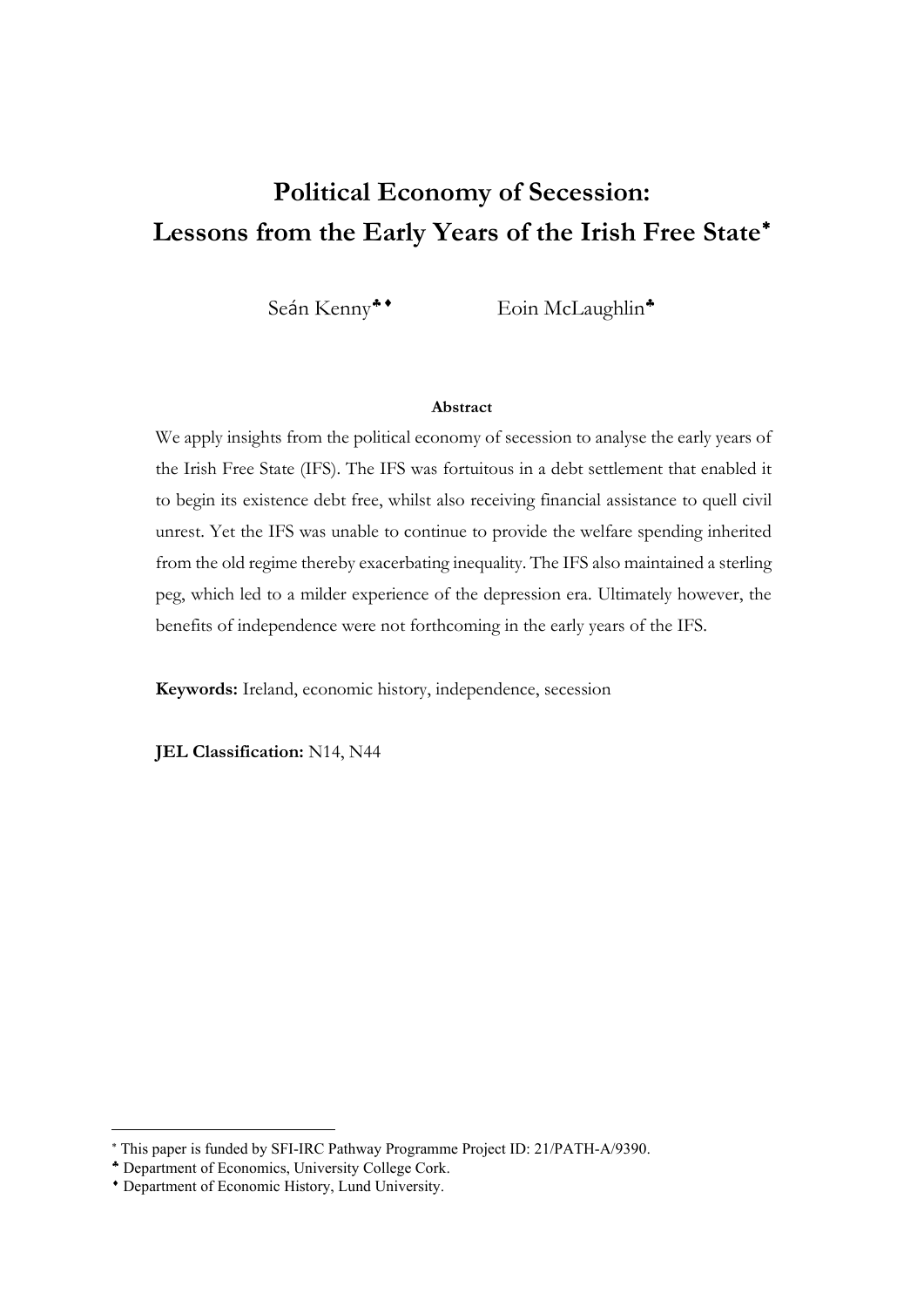## **1 Introduction**

"*Those who seek to disembarrass a country of its entanglements should be very slow and wary. It should not be a matter of tearing up roots but of slowly training a plant to grow in a different direction*" John Maynard Keynes (1933).

Following the end of the Soviet Union in the 1990s, there was increased interest amongst policy makers and academics in applying political-economic analysis to understand the factors that drive secession and unification of countries (Bolton et al. 1996). The most fundamental of these approaches weighed the costs and benefits of secession/unification (Bolton and Roland 1997). Alternative lines of inquiry considered country size, comparing the benefits of (increased) size against the costs of heterogenous population preferences over public good provision and government services (Alesina and Spolaore 2003).

The main benefits of unification (increasing country size) are economies of scale in public good provision, more efficient forms of taxation, increased defence capability (military), larger internal markets, regional insurance, and redistribution. However, larger size comes with the cost of a more heterogenous population, in terms of culture, religion, and language, with varying and alternative preferences. The benefits of secession therefore relate to preference optimisation for local groups regarding public goods provision, although this incurs costs associated with establishing new, or duplication of existing, infrastructure for the provision of public goods (Alesina and Spolaore 2003). If the preferences of political majorities, relating to fiscal and redistribution policies, differ across regions, secession may occur as it could theoretically benefit local majorities (Bolton and Roland 1997).

One of the more eye-catching findings is that democracy can encourage secession and lead to an "inefficiently" large number of countries (Alesina and Spolaore 1997; Bolton and Roland 1997). However, this inefficiency is conditional on the prevailing international environment; protectionism increases the costs of secession (reduces the size of global markets) while economic integration could mitigate them (Alesina et al. 2000).

Political borders are human-made institutions (Alesina & Spolaore 2003). The twentieth century saw a radical redrawing of political borders across the globe. Today there are 143 independent countries, but there was only half this number in 1900. As a result of the Treaty of Versailles signed in 1919, the borders of Europe were redesigned and several new countries emerged from the ashes of the Austro-Hungarian empire. Although not officially part of this wave of secession, southern Irish leaders considered themselves part of this movement and sent a letter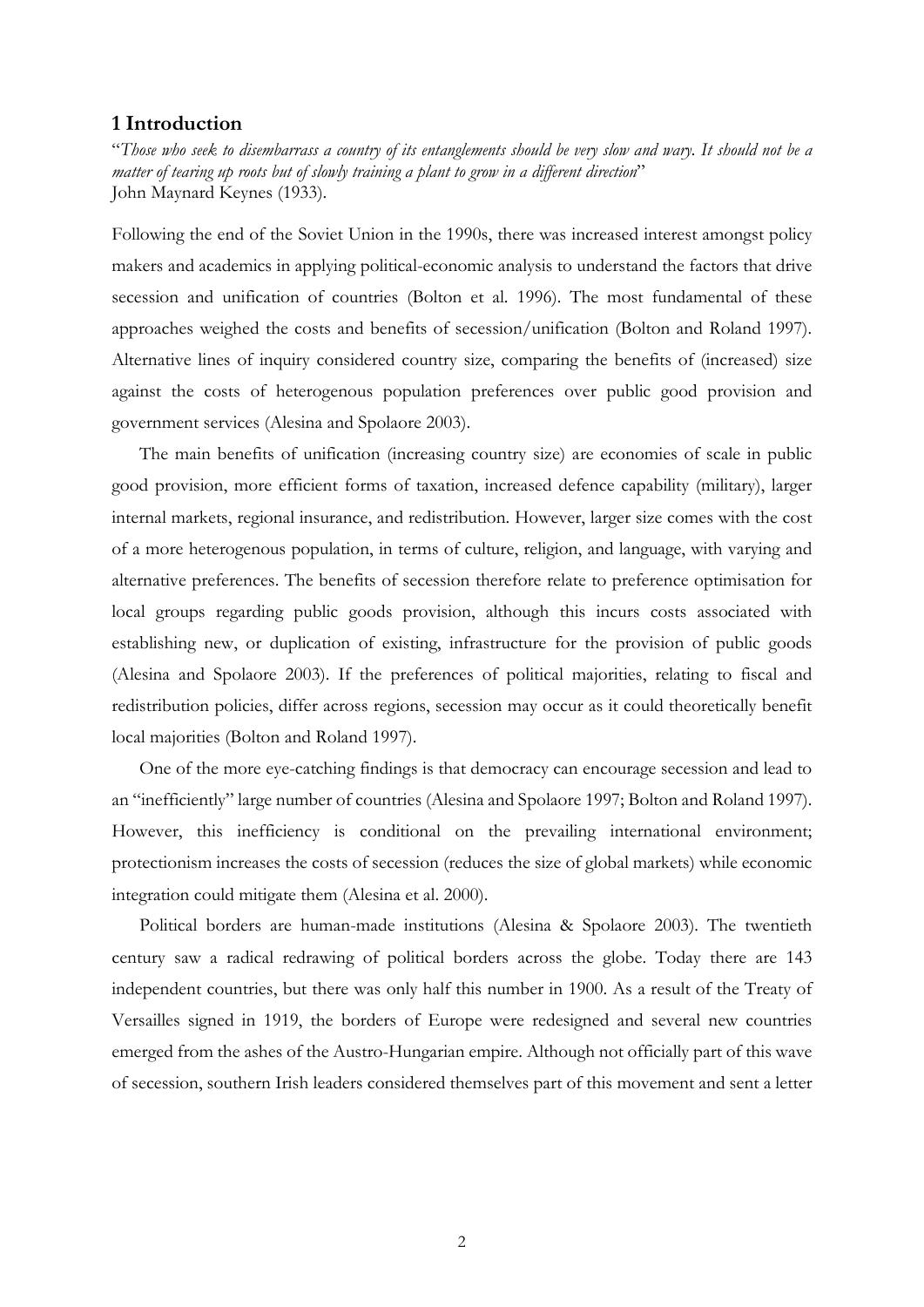requesting recognition of Irish independence to the Paris conference.<sup>[1](#page-3-0)</sup> Nationalist Irish MPs refused to take their seats at Westminster and formed an underground Irish government (Dáil) and a bitter guerrilla war between its revolutionary army and British forces in Ireland dominated the period 1919-1921. Following a truce in June 1921 and negotiations with the British government, the Anglo-Irish Treaty was ratified in the Dáil and 7 January 2022, though Saorstát Éireann (the Irish Free State) came into existence that December. Six counties of the northeast were to remain within the United Kingdom as a result of the Government of Ireland Act of 19[2](#page-3-1)0.<sup>2</sup>

The secession of southern Ireland from the Union of Great Britain and Ireland in 1922 is an interesting case study of the political economy of secession. This paper focuses on the political economy of the new state in the first two decades of its existence. Hynes (2014) applies the political-economic analytical framework of Alesina and Spolaore (2003) to understand the drivers of secession. Here, we build on Hynes (2014) by focusing on the political economy of the practical implementation of the new state.

Independence gave the Irish Free State (IFS) greater potential control over all aspects of economic policy. Notably, the IFS was distinctly different from what had been envisaged in attempts at devolution<sup>[3](#page-3-2)</sup> in that it enabled the IFS to have control over excise and customs, i.e. protection; whereas Northern Ireland (NI) became an example of devolved (Home Rule) economic structure. Notably, however, the nascent revolutionary clique involved different personnel to the pre-war Home Rulers and the first Dáil's democratic programme also raised the spectre of alternative Bolshevik/socialist options prevalent in post-WWI Europe. Despite these revolutionary changes, economic policy in the IFS adhered to contemporary orthodoxy. Furthermore, despite the dramatic shift in trade policy that occurred in the IFS with the arrival of the Fianna Fáil administration in 1932, even here the actions were as much a response to a changing international environment as the IFS acting independently.

Ireland is a small island and at independence its population stood at less than 3 million, yet a century after independence, it is one of the fastest growing countries in Europe (see Ó Gráda and O'Rourke 2021 for a review<sup>[4](#page-3-3)</sup>). However, taking a medium run perspective Ireland did not prosper after gaining independence, as Figure 1 conveys. This led contemporary commentators to compare

<span id="page-3-0"></span><sup>&</sup>lt;sup>1</sup> Draft letter from the Irish Delegation Paris to Georges Clemenceau (Paris) as sent by Dublin (Copy), 17 May 1919, NAI DFA ES Paris 1919 [https://www.difp.ie/volume-1/1919/draft-letter-from-the-irish-delegation-paris](https://www.difp.ie/volume-1/1919/draft-letter-from-the-irish-delegation-paris-to-georges-clemenceau-as-sent-by-dublin/9/)[to-georges-clemenceau-as-sent-by-dublin/9/](https://www.difp.ie/volume-1/1919/draft-letter-from-the-irish-delegation-paris-to-georges-clemenceau-as-sent-by-dublin/9/)

<span id="page-3-1"></span> $\frac{2}{3}$  These six counties (of an all-island total of thirty two) are Antrim, Armagh, Derry, Down, Fermanagh and Tyrone.

<span id="page-3-2"></span><sup>&</sup>lt;sup>3</sup> E.g., The 1886, 1893, 1914 Home Rule bills (act in the case of the latter) and the 1920 Government of Ireland Act.

<span id="page-3-3"></span><sup>4</sup> McGrath et al. (2021) nuance the Ó Gráda and O'Rourke (2021) study by taking wider environmental impacts into consideration.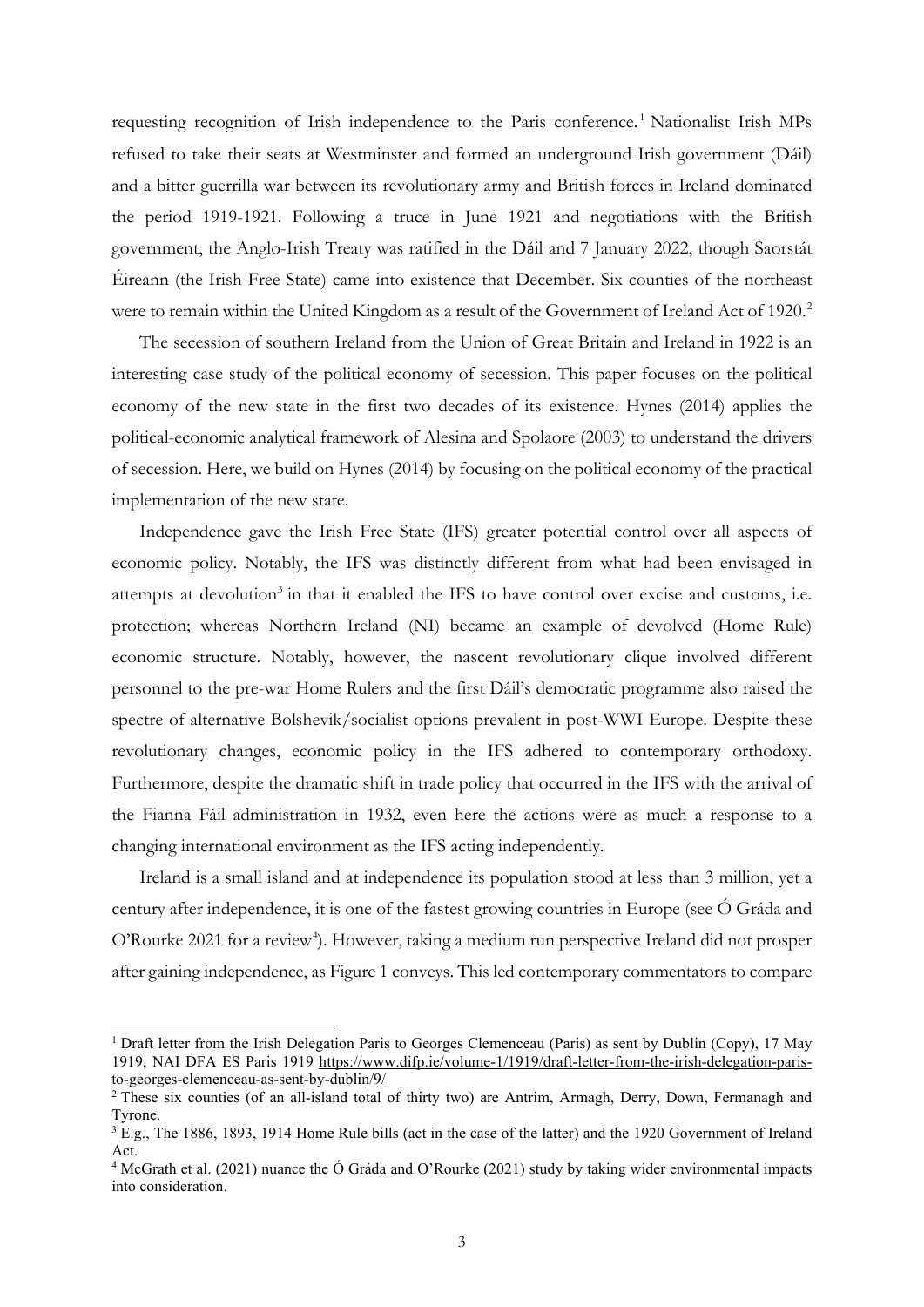it unfavourably with regions elsewhere in the British Isles (e.g., FitzGerald 19[5](#page-4-0)6).<sup>5</sup> As noted above it is argued that trade openness can offset the impediments of country size (Alesina et al. 2000). However, Ireland seceded during a period of increased protectionism. Ireland only benefitted from increasing openness and the economic integration available to it from joining the European Union in 1973, and this seen as a cornerstone of its later success (O'Rourke 2017).



**Figure 1 Comparative growth performance** 

**Note:** Ireland based on GNP because GDP<GNP 1920-1970s, in large part due to emigrant remittances. From 1970s to present GDP>GNP [distortion much greater than for most other countries included, due to prevalence of international profits of multinational firms]. **Sources:** Maddison Project Database, version 2020; UK regions from Rosés-Wolff database, 2020; Gerlach and Stuart (2015) for GNP.

## **2 Regional context**

Alesina and Spolaore (2003) argue that heterogeneity costs can arise from differences in noneconomic (cultural, religious, and linguistic) and/or economic factors (regional differences in income). In terms of noneconomic factors, southern Ireland was predominantly Roman Catholic versus the more protestant orientated north-east of the island and Britain. Linguistically there was a notable similarity as the majority of the island were native English speakers though a small share

<span id="page-4-0"></span><sup>5</sup> GDP figures for Northern Ireland, Wales, and Scotland are included in Figure 1. Ireland's poor comparative performance relative to the British regions is evident in the period 1926-60, but it outperforms the regions over the period 1926-2018..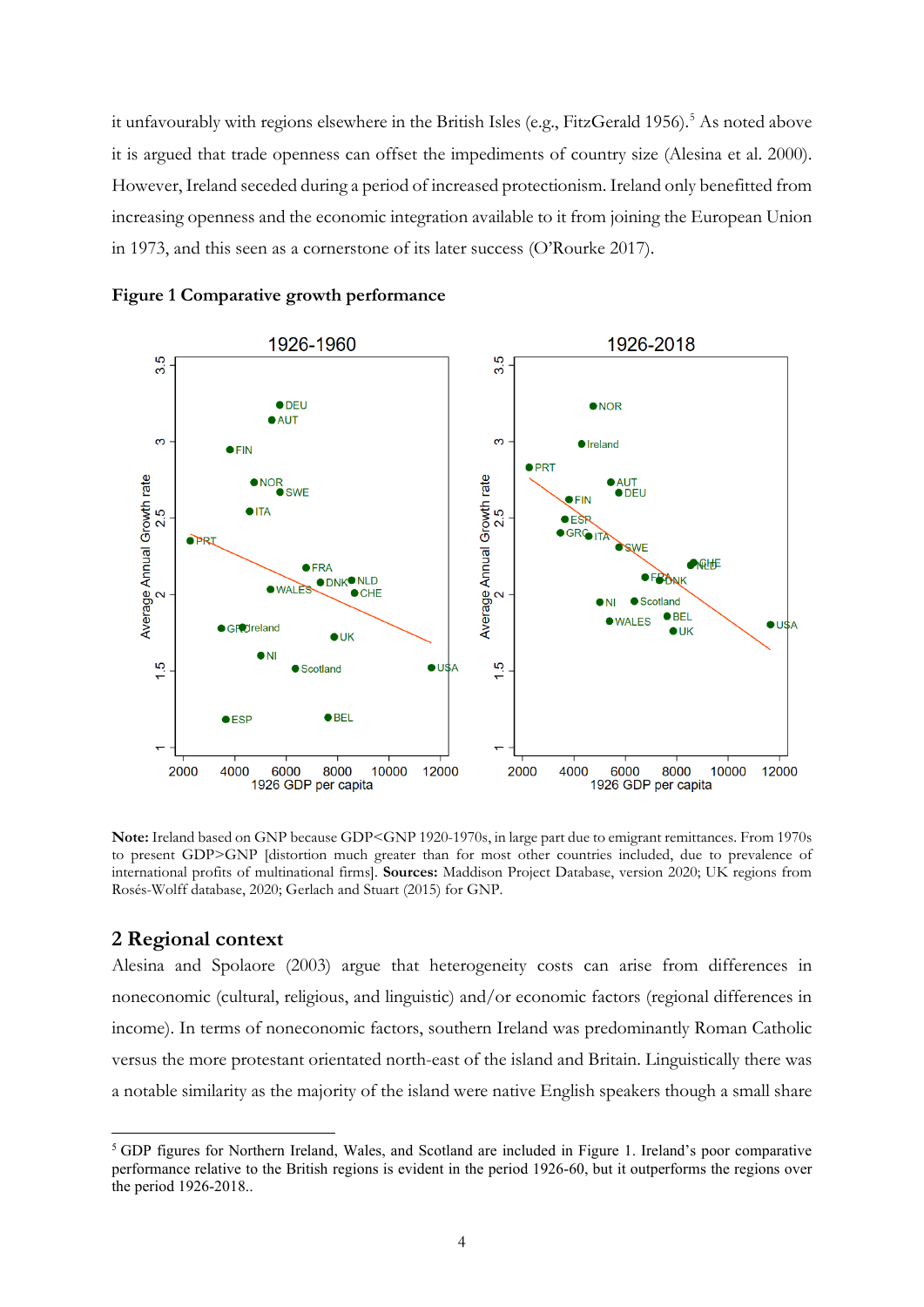of the population spoke Irish as their mother tongue.<sup>[6](#page-5-0)</sup> In the late  $19<sup>th</sup>$  century, there was a concerted effort to revive the Irish language as part of a broader cultural nationalism movement;<sup>[7](#page-5-1)</sup> however this had only a limited impact pre-secession.

One of the most significant differences between these two groups was economic. Incomes were much lower in southern Ireland than in the rest of the UK – see Figure 2. Not only was southern Ireland relatively poor – especially in comparison with the metropole - it was also a laggard in the first decade of the century and subsequently.



**Figure 2 Initial income and subsequent growth rates in Great Britain and Ireland**

Source: Rosés-Wolff database, 2020.

This lower income motivated demands for some element of devolution which had been a feature of nationalist Irish politics since the last quarter of the nineteenth century, with particular emphasis on control over tariffs to protect native industry. The view was encapsulated in the following quotation from a policy document written in 1929:

"*Free Trade between Great Britain and Ireland increased the combined wealth of both countries but we know from experience that the benefits were confined to Britain and that its effects in Ireland were wholly bad. It destroyed our Industries and struck down our population by more than half, within*  less than a century. If we were concerned only for the welfare of the old political unit known as the *United Kingdom we should not deplore the decay of industry and loss of population here because they* 

<span id="page-5-0"></span><sup>6</sup> There is debate when the shift from Irish to English occurred. FitzGerald (1990) shows evidence that younger cohorts shifted to English pre-famine, whereas Akenson (1975) argues that the shift to English took place well before the 1830s.

<span id="page-5-1"></span><sup>7</sup> McLaughlin (2015) discusses efforts to re-introduce the Irish language and possible implications of this policy on human capital formation.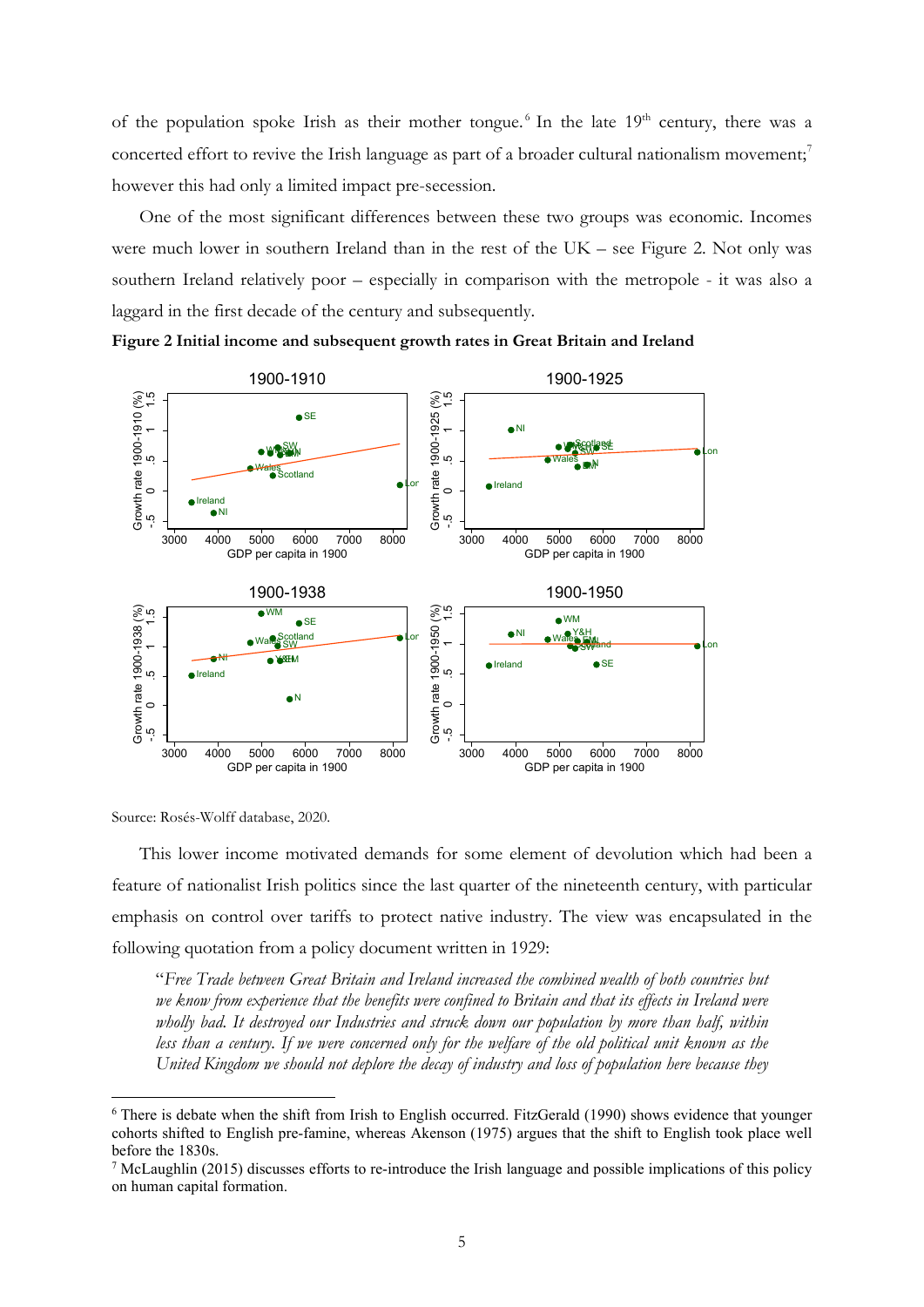*were more than counter-balanced by the growth of population and industry in the other island*." (Sean Lemass, quoted in Durkin 2010).

Nationalist politicians and propagandists in the late nineteenth and early twentieth centuries appear to have had clear views of what the economic benefits of an independent Ireland would yield. To them, independence either in the form of Home-Rule or legislative independence would see the development of 'Irish' industry via protection from international competition (Devlin and Barry 2019).<sup>[8](#page-6-0)</sup> However, notably absent from this southern nationalist paradigm of economic development was the industrialised north of the island (Kennedy 1991; Johnson and Kennedy 1996). For the wealthier north-east of the island, the benefits of integration were clear as the Union offered access to markets in UK and free trade elsewhere. Unsurprisingly, Unionists (in both the north and the south) held opposing views of political economy that perceived free trade as the foundation of their success.<sup>[9](#page-6-1)</sup> The polarised views of the Irish economy, north and south, were crystallised before the outbreak of the First World War and the subsequent dislocation of the global economy (e.g., see Brownlow 2006). Both polities that emerged from the partition of Ireland faced a changed and evolving economic environment and as small open economies, they were exposed to similar international economic trends.

As noted above, democracy is seen as a driver of secession in the Alesina and Spolaore (2003) framework. The United Kingdom of Great Britain and Ireland operated as a parliamentary democracy which granted an incremental increase in enfranchisement over the nineteenth century. The UK was democratic and operated on a majority-voting rule, however urban industrial and rural agricultural interests diverged. Ireland was predominantly rural and, prima facie, it appears as a model case for the application of theories of secession, as the majority voted for a secessionist party (Sinn Fein) in 1918 after the franchise was significantly expanded. However, the validity of this democratic explanation of secession is diluted by de Bromhead et al. (2020) who show that the franchise extension had little, if not a negative, impact on the 1918 election outcome. What mattered more were shifts in public opinion following the suppression of a violent republican uprising in 1916 and government efforts to introduce conscription in 1918. Socioeconomic status was also a significant determinant of voter behaviour as evidenced by stronger support for the Sinn Fein party amongst unskilled labour. Moreover, up until that point, there had been a separate tradition of political nationalism that had advocated devolved government rather than outright

<span id="page-6-0"></span><sup>8</sup> A classic example is Arthur Griffith's (1918) 'Sinn Fein Policy' who was influenced by the writing of Fredich List (McCartney 1973)

<span id="page-6-1"></span><sup>9</sup> In addition to this nationalist/unionist dichotomy note must also be made of a rival socialist programme associated with Connolly that was in some respects more internationalist in outlook, although it did see benefits from national independence.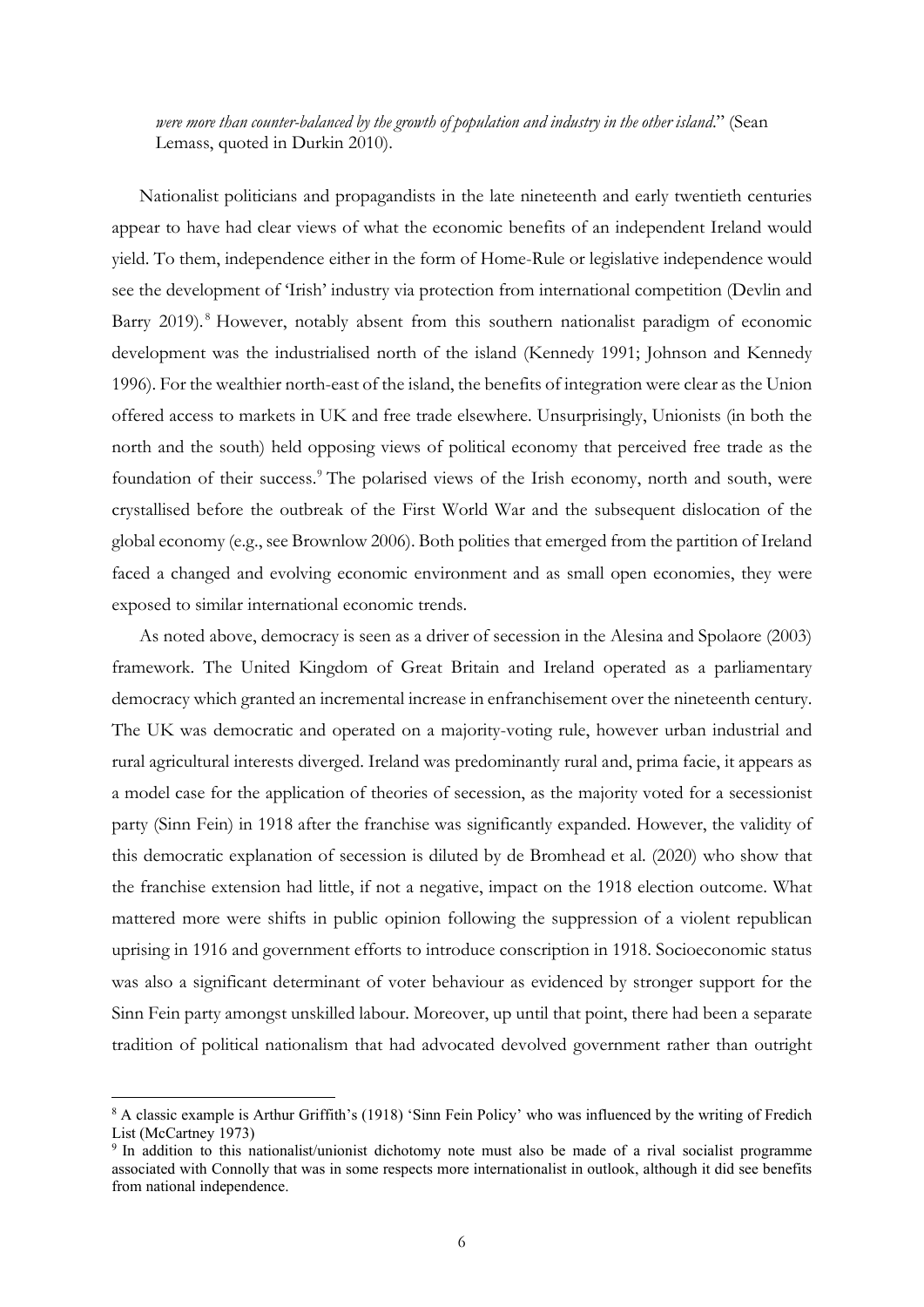independence. In sum, in the aftermath of the Easter 1916 rising and World War 1, the popularity of the traditional nationalist party had been replaced by a growing desire for a sovereign republic.

However, the calls for both home rule and secession had masked urban-rural cleavages within Ireland itself. As Erskine Childers (1913, p. 170) astutely observed, 'apart from the abstract but paramount question of Home Rule, there are no formed political principles or parties. Such parties as there are have no relation to the economic life of the country, and all interests suffer daily in consequence. In a normal country you would find urban and agricultural interests distinctly represented, but not in Ireland'. These hidden tensions would surface at secession and play out in the early years of the new state as competing interests fought to implement their vision of independence. The minority unionist community, protestant in outlook, were still the major capitalists in the IFS and the owners of the majority or large business (Barry 2021). The political economy of independence therefore required a delicate balance of urban and rural interests.

## **3 The structure of the IFS economy at independence**

Both the IFS and NI inherited economic structures shaped by interactions with the increasingly integrated global economy of the late nineteenth century. The Irish (north and south) economy had operated in integrated commodity, capital and labour markets. Commodity market integration was evident in the free trade practices of the UK and both agriculture and industry operated in competitive international environments where prices were a reflection of international conditions. Detailed trade statistics are unavailable for the nineteenth century; however, when the Department of Agriculture and Technical Instruction began publishing trade statistics, it confirmed the reality that Ireland's largest trading partner in terms of both imports and exports was Britain. Both capital markets remained integrated, the London money market was utilised by the Irish commercial banks and large Irish firms, such as Guinness, enjoyed direct access to London capital markets. As the IFS remained on the British pound, which returned to pre-war parity on the gold standard in May 1925, capital market integration prevailed. Similarly, labour markets were highly integrated and Irish emigration rates soared during the nineteenth century as migrants entered labour markets in both the New World and in Britain.<sup>[10](#page-7-0)</sup> Between 1870 and 1914, an expanding global economy created the incentives and markets for both industry and agriculture in Ireland as a whole. However, these developments were dramatically interrupted by the outbreak of War in August

<span id="page-7-0"></span><sup>&</sup>lt;sup>10</sup> Emigrant remittances were also of benefit to local economies. However, a large share of remittances came in the form of pre-paid passages.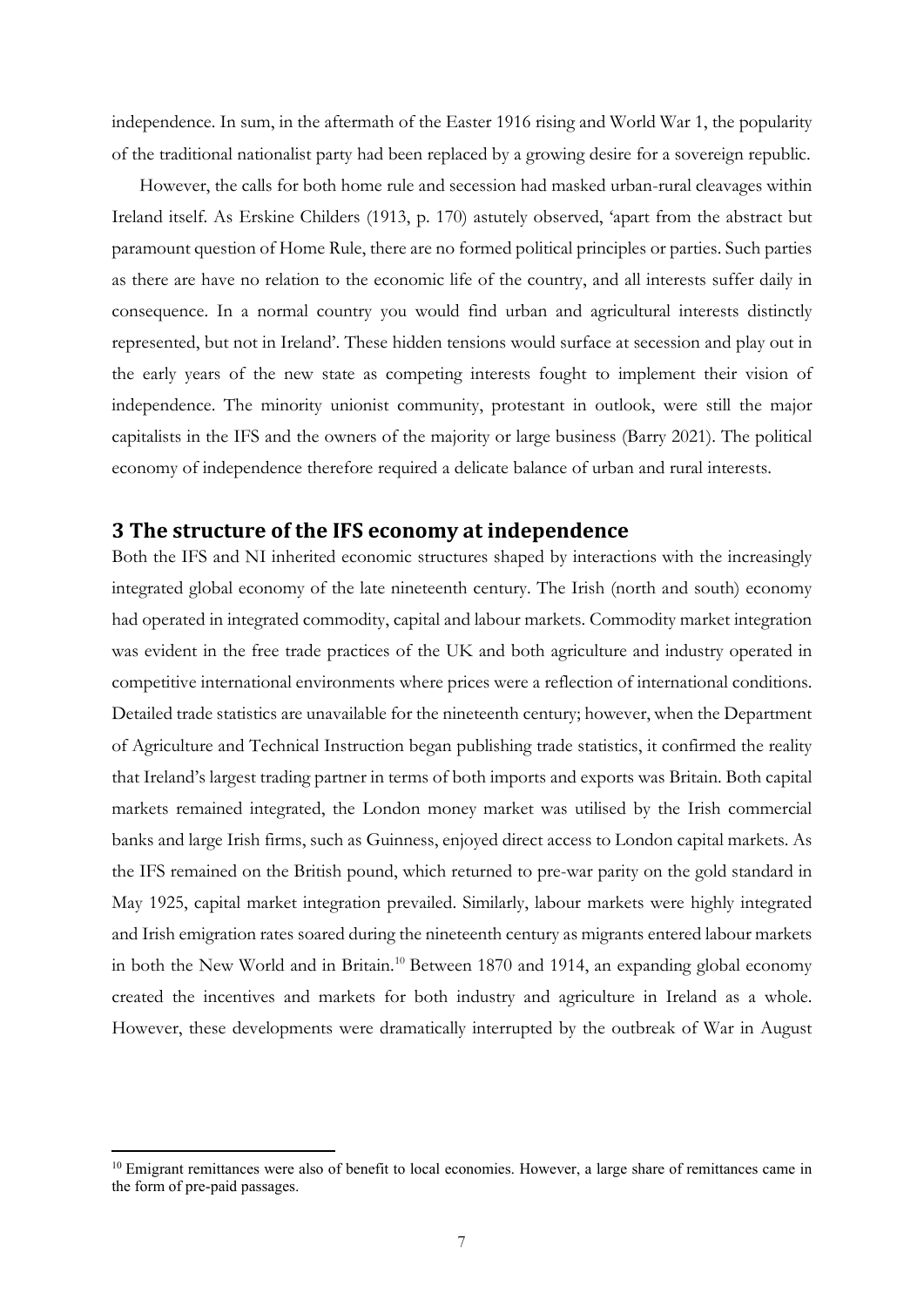1914 and the gold standard was quietly suspended soon after (Broadberry and Howlett 2005; Davis 1994), ending a prolonged period of relative economic and monetary stability.<sup>[11](#page-8-0)</sup>

The First World War was something of a boom time for the Irish economy (north and south). Agriculture and industry profited from reductions in international competition and increased demands resulting from the War effort (Gribbon 1996). Boom conditions are evident from trade data, which show how net exports peaked, in real terms, in 1918. The boom lasted until 1920 but was followed by a prolonged depression in prices both north and south of the border.<sup>[12](#page-8-1)</sup> The war dislocated traditional migration patterns as transatlantic avenues were effectively closed off for the duration of the War. However, the War recruitment drive was an outlet for many would-be migrants. The revolutionary period (1919-21) led to some economic dislocation; however, as is evident from the trade data in Table 1, the economy did not come to a standstill.<sup>[13](#page-8-2)</sup>

|      | Imports   | Exports | Net exports | Imports                  | Exports                  | Net            |
|------|-----------|---------|-------------|--------------------------|--------------------------|----------------|
|      |           |         |             |                          |                          | exports        |
|      | $\oint$ m | $\pm m$ | $\pm m$     | $\measuredangle$ m (1914 | $\measuredangle$ m (1914 | $\int$ m (1914 |
|      |           |         |             | price                    | price                    | price          |
|      |           |         |             | level)                   | level)                   | level)         |
| 1904 | 55.3      | 49.8    | $-5.5$      | 67.2                     | 60.5                     | $-6.7$         |
| 1909 | 65.2      | 61      | $-4.2$      | 74.9                     | 70.1                     | $-4.8$         |
| 1914 | 74.1      | 77.3    | 3.2         | 74.1                     | 77.3                     | 3.2            |
| 1918 | 126       | 152.9   | 26.9        | 55.8                     | 67.7                     | 11.9           |
| 1919 | 158.7     | 176     | 17.3        | 65.5                     | 72.6                     | 7.1            |
| 1920 | 203.8     | 204.8   |             | 69.0                     | 69.4                     | 0.3            |
| 1921 | 119       | 129.6   | 10.6        | 65.3                     | 71.1                     | 5.8            |

**Table 1: External trade of all Ireland (£ million), 1904-1921**

Meenan (1970, table 3.1), deflated using the Saurbeck-Statist Price index

The service sector of the Irish economy was reasonably well developed in areas such as banking and finance, postal services, transport and retail. This is particularly true in the case of the financial system which was very advanced by international standards in terms of both monetization and depth (Kenny and Lennard, 2018). The suspension of the payment of notes on demand during the war led to an increase in the note issue of Irish banks and contributed to the general inflationary environment (more discussion on banking below). Ireland had an extensive rail network, though the rail system had a significantly lower profit to mileage ratio than the British equivalent due to the nature of the lower-value goods it transported. During the War, railways throughout the UK were placed under state control and in this policy remained in place in Ireland until 1921 (Meenan 1970, p. 159). State control resulted in wage increases to placate labour demands and contributed

<span id="page-8-0"></span><sup>&</sup>lt;sup>11</sup> Within Ireland itself, the 1913 Lockout created friction between employers and militant labour, however it is unclear the extent of this dislocation on the economy as a whole.

<span id="page-8-1"></span><sup>&</sup>lt;sup>12</sup> E.g. see: Saurbeck-Statist Price index (Mitchell 1988).

<span id="page-8-2"></span><sup>&</sup>lt;sup>13</sup> A sizeable share of exports originated in the North-East, for example in 1921 textiles were 27% of exports (Meenan 1970, p. 71).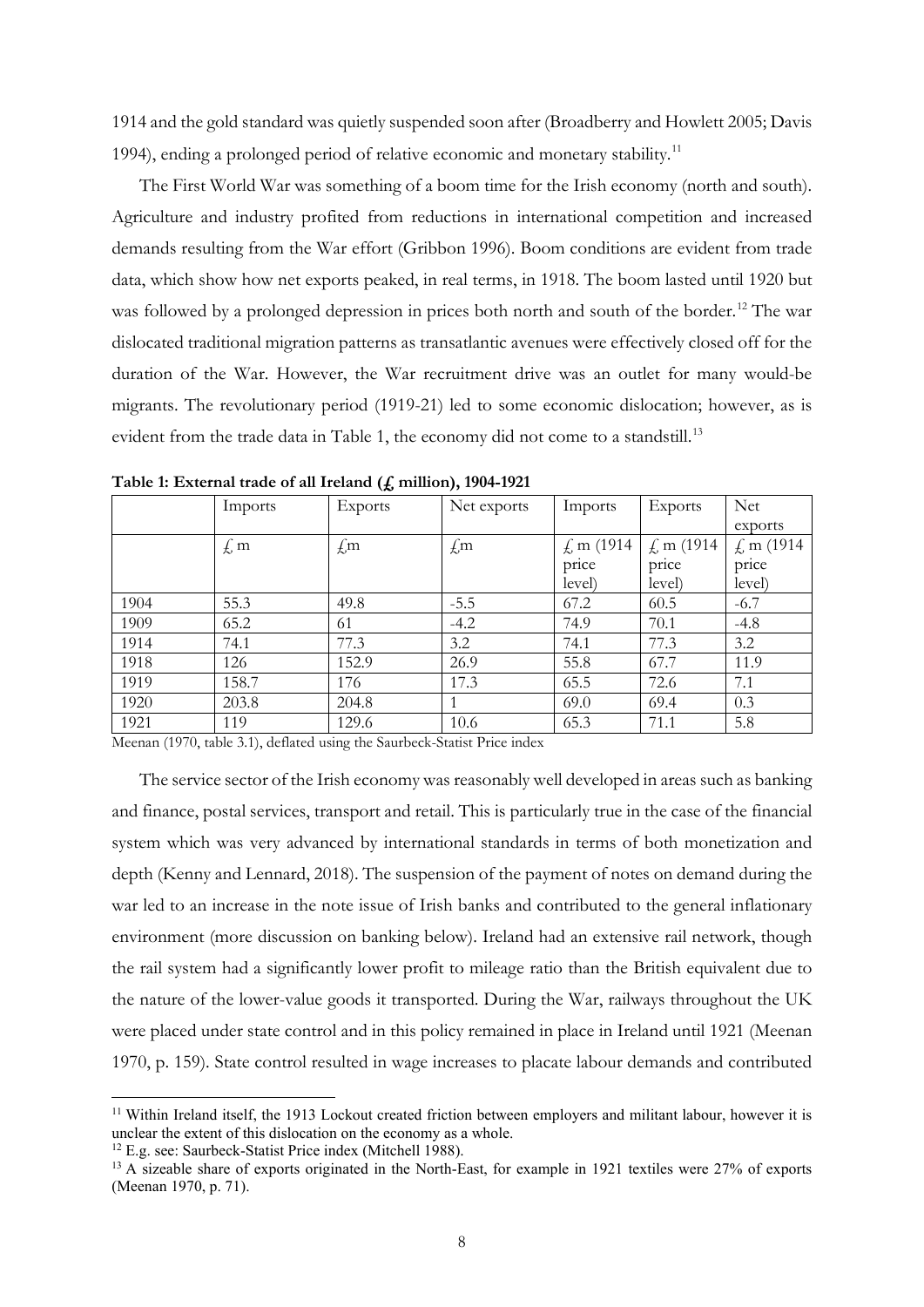to heavy railway company losses in 1920 and 1921. The new polities therefore inherited an unhealthy transport infrastructure. Railways continued to struggle post-independence, net receipts per mile of Irish railways averaged only 15 per cent of the British net receipts to mileage over the period 1922 to 1938. Increasingly, railways faced stronger competition from the more flexible alternative of motor vehicles.

The economy of the IFS differed markedly from NI in 1922. As a subsequent study explained, "the only part of the island which could be said to have experienced an industrial revolution, the North east, remained part of the United Kingdom" (Kennedy et al, 1988, p. 130). As Table 2 shows, the NI economy contained the bulk of all-island industry, with the production of food and drink products dominating southern industrial output. Surplus labour remained a persistent problem post-independence and more than 5 per cent of the IFS's [1926] population emigrated in the period 1924-30 (*Irish Trade Journal*, various years). Surplus labour was particularly acute in areas where agriculture was predominant. While in Leinster (east), only 34 per cent of the labour force was employed in agriculture, the share was as high as 78 per cent in Connaught (west) and 73 per cent in independent Ulster (north), while 54 per cent of Munster's (south) labour force was agricultural. [14](#page-9-0)

**Table 2: Sectoral employment of labour force**

| Employment share in | Agriculture | Industry | which<br>(of<br>manfacturing) | Services |
|---------------------|-------------|----------|-------------------------------|----------|
| Irish Free State    | 54          |          |                               | 33       |
| Northern Ireland    | 29          | 34       | 29                            | 27       |

Source: *Census of Population 1926; Northern Ireland from Bradley (2006)*

Two immediate problems that faced the Irish agricultural sector (north and south) at independence were falling output prices coupled with indebtedness accrued from expanding output during the war. Attempts to alleviate these problems were hampered by the fact that agricultural prices were determined on international markets. In particular, the resumption of exports from competitive countries played a role, primarily Denmark and New Zealand, who had restricted access to the British market during the War. Furthermore, the reputation of Irish agricultural produce was severely undermined by the unscrupulous and short-term exploitation of market power of Irish produce in British markets during the War. Attempts to improve the quality of produce were central to Cumann na nGaedheal's agricultural policy in the 1920s. [15](#page-9-1) These

<span id="page-9-0"></span><sup>14</sup> Calculated from *Census of Population 1926*

<span id="page-9-1"></span><sup>&</sup>lt;sup>15</sup> Efforts had been made in this direction pre-1914 but failed, as they were neither compulsory nor enforced. Conversely, after independence the elected Irish government enforced quality improvements in place of technocrats perceived to be of Unionist orientation from Dublin Castle or the IAOS.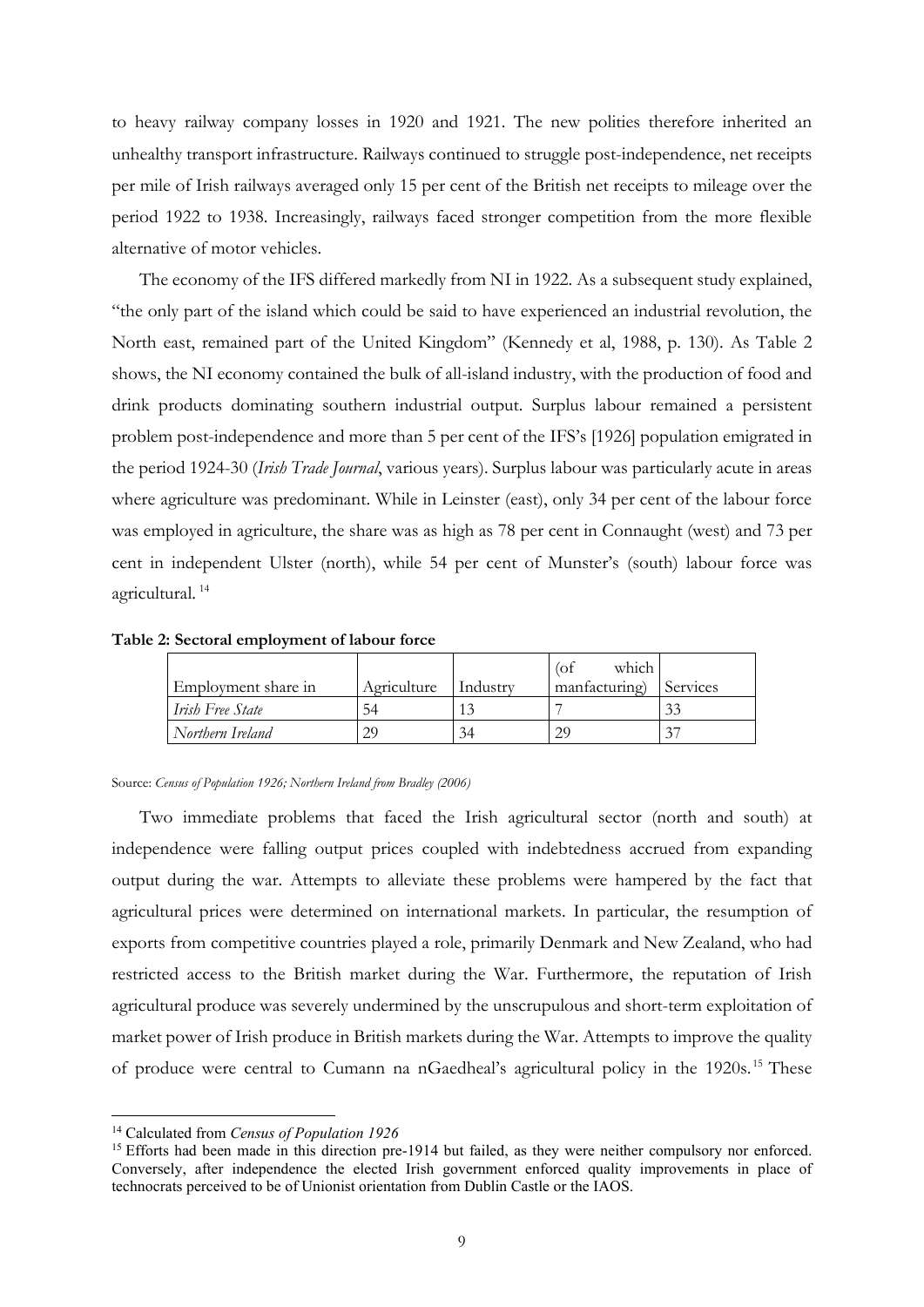improvements helped restore the reputation of Irish produce that had suffered during the War (Kennedy et al. 1988, p. 38).

In terms of industry, both the IFS and NI economies began the 1920s in difficult conditions, as prices for industrial output experienced a sustained downturn. The IFS in the 1920s has been criticised for failing to develop industry (e.g., McGarry 2014), but this is a charge liable to be laid against the wider UK (NI) economy of the time. The inter-war period saw the expansion and development of late nineteenth century general purpose technologies (chemicals, electricity and internal combustion engines) to other areas of the economy (Gordon 2012). Industrial regions emerged in the south of England, which specialised in the production of new consumer goods (Johnson 1985, p. 34). The traditional industrial regions of the UK suffered in the post-war downturn and struggled to return to pre-war output levels due to the changing nature of the international economy and distorted price structures. Staple industries of NI such as linen and shipbuilding, experienced falling prices, which in the case of the latter continued into World War 2, reflecting the excess capacity resulting from World War 1. The Harland and Wolff shipyard had some success diversifying out of shipbuilding, but their competitors Workman and Clark ultimately succumbed to liquidation (Johnson 1985, pp 31-32). However, the linen industry went into terminal decline as demand contracted and it faced increased competition from artificial fibres. As both staple industries declined, unemployment in NI increased.

As noted above, the economic geography of industrial activity on the whole island of Ireland was concentrated in the north-east. Geographic concentration of industry was also a common feature across Europe. As a result, the newly created political boundary between the IFS and NI created a political necessity to develop industrial capacity within the IFS. One of the most famous industrial developments south of the border was the establishment of a Ford factory in Cork, although this pre-dated the establishment of the IFS. Ford's personal (familial) connections may have motivated the choice of location more than purely business considerations (Grimes 2008). It had been established when Home Rule was anticipated (Barry 2021). Britain was one of the main export markets but the introduction of McKenna tariffs on imported motor vehicles, introduced during WWI and maintained after the war to protect British industry (Foreman Peck 1979), affected its trade with Britain.

Another aspect of the IFS's economic policy was the development of semi-state bodies. A prominent example of this is the construction between 1925 and 1929 of the Ardnacrusha hydroelectric dam by the German electrical firm Siemens-Schuckert,<sup>[16](#page-10-0)</sup> The Electricity Supply Board (ESB) was established in 1927 to administer the distribution of electricity (Meenan 1970,

<span id="page-10-0"></span><sup>&</sup>lt;sup>16</sup> The proposed cost of the scheme was estimated to be  $\sqrt{5.2m}$ .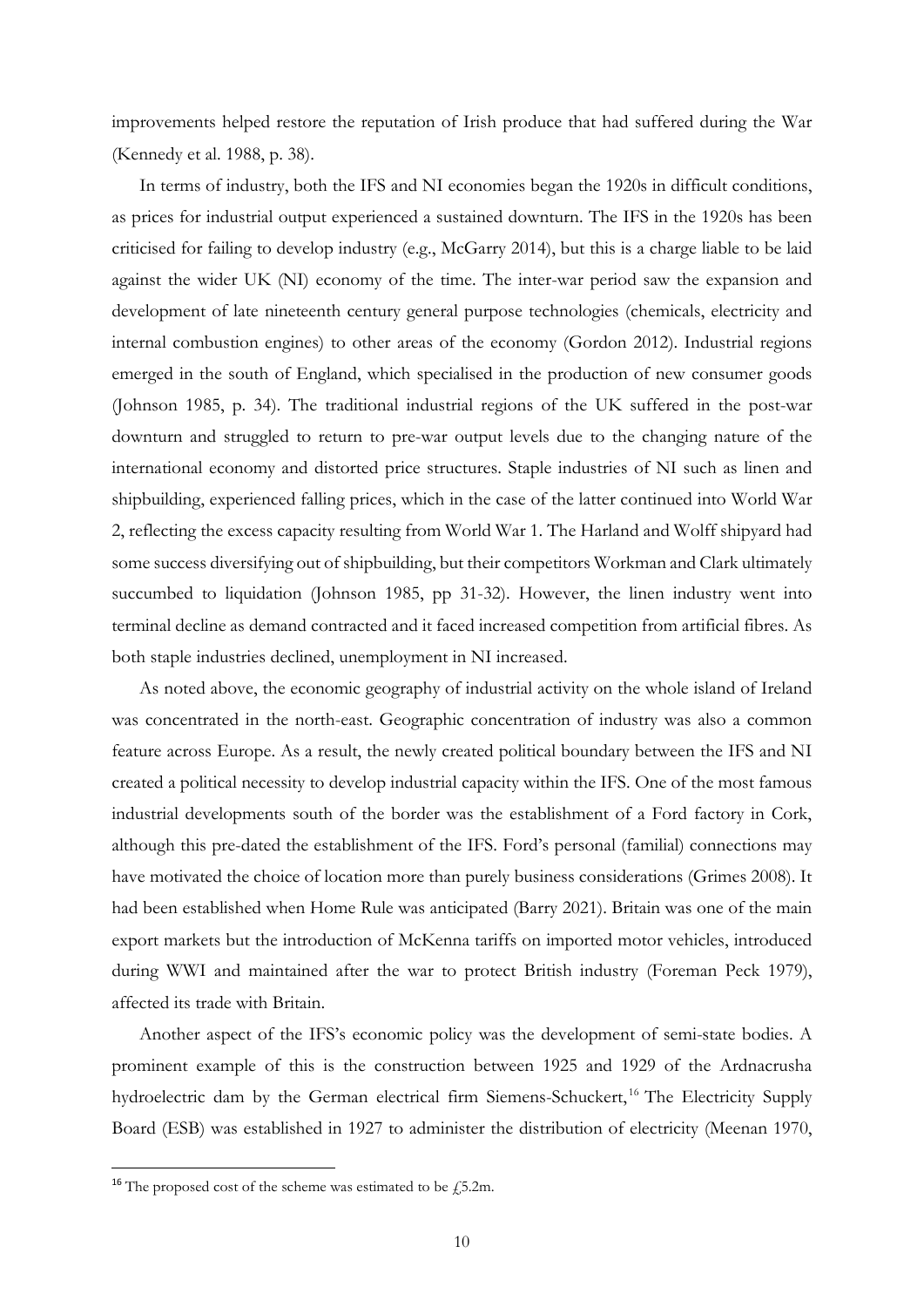p.172). The symbolism of the ESB and the construction of a modern hydro-electric dam were perhaps more important than its immediate economic function.

## **4 Fiscal foundations**

The immediate threat facing the nascent IFS in 1922 was the civil war that arose out of differences between those who supported the Anglo Irish Treaty of 1921, and those forces that did not. The anti-treaty side primarily objected to swearing an Oath of Allegiance to the King in the new Dublin parliament and/or to recognising any border on the island of Ireland, as the Treaty had recognized. A bloody and expensive war waged until May 1923 when the last of the anti-treaty forces eventually surrendered. Both the Anglo-Irish War and subsequent Civil War led to enormous destruction of wealth both in terms of lives lost (human capital) and infrastructural damage (physical capital). A crude estimate of the cost of the Civil War alone made by Patrick Hogan in 1923 was of a minimum of  $\frac{1}{2}$ 50m;<sup>[17](#page-11-0)</sup> a figure that equates to c. 32 per cent of estimated national output of the IFS in 1926.

After the establishment of the IFS in 1922, the newly created government faced challenges putting its finances in order and had to rely on short-term borrowing from Irish banks for the first few months of its existence (Fanning 1978). There were also difficulties raising and collecting taxes in the early years due to evasion and avoidance (Meenan 1970, p. 245). Initial inquiries made by the Department of Finance to the Irish banks and the Dublin stock exchange about long-term borrowing suggested that a UK guarantee would be essential for a loan floatation to be successful. However, these views proved to be incorrect, the First National Loan was oversubscribed and succeeded without the assistance of the Irish banks (Fanning 1978).

In terms of trade policy, there was no stampede towards protectionism in the IFS (Devlin and Barry 2019). In fact, free trade was the norm in the 1920s as the UK (including NI) and the IFS attempted to return to pre-war orthodoxy. Although a Tariff Commission was established in the IFS, it did not result in a blanket introduction of tariffs (Devlin and Barry 2019). No formal trade agreements existed or were required between Ireland and the UK during this period as both partners adhered to pre-war orthodoxy.

Financial arrangements between Great Britain and Ireland had historically been at the heart of pre-independence debates over devolution (Jalland 1983). Ireland had been a net contributor in the UK exchequer in the  $19<sup>th</sup>$  century but this pattern was reversed by the early  $20<sup>th</sup>$  century when it received transfer spending in the form of pensions and land purchase than it contributed in revenue (Jalland 1983). There was a view in Ireland that greater fiscal autonomy would allow the

<span id="page-11-0"></span><sup>17</sup> *Dáil Debates*, 19 September, 1923.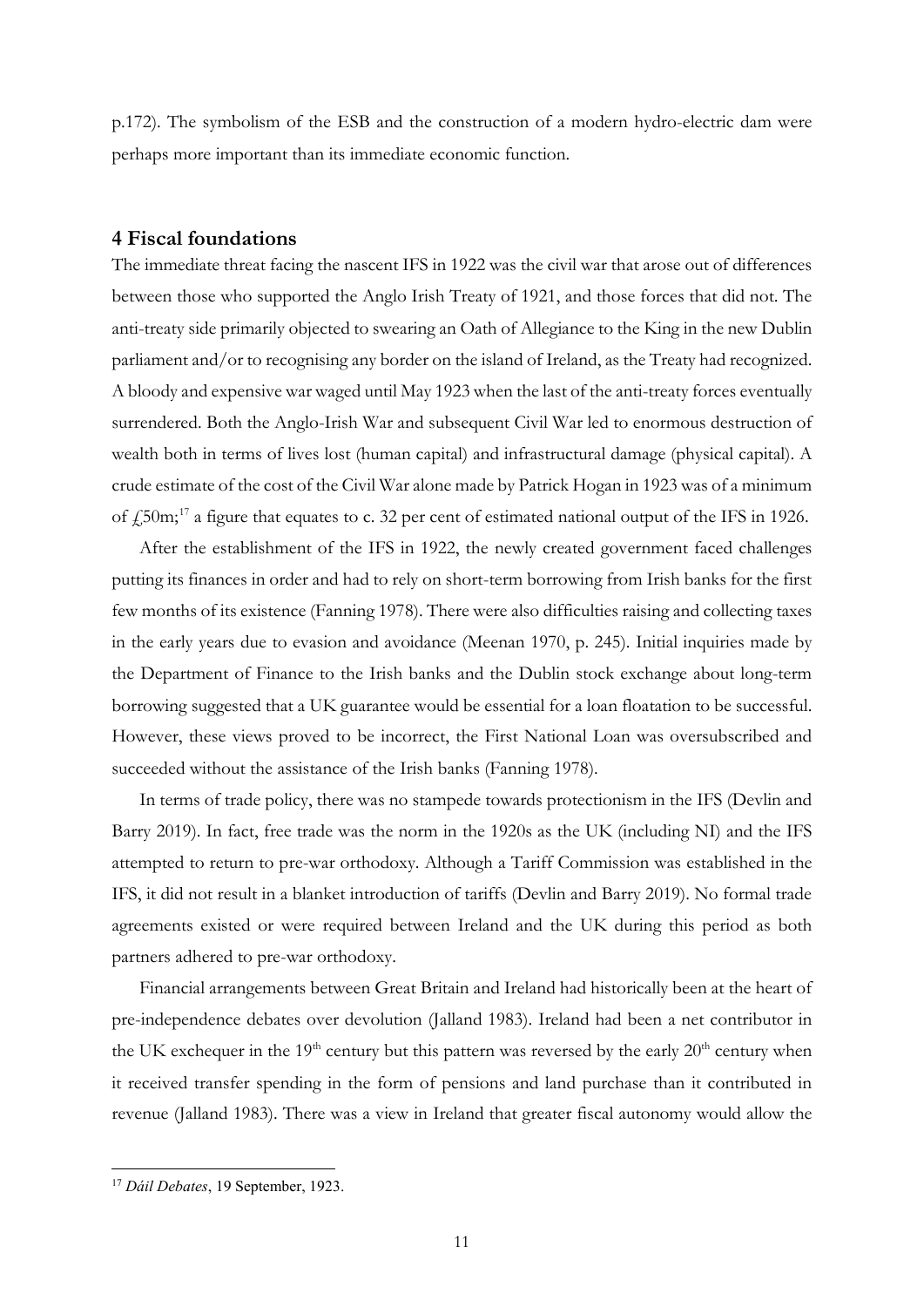reduction of indirect taxes that affected the poorest. Instead, post-independence circumstances forced the government to reduce direct taxes. Income tax was cut to levels below those inherited from the Union. There were orthodox economic underpinnings to this policy as it would prevent capital flight and to encourage return migration (Rumpf and Hepburn 1977, p.74), however a more important consideration was to keep Irish rates in line or below UK rates (see Figure 3) so as not to lose the few existing direct taxpayers resident in the IFS (Meenan 1970, p. 370). At the time there were proposals to completely abolish income tax altogether and rely on indirect taxation, but a compromise solution was to reduce income tax rates and reduce the duty sugar and abolish duty on tea (Meredith 1925). Moreover, owing to Edwardian social transfers, both the IFS and NI inherited a burgeoning welfare state, which included pensions and social insurance, which were unsustainable. The IFS policy of balanced budgets required cuts to be made in this area,<sup>18</sup> whereas NI was able to maintain welfare spending at British levels thanks primarily to a Westminster subsidy (Lawrence 1965; Jordan 2020).

While income tax rates were purposefully kept below the British level to win approval of the middle classes in the newly independent state, a middle class that was protestant and unionist in outlook that paid the majority of income tax (Barry 2021), increasing regressive taxation (such as customs and duties), which tended to increase inequality, was the only viable policy (see Figure 4 & 5). Due to the configuration of the economy, it has been claimed that this choice was largely "forced upon the Free State government," which regrettably tended to favour the mass of people who had *not* been strong supporters of independence at the expense of the mass of people who had. While these taxation choices reflect the "triumph of pragmatism over dogma," they should similarly reflect the vulnerable political position of the new administration.<sup>[19](#page-12-1)</sup>

<span id="page-12-0"></span><sup>&</sup>lt;sup>18</sup> "The Government of this country, although gravely preoccúpied with other difficult problems, has now for over a year and a half carried on its financial business successfully without being obliged to look for assistance outside of Ireland. The idea that seems to be entertained in some quarters, that this country as a State is going to be dependant for money on outside capitalists, is a mere delusion, and it has been propagated without encouragement or inspiration from here. It is important to have it understood that the public finance of the country does not need to be conducted, and will not, under the present Government, be conducted in a manner that can render us subservient to any external interests." – Ernest Blythe, *Dáil Debates* 2 November 1923. 19 The section borrows from Daniel, 'Griffith on His Noble Head'.

<span id="page-12-1"></span>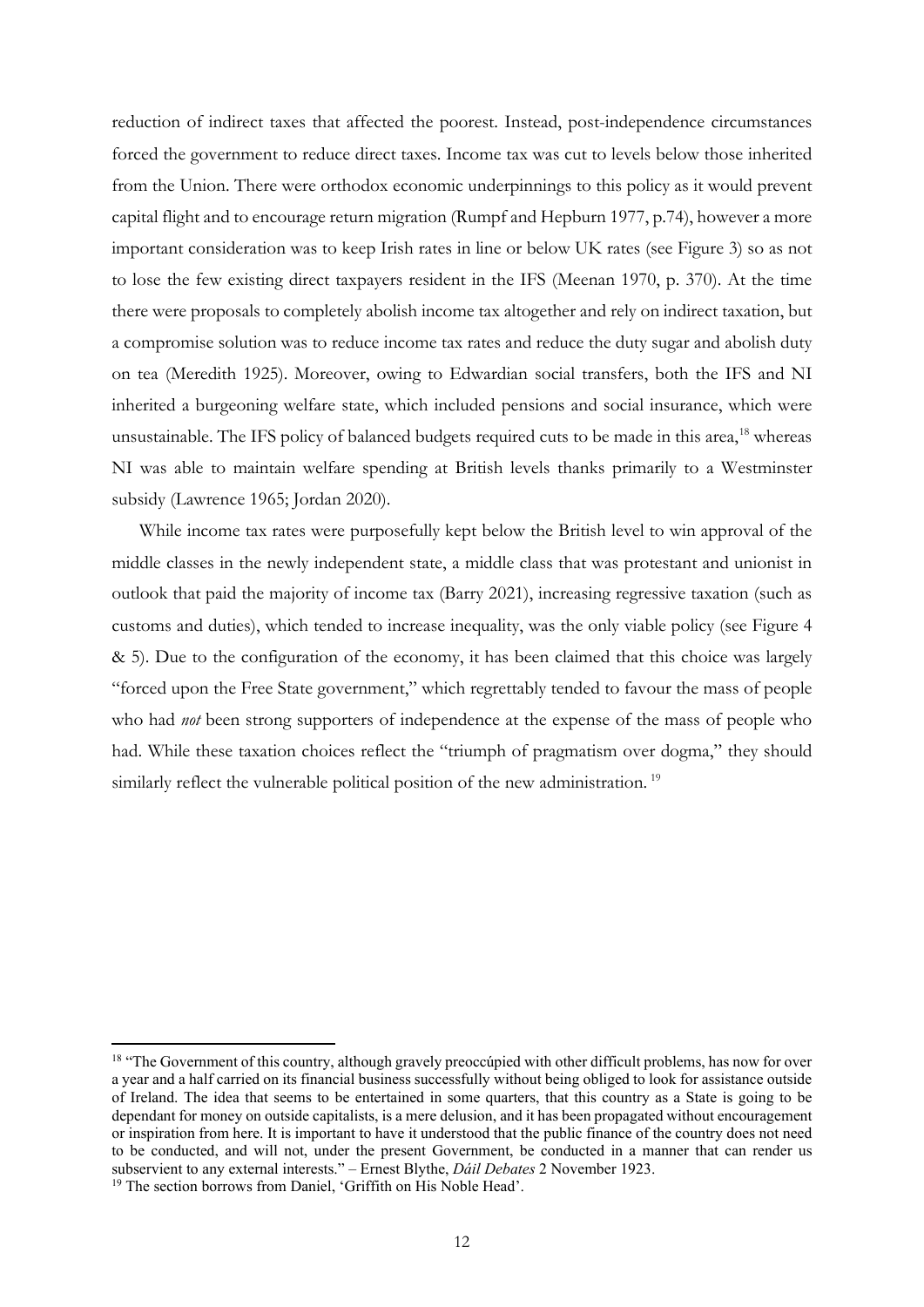**Figure 3 Income tax rate UK and Ireland**



Source: Mitchell (1988, p. 645) and Meenan (1970, Table 8.2)



**Figure 4: The sources of Irish Exchequer revenue, 1922-26**

Source: Government *Finance Accounts*, 1922/3-1925/26. Note: 'Customs and Excise' category above includes Motor Vehicle Duties, Estate Duties and Stamps; 'Miscellaneous' includes Post Office Revenue, Fees and Stamps. Finan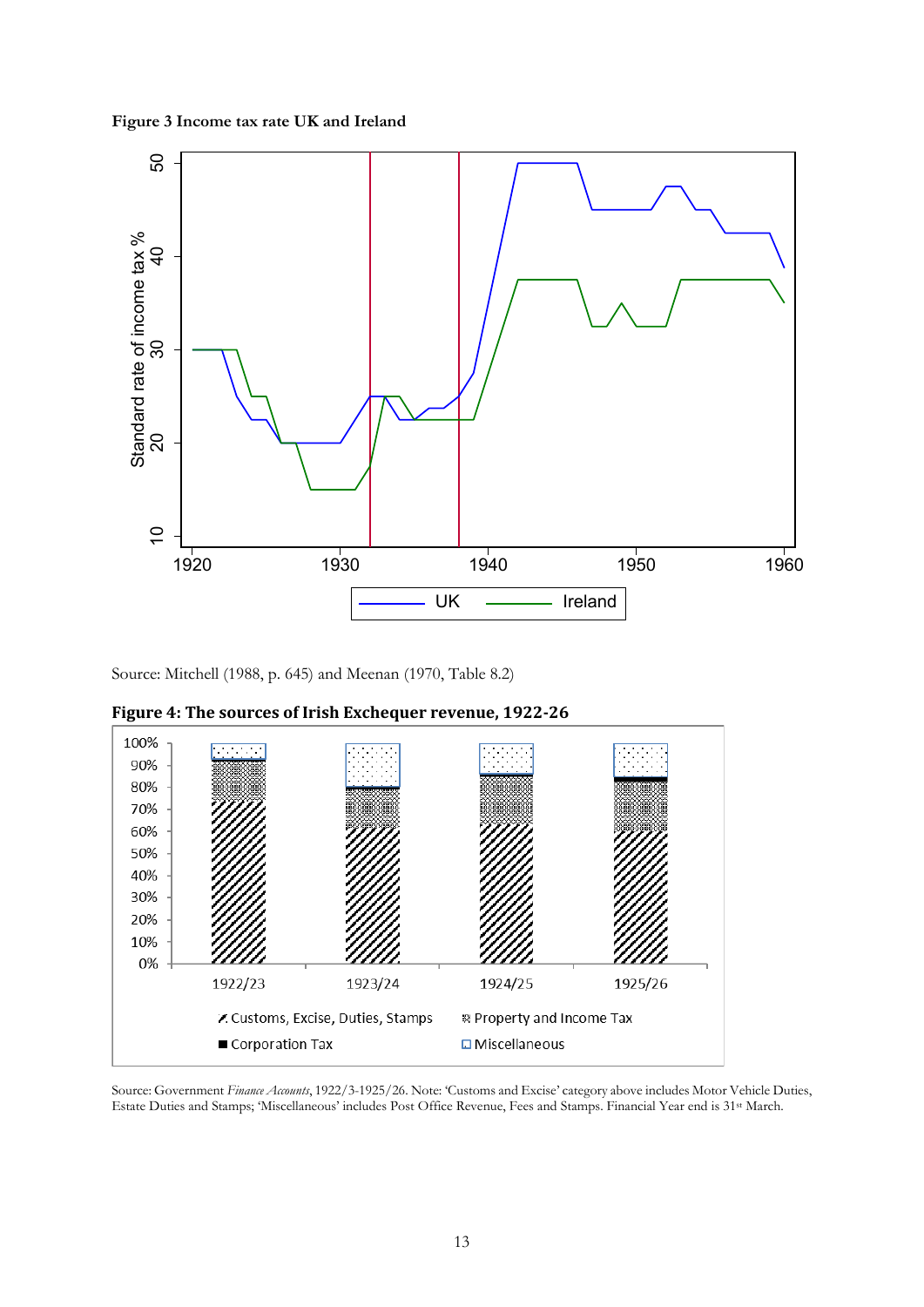In the early years of the IFS, government revenue relied heavily on custom duty receipts compared to the UK experience . This was a continuation of the historical fiscal tradition where customs comprised a larger share of revenue in Ireland (Hynes 2014) and mirrors the experience of other developing countries of relying on customs before incomes are sufficient to generate adequate income taxes (Musgrave & Musgrave 1989). Contemporary data convey a similar pattern where poorer countries tend to rely more heavily on trade taxes and higher income countries rely more on income taxes (Easterly and Rebelo 1993). Given the weak tax base, the government share of the economy grew slowly from 23 per cent of national product in 1926/27 to 30 per cent of national product by 1938/39 (O'Hagan 1980, table 3). Figure 6 reports that IFS government revenue was considerably lower (as a share of national product) than the equivalent for the UK.

While national accounting data is not yet available on an annual basis for Ireland before 1947, some benchmarks make comparison feasible in terms of debt sustainability. We can apply the wellestablished debt stabilizing ratio, b\*, to consider Ireland's fiscal position relative to the UK's.

 $b * = d (i - \pi - g)$ 

Where  $d =$  the debt ratio, b is the actual primary budget balance as it transpired, the nominal rate of interest is  $i$  and the prevailing rate of inflation is  $\pi$ . The debt stabilizing primary balance, b\*, is the primary deficit required to keep the current debt ratio at its current level, given the other determinants. Table 3 presents fiscal data for 1926 which compares the case of the IFS and the UK.

|            |                       |      |         |         | $\mu$            | $h*$  |
|------------|-----------------------|------|---------|---------|------------------|-------|
| UK         | $\overline{A}$<br>0.1 | 4.85 | $-1.41$ | $-4.59$ | 171<br>$\cdot$ 1 | 18.63 |
| <b>IFS</b> | 0.14                  | 3.84 | $-4.41$ | 0.43    | 14.47            | 0.6   |

**Table 3: Comparative debt dynamics, 1926**

Source: The UK is from Crafts (2016). For Ireland, b and i are from the Government *Finance Accounts*, d and π are from FitzGerald and Kenny (2019) and g is from Kenny (forthcoming), GNP is from Kennedy (1971). Note: i is calculated as a share of the stock of debt. Π is the CPI from CSO composite.

The UK's debt stabilizing primary balance (surplus) in 1926 was clearly untenable at almost 19 per cent of GDP, though the year represents an outlier, as the average debt stabilizing ratio was lower at a surplus of 5.7 per cent for the period 1925-9 (Crafts 2016). However, even this lower figure far exceeds the Irish equivalent. Ireland's public debt ratio was less than a tenth of the UK equivalent in 1926 post Anglo Irish Financial agreement (see Section 5). Indeed, if the price fall is overstated by the CPI (an inferior measure to a GNP deflator), this would imply that Ireland's fiscal position was in fact, even more favourable than Table 3 suggests. Ireland's b\* did not prescribe the austerity required of 1920s Britain and offered policy makers of the newly independent state comparative breathing room in policy choices, though the binding commitment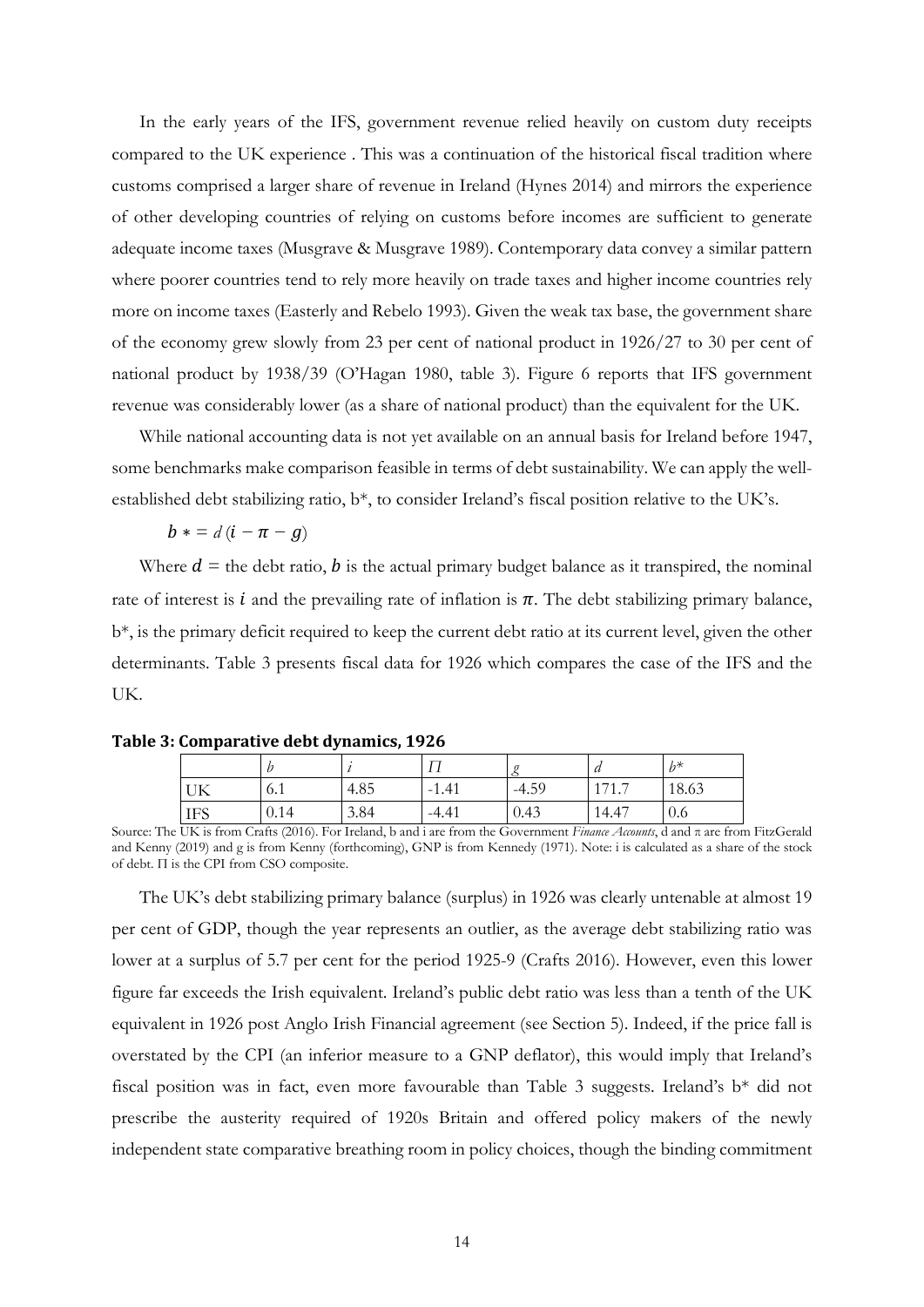to sterling remained and other demographic and political constraints limited the scope for a more active fiscal policy.





Source: Mitchell (1988)

Note: Vertical lines at 1932 and 1938 to highlight period coinciding with the trade war between UK and Ireland

The demographic composition of the new state was not promising for productivity or fiscal capacity. The population of the area of the IFS had declined from 6.5 million in 1841 to 2.9 million by 1926 (MacNeill 1932). This persistent trend, aside from producing the "inevitable effects in the mind of those who directed operations of business and the flow of capital," led additionally to pressures on the fiscal capacity of the state (MacNeill 1932). This was reflected in the disproportionate numbers of very young and very old residing in the state (38 per cent of population) who could not contribute significant tax revenue (Kennedy 1971, p. 8). Furthermore, as an unusually large component of the population were classified for tax purposes as selfemployed, raising revenue via income tax was historically difficult where incomes were generally low. Ireland had historically paid half the amount of income tax per capita as the rest of Great Britain (Hynes 2014). As noted above, Ireland purposefully maintained its income tax rate below the UK level; the fiscal competition between the old and new state meant the new state incurred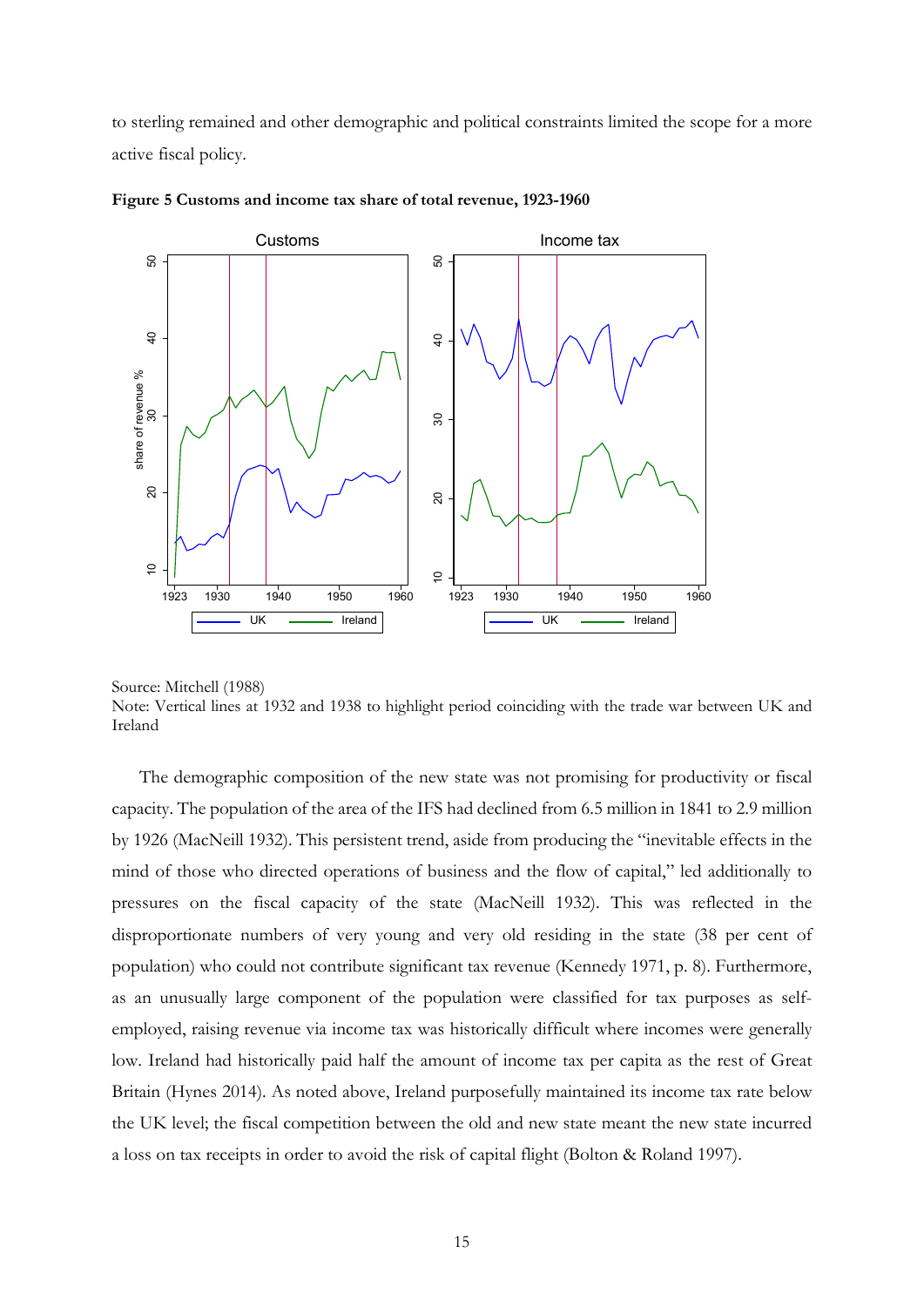Demographic difficulties compounded an already delicate situation for the new state, as it was politically impossible to provide lower pension and other social welfare benefits than those which were offered within the UK. Especially problematic for the new administration was that in Ireland's case, "pensions were in a class of their own" dwarfing other categories of social welfare payments, and represented a "boon" to the aged poor (Ó Gráda 2000, 2002). When the pensions were introduced contemporaries estimated that they would "absorb at one stroke nearly one-third of the total revenue of the country" (Jalland 1983; Barry 2021). While UK pension payments consumed 5 per cent of government expenditure and over 1 per cent of GDP by 1930, the Irish equivalents still stood at 13 and 2 per cent respectively, even after substantial cuts (Ó Gráda 2000). Although cuts occurred during a period of deflation, they had political ramifications for the incumbent government (Hynes 2014)

Using a rearrangement of the social transfer budget, we may shed some light on the fiscal and policy space available to policy makers. The following equation assumes no deficit or surplus in the purest form of a PAYGO system (Lindert, 2004, p. 195).

$$
N_{old} / N_{young} = \frac{t * Y_{young} - u * r}{B}
$$

where  $N_{old}$  is the number of old people residing in the state,  $N_{young}$  is the working age population, t is the tax rate on the income Y of the workers, u represents the non-pension social benefits per recipient of working age and r is the share of working age population receiving non pension benefits. A number of caveats should be mentioned with respect to both the data and the unique case the IFS in the 1920s. As social welfare benefits were meagre, u and r are most likely overstated. Indeed, income is also likely to be overstated as it refers to GNP per head at market prices. The typical situation facing many OECD economies today is that the left hand side (LHS) of this equation exceeds the right hand side (RHS), leaving governments with difficult policy choices ranging from cutting B and/or u or raising t. The demographic solution is to increase the denominator (LHS) via incentivising larger families or increasing immigration. As Table 4 demonstrates, if one assumes that the working age population were all paying income tax at the prevailing rate of 15 per cent, one concludes that fiscal pressure on the new state was not significant. However, when one considers that only 60,000 people paid income tax (Kennedy et al. 1988, p. 36), the "adjusted" arithmetic conveys an urgent need to act, with the number of the taxable young and their income pool shrinking considerably. Nonetheless, as outlined above, it is likely that indirect taxation featured much more heavily in policy considerations in funding pensions than income tax did, as imagined in this limited conjectural exercise.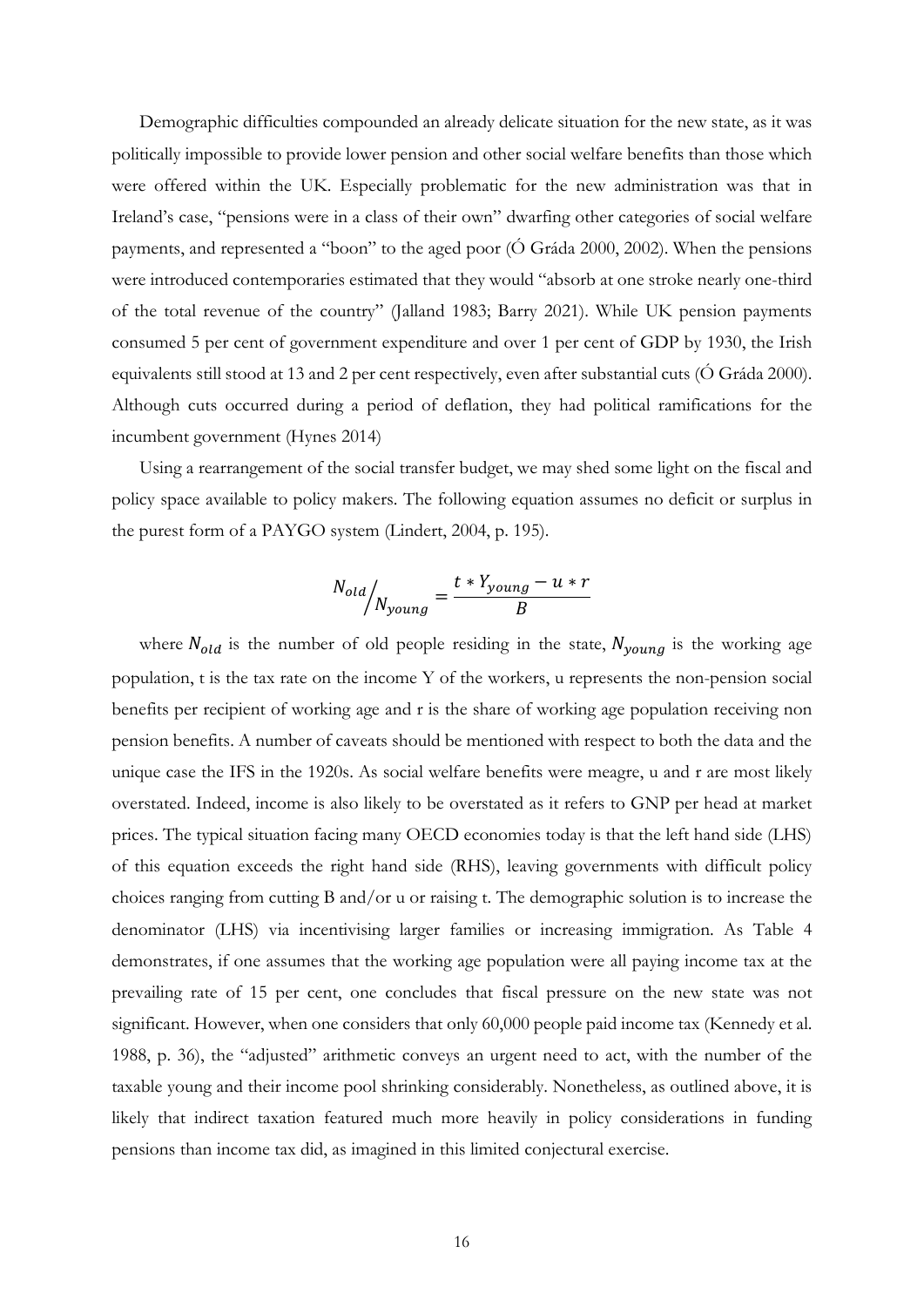|          | Nold | Nyoung | LHS  |      | Y.young | ∪    | R    | B  | <i>RHS</i> |
|----------|------|--------|------|------|---------|------|------|----|------------|
| Raw      | 0.27 | 1.83   | 0.15 | 0.15 | 4.80    | 0.93 | 0.29 | 26 | 0.17       |
| Adjusted | 0.27 | 0.06   | 4.53 | 0.15 | 0.16    | 0.93 | 0.29 | 26 | 0.00       |

**Table 4: The social transfer budget in a pure PAYGO System**

Source: Equation adapted from Lindert (2004). NOld and NYoung from *Census of Population 1926/1930*; Pensions and Income Tax Rates from Ó Gráda 2000; GNP per capita from Kennedy (1971); Income tax payers from Kennedy et al (1988, p. 36). U is calculated by summing relief schemes, health insurance and unemployment insurance in the 1925 government *Finance Accounts*, divided by working age population minus number "gainfully employed" in 1926 *Census*; r is calculated by working age population non gainfully employed as a total share of potential workforce from the *Censu*s.

Pension cuts were subsequently made in the 1920s but the decision to do so was a politically costly one and the damage done to the ruling party was "probably out of all proportion to the savings involved" as they remained above the British shares of spending and national income (Ó Gráda 2000, 2002). The pension became a defining issue between the anti-treaty Fianna Fáil and the governing pro-treaty Cumann na nGaedheal which lost the subsequent general election in 1932.

The other outstanding piece of Edwardian social spending in Ireland was related to land purchase in Ireland, the unresolved nature of the 'Land Question' (Foley-Fisher & McLaughlin 2016b). Under pre-independence land acts the British government had borrowed extensively to finance the sale of land from landlords to tenants (see Foley-Fisher & McLaughlin 2016b for a detailed description). The pre-independence land acts saw  $f(99.87)$  million spent on land transfers, these were funded by state borrowing. No other polity in the UK was subject to this policy, much to the chagrin of politicians in Scotland and Wales.<sup>[20](#page-17-0)</sup> During the Revolutionary period there was renewed agitation, primarily by those who had not been beneficiaries of land purchases. One of the first pieces of legislation in the new state was the 1923 Land Act and it was an attempt to complete the work of the pre-independence land acts and was reciprocated by the 1925 Land Act in NI. The IFS government could not have undertaken the 1923 Land Act without the assistance of the UK government. Dooley notes that 'the sheer scale of the financial burden that the completion of land purchase alone would place on the state was enormous; the government's willingness to carry that burden is merely more evidence of the perceived importance of the land question to contemporaries'. The scale of the 1923 Land Act,  $f<sub>1</sub>30$  million, was three times the extent of borrowing under the First National Loan  $(f,10)$  million, see below). British authorities were supportive of the land act and given the renewed land agitation and did not want to see a failed state develop on their doorstep. However, while a guarantee was forthcoming, it came with a stipulation of British oversight of the contents of the of the act had to be agreed with the British

<span id="page-17-0"></span><sup>&</sup>lt;sup>20</sup> Moreover, Offer (1983) argues that by using British credit for social policy in Ireland it crowded out policies such as education reform in Britain.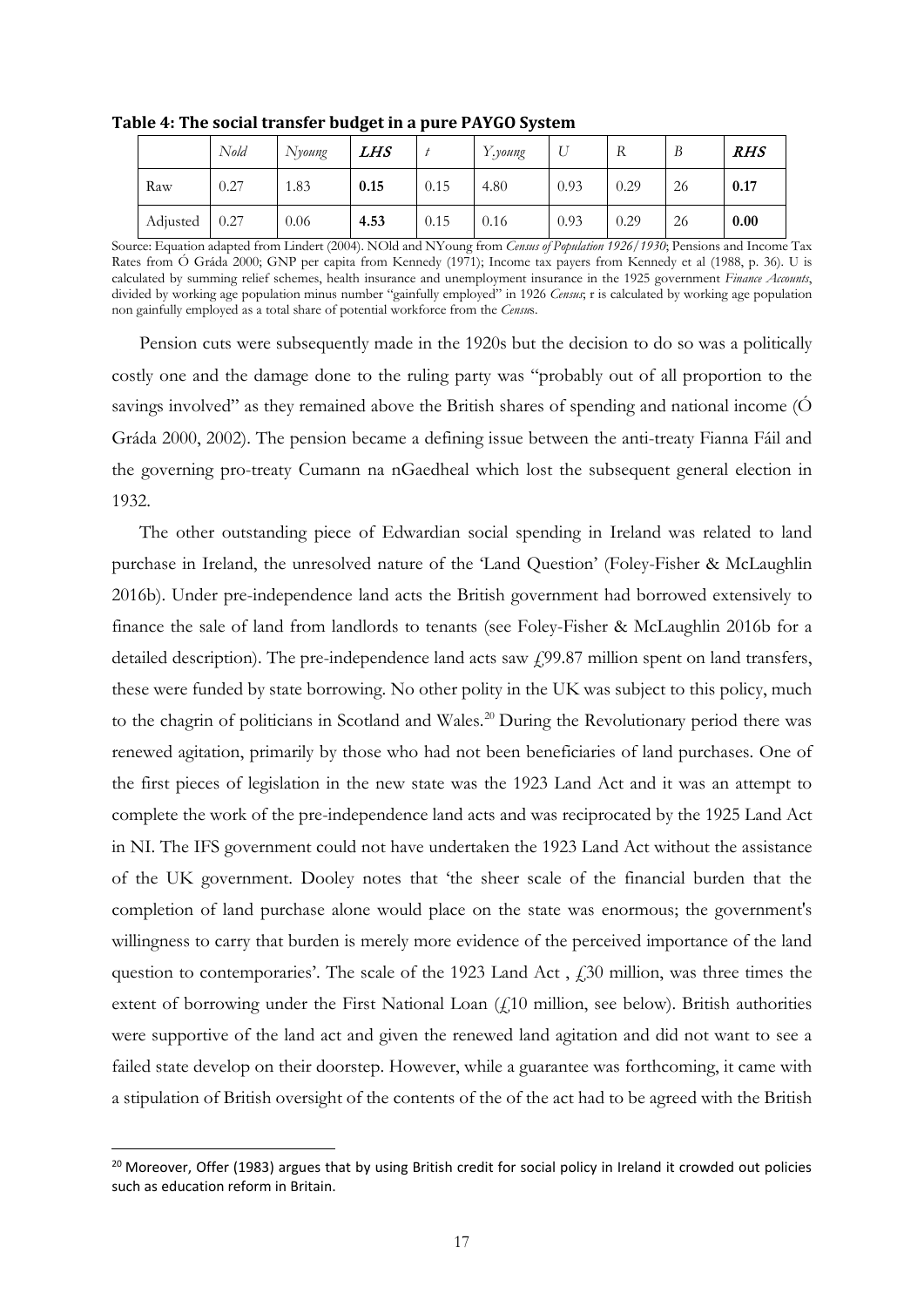government (Dooley 2004, p. 58). Therefore, the only aspect of pre-independence social spending that was continued was with the support of the British state and could not have been financed by the new government by itself.



#### **Figure 6 Government revenue as a share of GDP**

Note: Vertical lines at 1932 and 1938 to highlight period coinciding with the trade war between UK and Ireland

## **5 Sovereign debt**

Article V of the Treaty proscribed that the IFS would accept its share of the UK war debt to be calculated at a later date. As outlined in greater detail by FitzGerald and Kenny (2020), the Treaty had stipulated that the shape of the border between north and south was to reflect the "wishes of the inhabitants". Due to large Catholic majorities in certain northern areas, expectations of large transfers from north to south were prevalent in the IFS. However, when details of the confidential report were subsequently leaked, it became apparent that no substantial territorial change would be considered. Consequently, the fragile IFS government was thrown into a crisis, prompting urgent talks in London.

While the IFS government realised that neither the British nor NI administrations would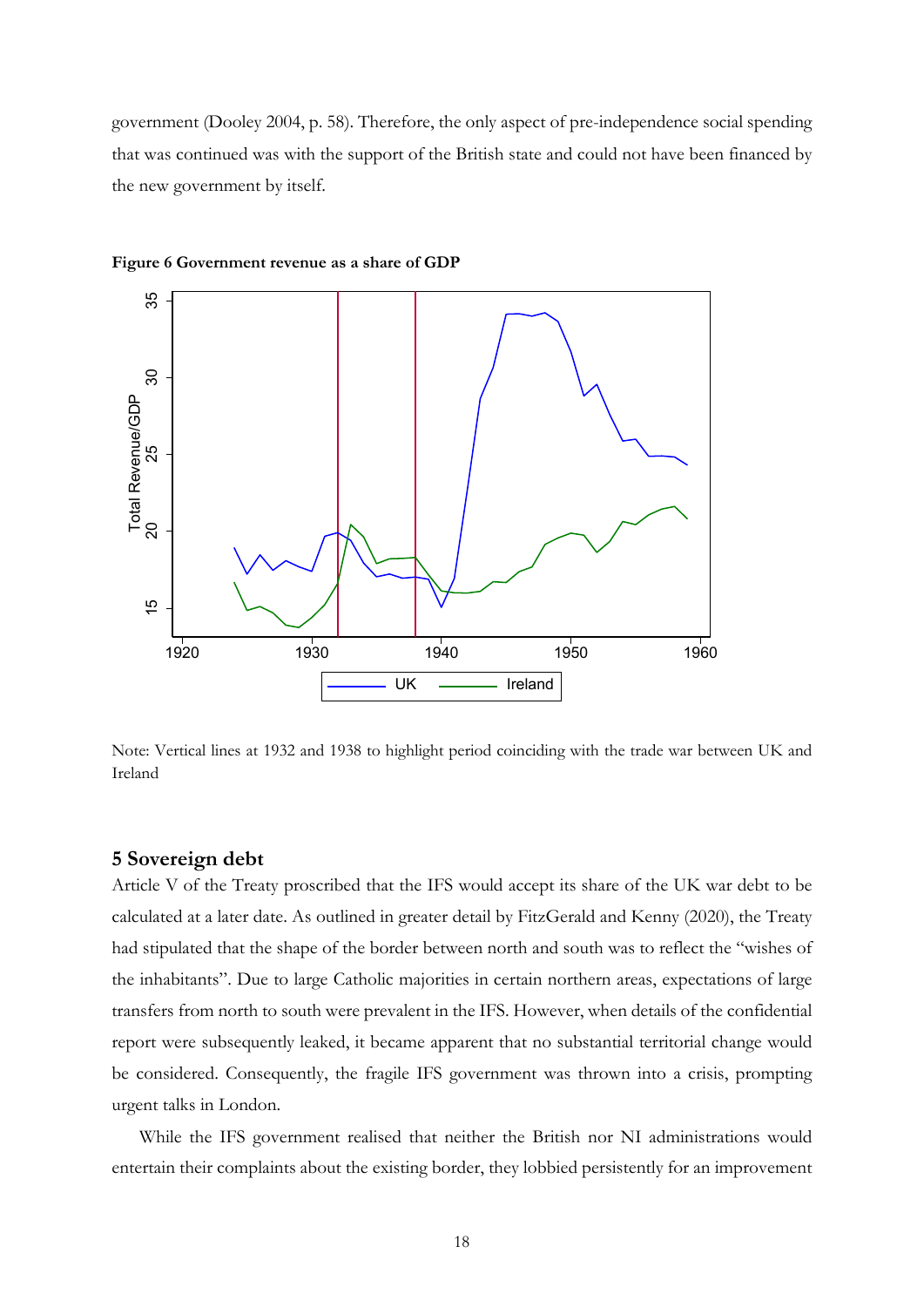of the civil rights of Northern Catholics. When this appeal, in turn, was rejected by the NI administration, the British government made a subsequent offer that the Boundary Report would be supressed and the status quo border maintained in return for waiving the IFS share of the UK war debt under Article V of the Treaty.<sup>[21](#page-19-0)</sup>

The debt relief that transpired, of between 80 to 100 per cent of IFS GDP, represents the largest of the twentieth century as shown in Table 3. However, the economic benefits came at a huge political cost that materialised again in the 1960s with the eruption of the civil rights movement in NI and the subsequent "Troubles" that plagued the region during the following three decades.

| Debtor                     | Period    | Relief as<br>percent<br>of<br>External<br>Debt | Relief as<br>per cent<br>of GDP |
|----------------------------|-----------|------------------------------------------------|---------------------------------|
| Latin American Debt Crises |           |                                                |                                 |
| Argentina                  | 1982-1993 | 80                                             | 24                              |
| Mexico                     | 1982-1990 | 105                                            | 36                              |
| Venezuela                  | 1983-1990 | 106                                            | 42                              |
| Soviet satellites          |           |                                                |                                 |
| Bulgaria                   | 1990-1994 | 36                                             | 56                              |
| Poland                     | 1982-1994 |                                                | 15                              |
| Former Yugoslavia          |           |                                                |                                 |
| Bosnia Herzegovnia         | 1992-1997 | n.a.                                           | 22                              |
| Serbia and Montenegro      | 2003-2004 | 23                                             | 8                               |
|                            |           |                                                |                                 |
| <b>IFS</b>                 | 1922-1925 | 94                                             | 80                              |
|                            |           |                                                |                                 |

**Table 5: Comparing IFS debt relief with later restructurings**

Source: FitzGerald and Kenny (2020)

The IFS administration had survived this test and used the large debt relief agreement to save face against the bitter claims of betrayal by the anti-treaty forces. Having emerged from the civil war and the boundary crisis in 1925, for the remainder of the 1920s, "the prime preoccupation of the government…was with establishing the legitimacy of the new state" (Kennedy et al, 1988, p.  $255$ ).<sup>[22](#page-19-1)</sup>

<span id="page-19-0"></span> $21$  The minister for finance noted in April 1926 that "In the past financial year there were no political events which produced any unfavourable financial or economic reaction. The elimination of Article 5 of the Treaty relieved the country of a contingent liability which might possibly, at a later stage, have become a serious burden". *Dáil Debates*, 21 April 1926.<br><sup>22</sup> However, government debt increased from 17.2 per cent to 38.4 per cent of National Income from 1928 to 1935

<span id="page-19-1"></span><sup>(</sup>Nevin 1962).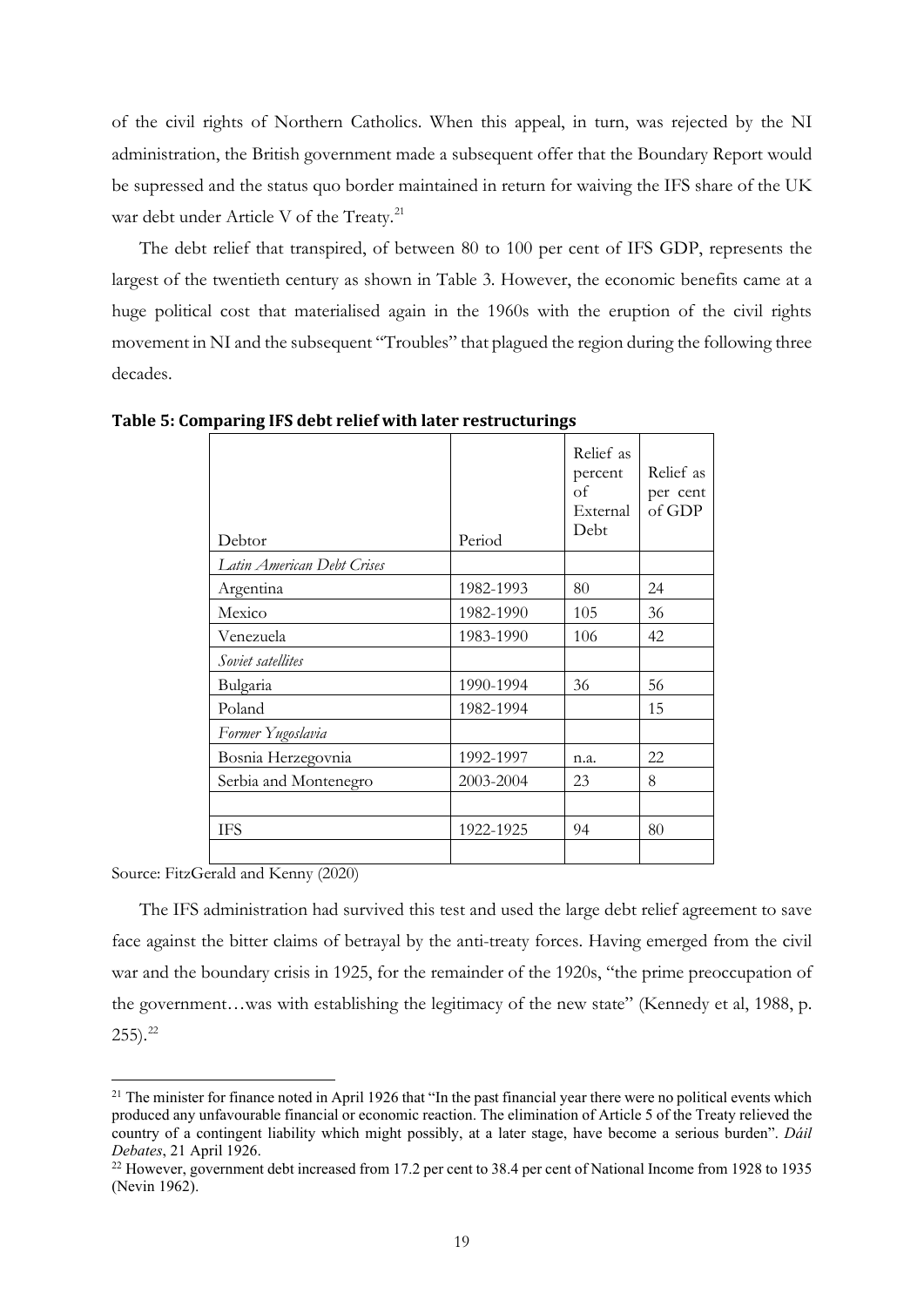Contemporary international opinion was of the new administration was generally positive. *The Economist* noted how the IFS government had 'restored order within its boundaries and having completed its organisation as the Government of an independent unit, politically and economically, [it] is in a position to close the list of applications for its first national loan.'[23](#page-20-0) With reference to the oversubscription of the First National Loan, it continued: 'it is a notable event, which cannot be without important reactions upon the prestige and stability of the new system and as it is an internal loan, it constitutes a declaration of faith which will operate and continue to operate with cumulative effect. Abroad, the event will do much to wipe out the unhappy impression created by Irregulars' [anti-treaty] hysteria, which has been so completely suppressed by Government firmness.'[24](#page-20-1) Although outstanding debts increased over the period 1923-1938, National loans mainly traded at a premium (see Figure 6) and current yields ranged between 3 ½ and 5 ½ per cent (Foley-Fisher and McLaughlin 2016). These were very low yields , comparable to UK consols, and low relative to other countries in Europe (e.g. see Eichengreen & Portes 1986, Eichengreen 1989), due in no small part to the fiscal competition forcing balanced budgets and the adoption of a sterling peg (i.e. no exchange rate risk).

Thus, in view of both fiscal and redistributive policies, the Irish experience appears to run contrary to what secession theory predicts. The minority who had *not* supported secession benefitted, in the form of reduced direct taxation, while those who supported it bore the costs in terms of increased indirect taxes and reduced social spending. Continuous support from the UK for wider social redistribution policies, namely land reform, is what placated the majority. Without this cordial arrangement further civil unrest would have persisted. While this experience is in line with the increased cost of public service provision arising from secession, it also demonstrates how the secessionist group of the pre-independence era split into heterogenous interest groups after 1922, each vying for its own preferences for fiscal and redistributive policy.

<span id="page-20-0"></span><sup>23</sup> *The Economist*, 8 December 1923.

<span id="page-20-1"></span><sup>24</sup> *The Economist*, 8 December 1923.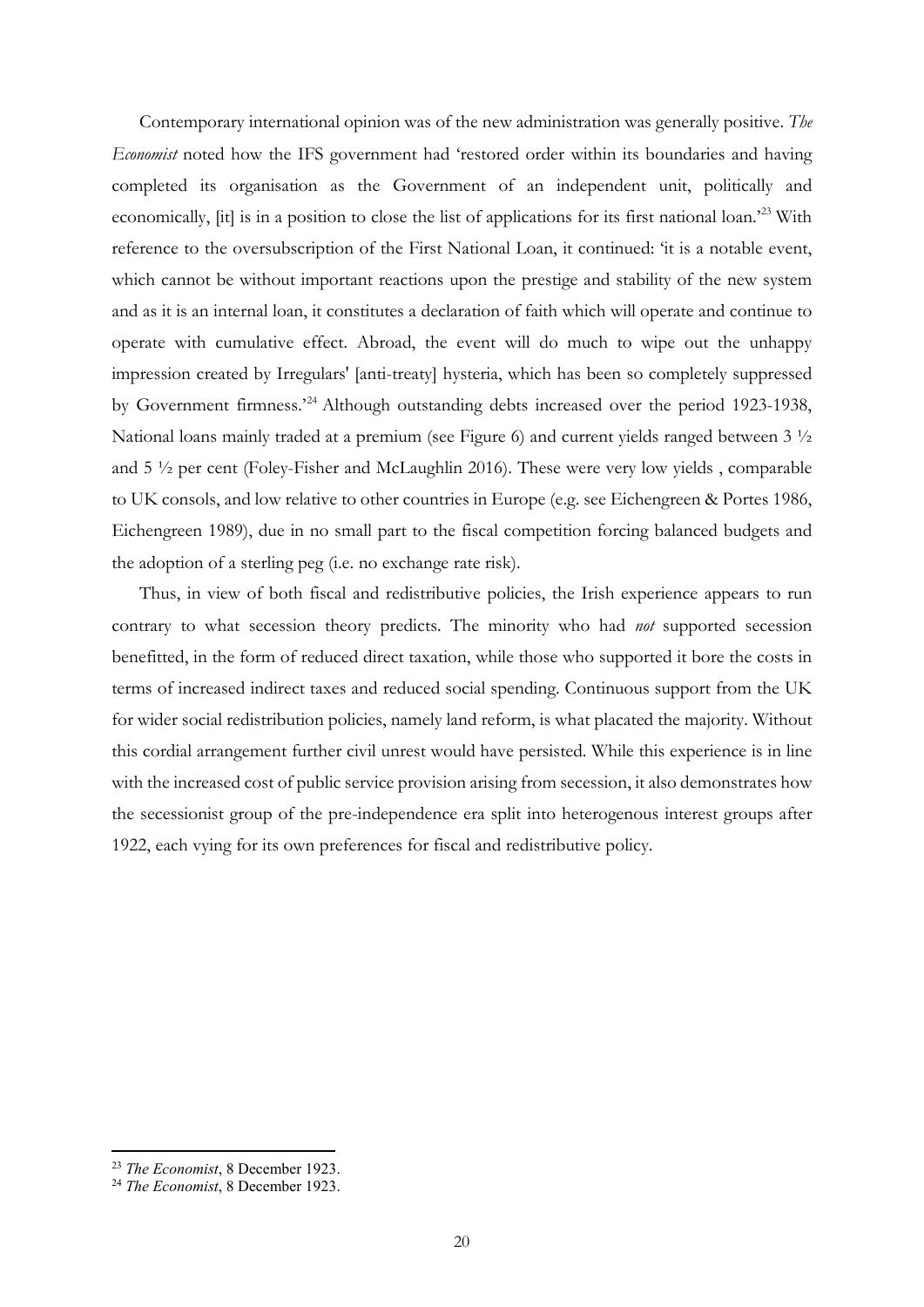**Figure 6 Yield on Free State debt**



Sources: Dublin Stock Exchange; McLaughlin (2015); Foley-Fisher & McLaughlin (2016)

Note: Vertical lines at 1932 to highlight period coinciding with the trade war between UK and Ireland

## **6 Currency and credit**

With a stable currency and banking system,<sup>[25](#page-21-0)</sup> Ireland's monetary history is considered dull and uneventful until the 1970s (Ó Gráda 1994, 1997). For example, the IFS (as well as the UK) did not experience any of the US-centric banking crises, as outlined by Friedman and Swartz (1971), between 1929 and 1933. Set against the backdrop of the instability of the interwar years amongst many newly independent countries in Eastern Europe, Drea and Barry (2021) argue that Ireland's mundane monetary history should be celebrated. *The Economist* praised the IFS for not creating a separate currency.<sup>[26](#page-21-1)</sup>

There was hesitancy on the part of the new government to usher in any changes to the prevailing monetary system, which was effectively operated by private banks. This was mainly to do with the uncertainty that this would have on the economy. The experience of hyper-inflation

<span id="page-21-0"></span><sup>25</sup> No bank had failed between 1875 and 2007 (McLaughlin 2015b).

<span id="page-21-1"></span><sup>26</sup> *The Economist*, 8 December 1923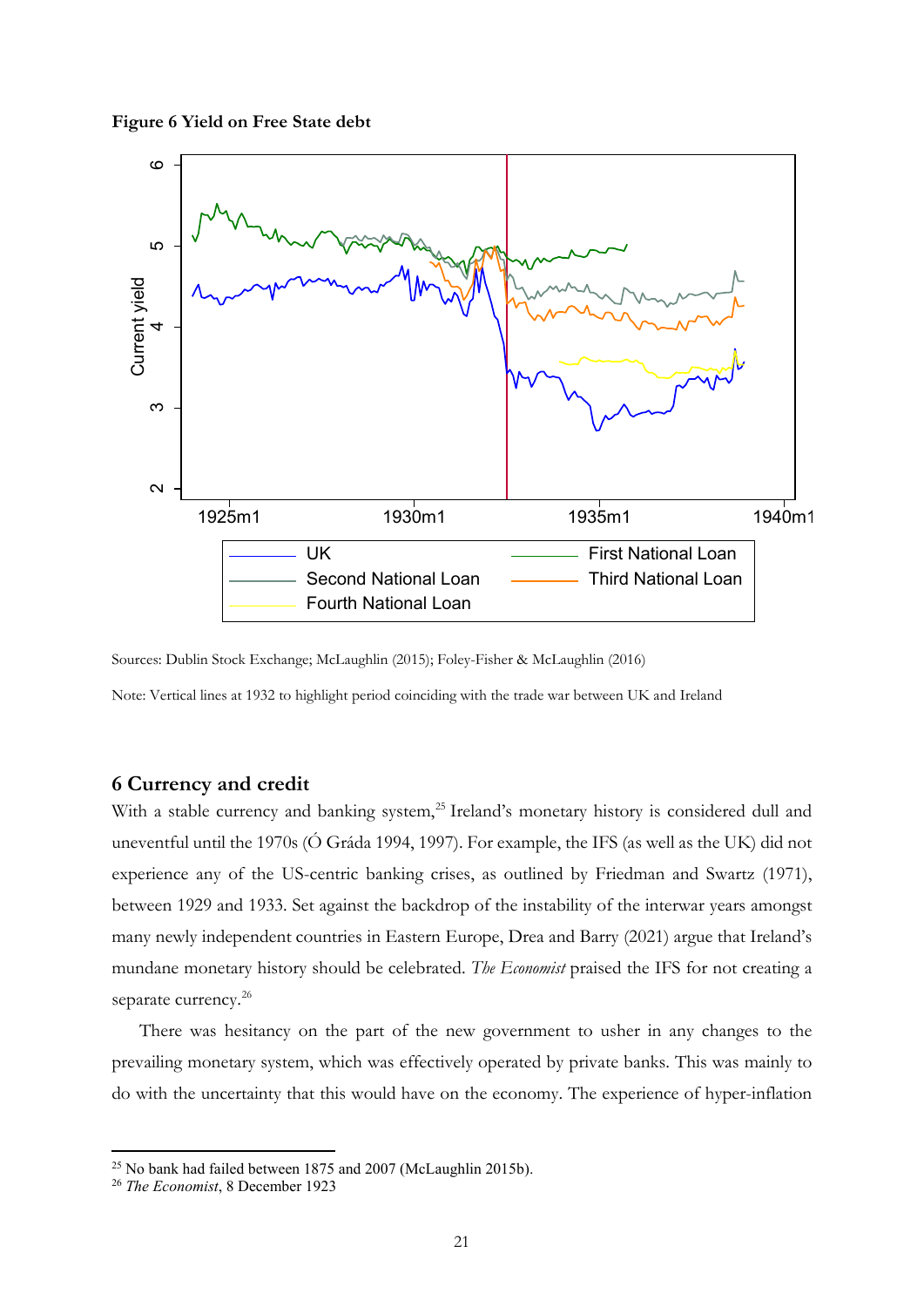in post-War Europe was an obvious deterrent to any monetary experimentation. This is evident in Dáil Debates surrounding the 1926 coinage act when Major Bryan Cooper, a pro-business representative from Dublin who was formerly a Unionist MP, warned that 'once you begin to tamper with currency you being to operate an inflation that leads to national disaster…the first step that France is now treading – the road to national humiliation, because she is absolutely unable to meet the demands of her creditors'.<sup>[27](#page-22-0)</sup> Ernest Blythe, the IFS Minister for Finance, was also clear on this point, "I recognise very fully that any change in the currency position at the present time would have serious reactions." [28](#page-22-1) There were also warnings as to what a radical change could do to business confidence and that any tinkering with coinage 'runs the grave risk of influencing the minds of others.<sup>[29](#page-22-2)</sup> Capital flight was also a persistent worry for policy makers, as evidenced by the lower income tax rates outlined above.<sup>[30](#page-22-3)</sup> After independence, the maintenance of the monetary status quo suited capital owners, the Irish banking system, large firms requiring capital imports from Britain, and larger land owners. As with post-independence fiscal policy, it tended to suit the elite minority who had actually opposed secession.

Ireland had experience of fiscal administration through the offices of Dublin Castle during the Union (Hynes 2014).<sup>[31](#page-22-4)</sup> While the IFS Department of Finance was structured along the lines of the UK Treasury (Fanning 1978), there existed no obvious template for how to operationalise monetary independence (Drea 2015). The League of Nations financial conferences in Brussels (1920) and Genoa (1922) had recommended that newly independent countries should establish Central Banks of issue (League of Nations 1920, p. 235; Federal Reserve 1922, p. 678). Many newly independent countries did so, Ireland did not.

IFS officials were aware of these recommendations but were hesitant to institute any sweeping changes to the prevailing monetary system. Ireland had been part of a monetary union with Great Britain since 1826 with the Bank of England acting as the central bank for the United Kingdom of Great Britain and Ireland . The Bank of Ireland, founded in 1783, was also one of Europe's oldest "national" banks; the banks that subsequently evolved into Central Banks (e.g. compare with table 1.1. in Capie et al. 1994). Ostensibly, it may have served as the Central Bank for the new state, as historically, it performed several functions of a national bank,<sup>[32](#page-22-5)</sup> having been formed by

<span id="page-22-0"></span><sup>27</sup> E.g. see *Dáil Debates* on the 1926 coinage act, 27 January 1926.

<span id="page-22-1"></span><sup>28</sup> *Dáil Debates*, 27 January 1926

<span id="page-22-2"></span><sup>29</sup> Captain William Redmond (son John Redmond, the former leader of the Irish Parliamentary Party) *Dáil Debates*, 27 January 1926.

<span id="page-22-3"></span><sup>30</sup> Sir John Keane referred to a 15% drop in bank deposits since the Treaty: *Seanad Éireann debate*, 22 July 1927; William Hewat, a representative of the commercial community, warned of capital flight if radical action was taken: *Dáil Debates*, 7 April 1927.

<span id="page-22-4"></span><sup>&</sup>lt;sup>31</sup> Joseph Brennan, one of the key architects of the Department of Finance, had worked as head of the Finance Division in the Chief Secretary's Office.

<span id="page-22-5"></span> $32$  E.g. as outlined in Capie et al. (1994, pp 4-5).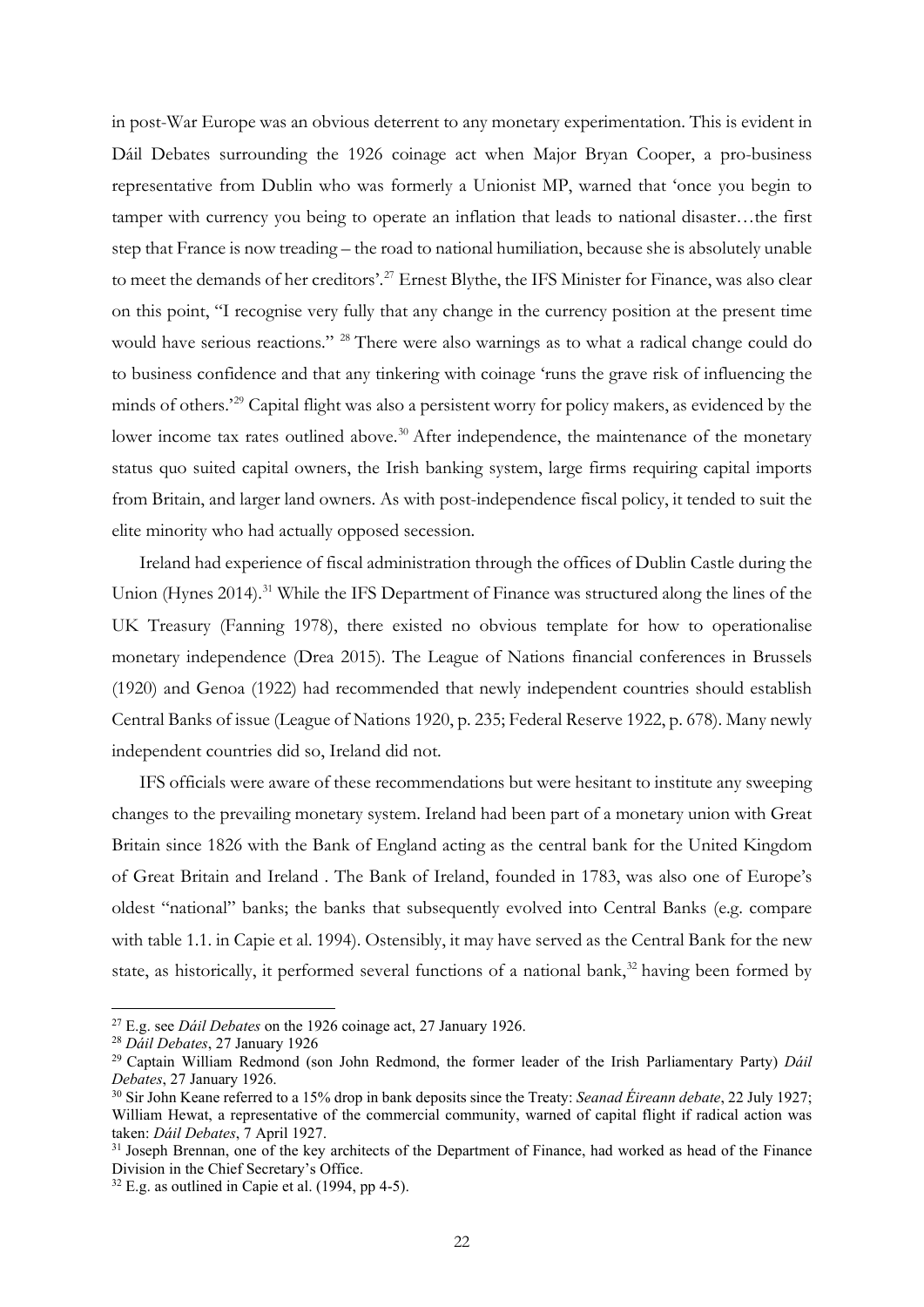charter, enjoying political and financial privileges, and it had acted as a banker to the new state. However, there were also prominent commercial rivals and critics that disputed its privileges. As it had traditionally functioned as a protestant and unionist institution (Barry 2021), a politically palatable alternative was sought instead.

The IFS government created a commission of inquiry into banking and currency in 1926.<sup>[33](#page-23-0)</sup> The banking inquiry, chaired by the Columbia University Professor in banking Henry Parker-Willis, was only formally established in March 1926 but delivered its first report within 6 weeks owing to the urgency and importance of its brief (Moynihan 1975, p. 42). Parker-Willis was purposefully chosen both for his expertise in commercial and central banking, but also as a non-British expert (Drea 2015). The Irish Currency Commission was established following the recommendations of the Parker-Willis' commission, which was effectively a currency board. The resulting institutional structure, modelled on the US Federal Reserve system, aimed to serve and evolve with, rather than alter, the existing monetary system (Pratschke 1969, Drea 2015). Commercial bank control and adherence to gold standard remained as core tenets of the system. Ireland gradually converted its currency board into a central banking organistion, in line with other post-colonial countries (Capie et al. 1994). When a Central Bank was formally established in 1943, it did not expand its activities much beyond that of the Currency Commission (Moynihan 1975, p. 70). Whether the Irish Central Bank operated as a central bank before 1978 is debatable (Honohan 1997).

The central recommendation of the Parker-Willis committee was a 'definite acceptance and continuance of British sterling as a standard of value in Saorstát Eireann', i.e.maintain the sterling peg (Parker-Willis et al. 1926). The rationale behind this decision was primarily due to historic trading links with Britain and a weaker currency was seen as a disadvantage. However, it was noted that a change in this relationship could be revisited when the 'business going to other parts of the world will undoubtedly increase' (Parker-Willis et al. 1926).

With a de-facto common currency during the 1920s, the IFS and NI shared a similar monetary experience (Daniel 1976). The Irish pound was pegged to Sterling and experienced similar trials and tribulations associated with the restoration of Sterling to its prewar parity experienced in Britain. Deflationary pressures acted on the economy as the IFS adhered to balanced budgets and 'sound finance' (Daniel 1976, pp 58-59).

When Britain abandoned the gold standard on 26 September 1931, the IFS followed shortly after. The IFS pound was essentially a sterling-backed currency (Bielenberg and Ryan 2012). The

<span id="page-23-0"></span><sup>&</sup>lt;sup>33</sup> While the banks had been informed informally in April 1925 that the government intended to change the currency system, formal announcement was delayed until February 1926 so as not to create any panic (Moynihan 1975, p. 38).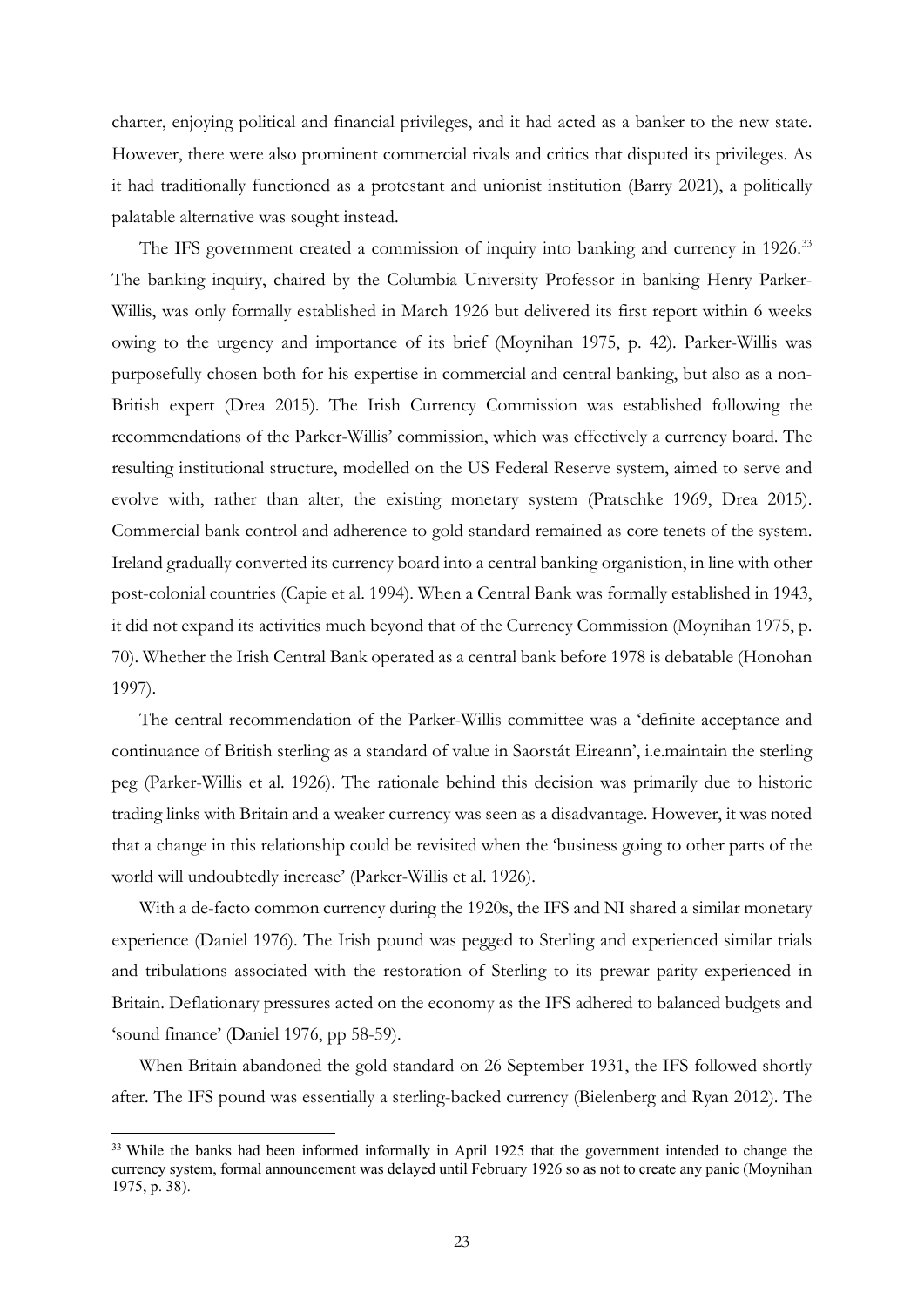close relationship between British and Irish monetary regimes is reflected in price levels illustrated in Figure 8[.34](#page-24-0) Writing just a few years before the historic sterling link was broken, the former director of the Central Bank of Ireland reflected on the peg, noting that despite various changes and devaluations, the sterling link 'has been accepted by successive governments, by Dáil Eireann and by the public at large as being, on the whole, in the best interests of the community' (Moynihan 1975, p. 66). Honohan (1997) suggests that the instability of the floating exchange rate (1979-1998) compared memory of the stability of the sterling peg led to support for adoption of the Euro as Ireland's currency from 1999.<sup>[35](#page-24-1)</sup>

The peg to the British pound was also advantageous during the Great Depression because, as Eichengreen argues, countries that left the Gold Standard earlier experienced a more rapid recovery.<sup>[36](#page-24-2)</sup> In other words, by following British monetary policy,<sup>[37](#page-24-3)</sup> the IFS may have been spared a potentially worse fate through the 1930s. Although it must be acknowledged that several countries, such as Australia and New Zealand, had left gold prior to Britain (Eichengreen and Sachs 1985), so it may have been possible to depreciate prior to 1931 if a more independent monetary policy was adopted. The Nordic countries' economies experienced a stronger recovery than the United Kingdom, despite devaluing against gold at the same time and higher prevailing real wages in the latter may explain these alternative fortunes (Eichengreen and Sachs, 1985; Crafts, 2014).

After the floatation of Sterling , the wisdom of policy of adhering to the sterling peg was questioned, to which the Minster for Finance responded: "If British currency were going to collapse like the [Reichs]mark eight or nine years ago, then we might have to make up our minds that, cost what it might, be the inconvenience what it might, we would have to break from it. But, if we do not anticipate that, then the advantages of being level with British currency are so great that no matter what sort of institution we had in the way of a central bank, what happened is exactly the thing that would have happened, that is, we would have followed British currency."<sup>[38](#page-24-4)</sup> However, the opinion of the government appears to have been that leaving gold was a positive

<span id="page-24-0"></span><sup>&</sup>lt;sup>34</sup> Changes in the Irish and British CPIs experiencing almost perfect correlation over the period 1901-1979 and various sub-periods (see McLaughlin 2015). UK aggregate demand and supply shocks spilled over effects and were major drivers of developments of the Irish CPI (Stuart 2019).

<span id="page-24-1"></span><sup>&</sup>lt;sup>35</sup> Despite recent travails, Ireland continues to have strong support for the Euro, in fact support is ranks the highest in Europe (EU 2021, Q1.1).

<span id="page-24-2"></span><sup>36</sup> Eichengreen (1992); Eichengreen and Sachs (1985)

<span id="page-24-3"></span><sup>&</sup>lt;sup>37</sup> This was considered a radical policy option. When Britain left the gold standard in 1931 it was an unexplored policy option and as was famously noted by Tom Johnston, the Secretary for Scotland, 'nobody told us we could do that' (Eichengreen and Temin 2000, p. 202).

<span id="page-24-4"></span><sup>38</sup> Mr Blythe, *Dáil Debates*, 11 November 1931.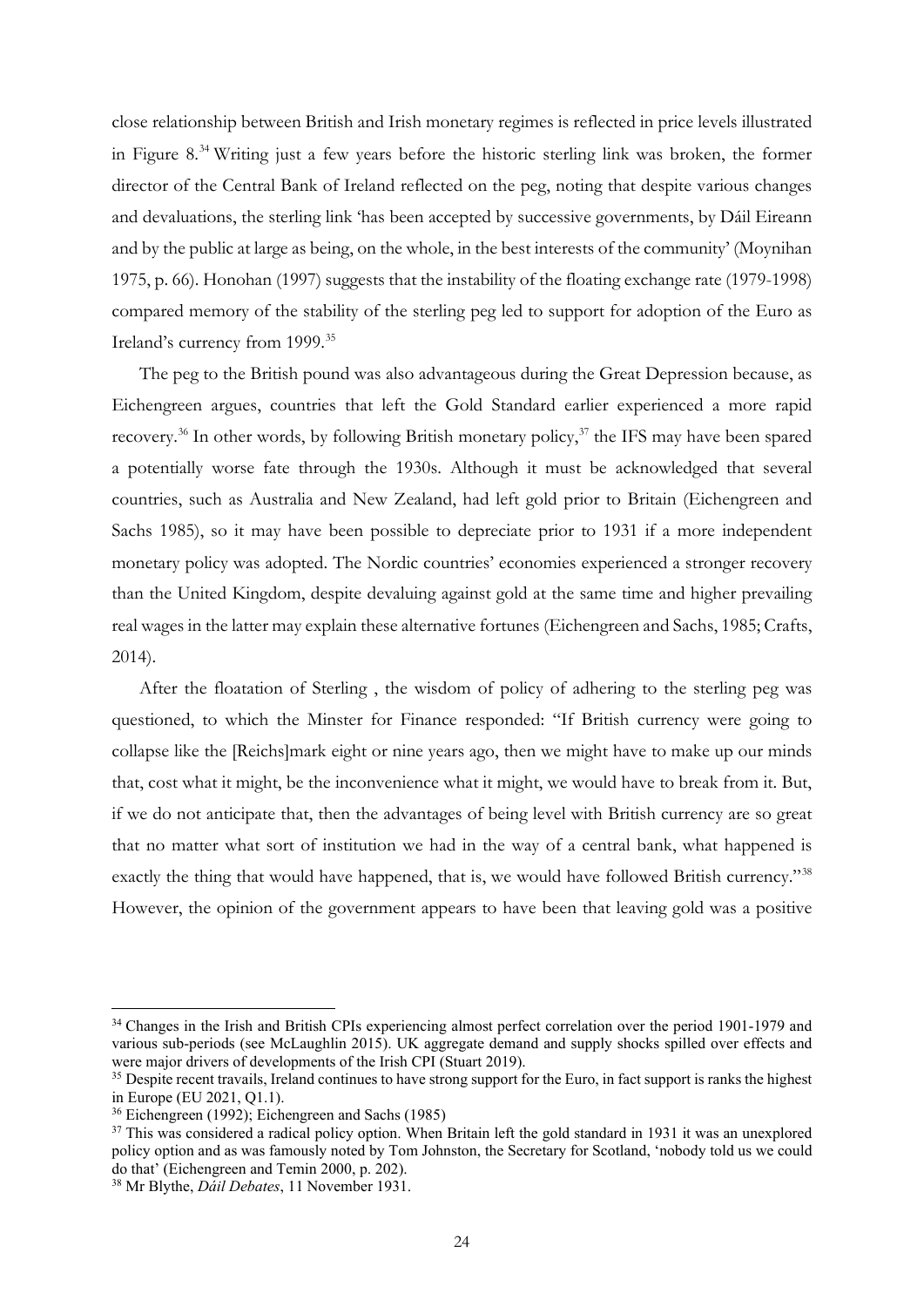development.<sup>[39](#page-25-0)</sup> Although, the opposition felt it was something that could have been avoided if there was a more distinct Irish monetary policy.<sup>40</sup>



**Figure 7 Irish "punt" and UK pound exchange rate against the dollar**

Note: Vertical lines between 1932 and 1938 to highlight period coinciding with the trade war between UK and Ireland. Vertical line in March 1979 indicates break of sterling peg.

As Capie et al. (1994) outline, even if a country operates a currency peg, considerations of national pride invariably lead to the formation of a separate national currency and central bank-Ireland was no exception. While Ireland had its own note issue, these were sterling backed notes. The population of prominent Irish commercial banks in 1921 are listed in Table 6. In practical terms, what the 1927 currency act did was swap (convert) the old fiduciary note issue from the 1845 act with a new fiduciary issue (backed by sterling securities). It widened the privilege of note issuance to all banks, to the chagrin of the incumbent monopoly rights holders (primarily the Bank of Ireland which saw its share of note issuance diluted), and gave a small seigniorage income to

Sources: Corbet and O'Connor (2020); [Bank of England, Millennium of Macroeconomic data; and](https://www.centralbank.ie/statistics/interest-rates-exchange-rates/exchange-rates) Central Bank of [Ireland Exchange rates](https://www.centralbank.ie/statistics/interest-rates-exchange-rates/exchange-rates)

<span id="page-25-0"></span><sup>&</sup>lt;sup>39</sup> For example James FitzGerald-Kenney, the Minister for Justice, noted, 'I am perfectly satisfied that we, tied to the British currency as we are and, therefore, off the gold standard now, have gained enormously by that'. , *Dáil Debates* 11 November 1931.

<span id="page-25-1"></span> $40$  For example, Joseph Connolly, a Fianna Fail senator, noted, 'that many of its worst reactions could have been avoided if we had a definite line of Irish policy as distinct from the Imperial financial policy'. *Dáil Debates*, 14 Oct 1931.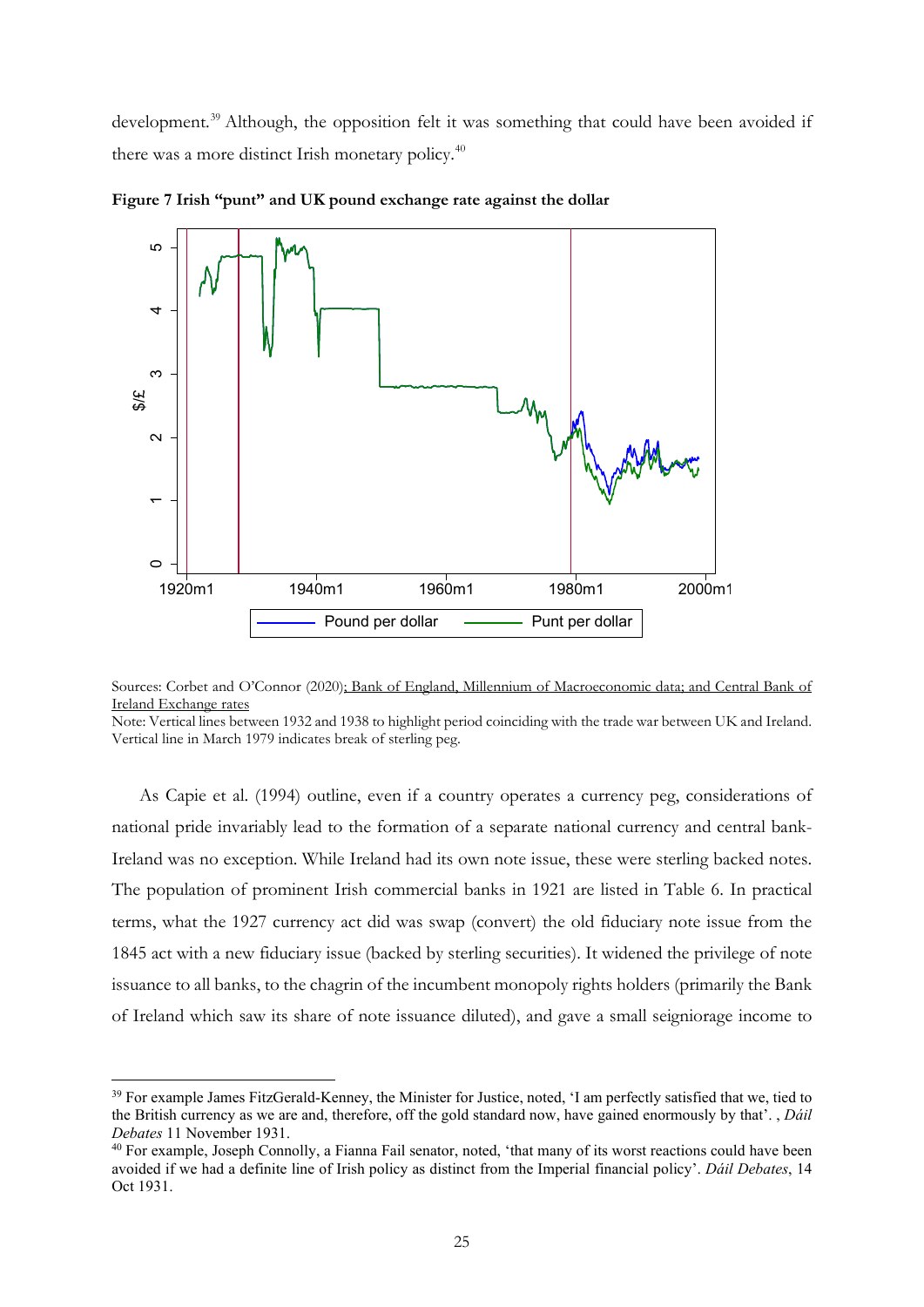the state, estimated to be  $f(275,000 - f(300,000)$ . As the banks had operated on an all-island basis pre-1920, reform in the IFS meant that, in theory, banks could issue their entire fiduciary allowance in NI. This created uncertainty for both the IFS and NI economies and was immediately followed by a reform of banking laws in Northern Ireland in 1928 (Pratschke 1969). The main criticism of the new note issue came from Andrew Jameson,<sup>[41](#page-26-0)</sup> director of the Bank of Ireland, whose main issue was with the note issue, however this appears to primarily be because the Bank of Ireland was losing its traditional privileges.





Source: Bank of England millennium of macroeconomic data and Central Statistics Office of Ireland Note: Vertical line in 1979 to highlight the break of sterling peg

<span id="page-26-0"></span><sup>&</sup>lt;sup>41</sup> Jameson was a member of the Senate who represented southern unionist community, who was a member of the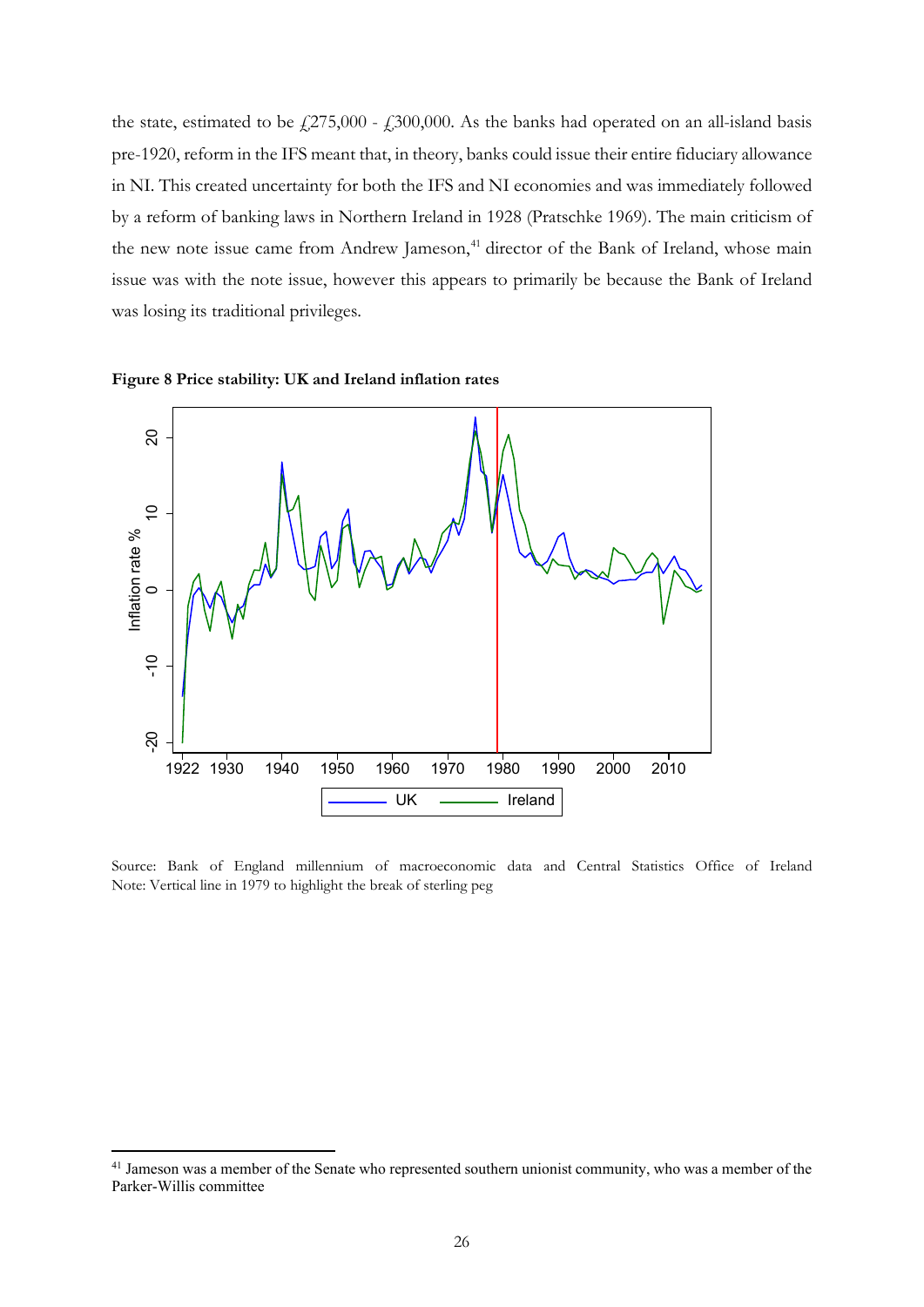| Name         | Headquarters |               | Founded | Fiduciary  | Fiduciary    | Fiduciary                |
|--------------|--------------|---------------|---------|------------|--------------|--------------------------|
|              |              | both<br>111   |         | issue pre- | issue in the | issue<br>in              |
|              |              | jurisdictions |         | 1920       | <b>IFS</b>   | Northern                 |
|              |              |               |         |            |              | Ireland                  |
| of<br>Bank   | Dublin       | Y             | 1783    | 3,738,428  | 1,760,000    | 410,000                  |
| Ireland      |              |               |         |            |              |                          |
| Provincial   | Dublin       | Y             | 1825    | 927,667    | 649,000      | 220,000                  |
| Bank         |              |               |         |            |              |                          |
| Northern     | Belfast      | Y             | 1824    | 243,440    | 243,000      | 244,000                  |
| Banking      |              |               |         |            |              |                          |
| Company      |              |               |         |            |              |                          |
| Belfast Bank | Belfast      | N             | 1827    | 281,611    |              | 350,000                  |
| Ulster Bank  | Belfast      | Y             | 1836    | 311,079    | 419,000      | 290,000                  |
| National     | London       | Y             | 1835    | 852,269    | 1,365,000    | 120,000                  |
| Royal        | Dublin       | N             | 1836    |            | 273,000      | $\overline{\phantom{a}}$ |
| Hibernian    | Dublin       | Y             | 1824    | -          | 439,000      | $\overline{\phantom{a}}$ |
| Munster<br>& | Cork         | Y             | 1885    |            | 852,000      |                          |
| Leinster     |              |               |         |            |              |                          |

**Table 6 Banks in operation in Ireland**

Source: Pratschke (1969)

Banking practices, namely the structure of bank assets and liabilities as well as branch banking, however, were unchanged from the pre-partition period. The creation of a political border did not result in the establishment of an 'Irish' (north or south) money market and Irish banks continued to use the facilities of the London money market. [42](#page-27-0) However, from a technical standpoint, secession meant that the IFS based banks were exporting capital and put the IFS in a strong financial position (Ó Gráda 1995).

<span id="page-27-0"></span><sup>&</sup>lt;sup>42</sup> This was much to the chagrin of Department of Finance officials who in a policy brief in November 1922 suggested that the "'One of the first duties of the Saorstat Government once it is functioning under the Constitution will be to put a speedy end to this an anomalous state of things, by pointing out that they could no longer be permitted to keep permanently invested out of the Saorstat this huge amount of Irish capital in Great Britain, her Dominions and Dependencies which had become by operation of the Treaty and the Constitution virtually a foreign country, as far as the Saorstat is concerned, and the government would be compelled sooner or later to force the Banks to realise these investments and bring the capital value bank to the Saorstat.": National Archives of Ireland, Department of Finance Files, Fin 1/1335.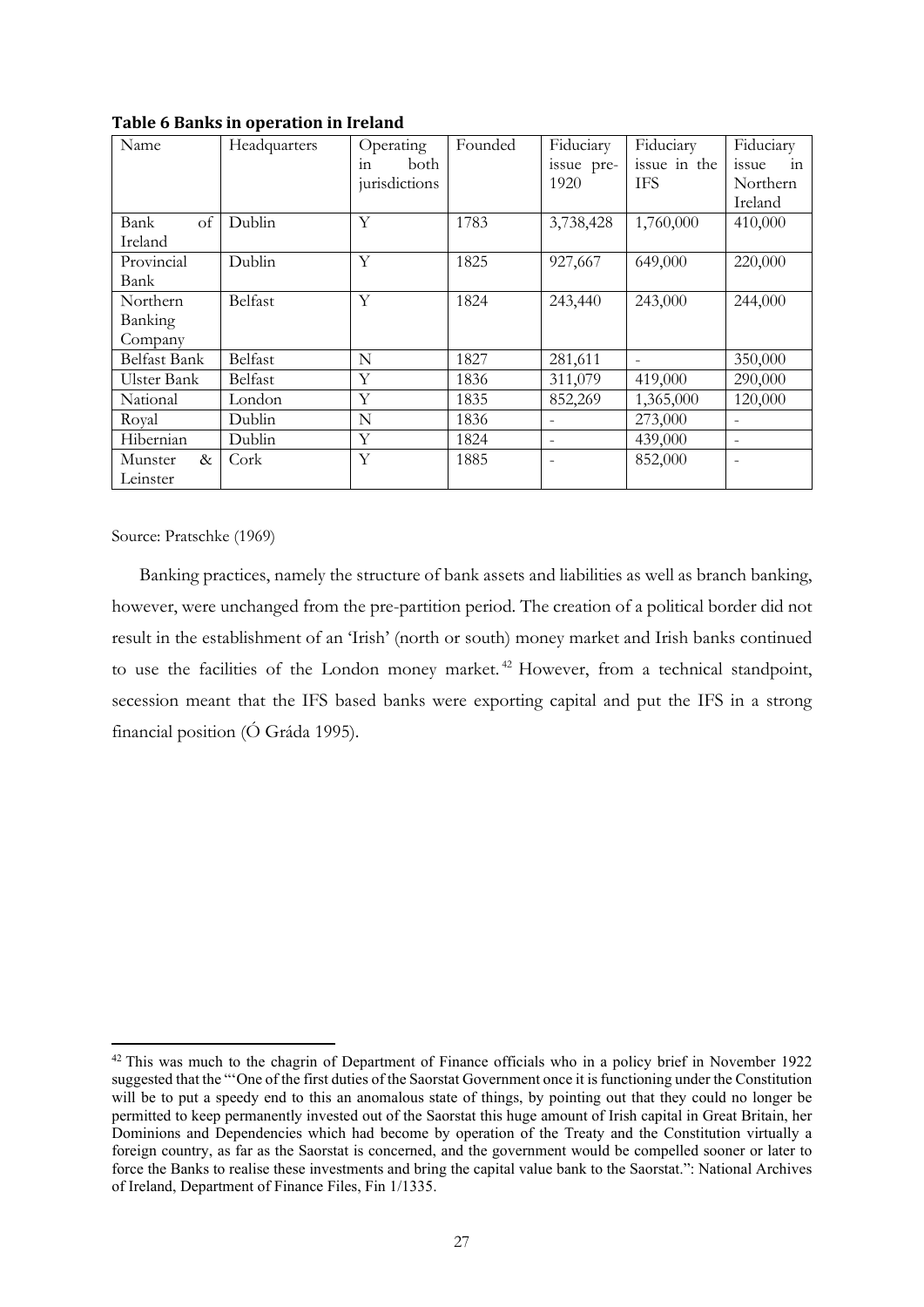



Source: Moynihan (1975).



**Figure 10: UK and Ireland bank rates**

Source: Mitchell (1988); Moynihan (1975). Note: Vertical lines at 1932 and 1938 to highlight period coinciding with the trade war between UK and Ireland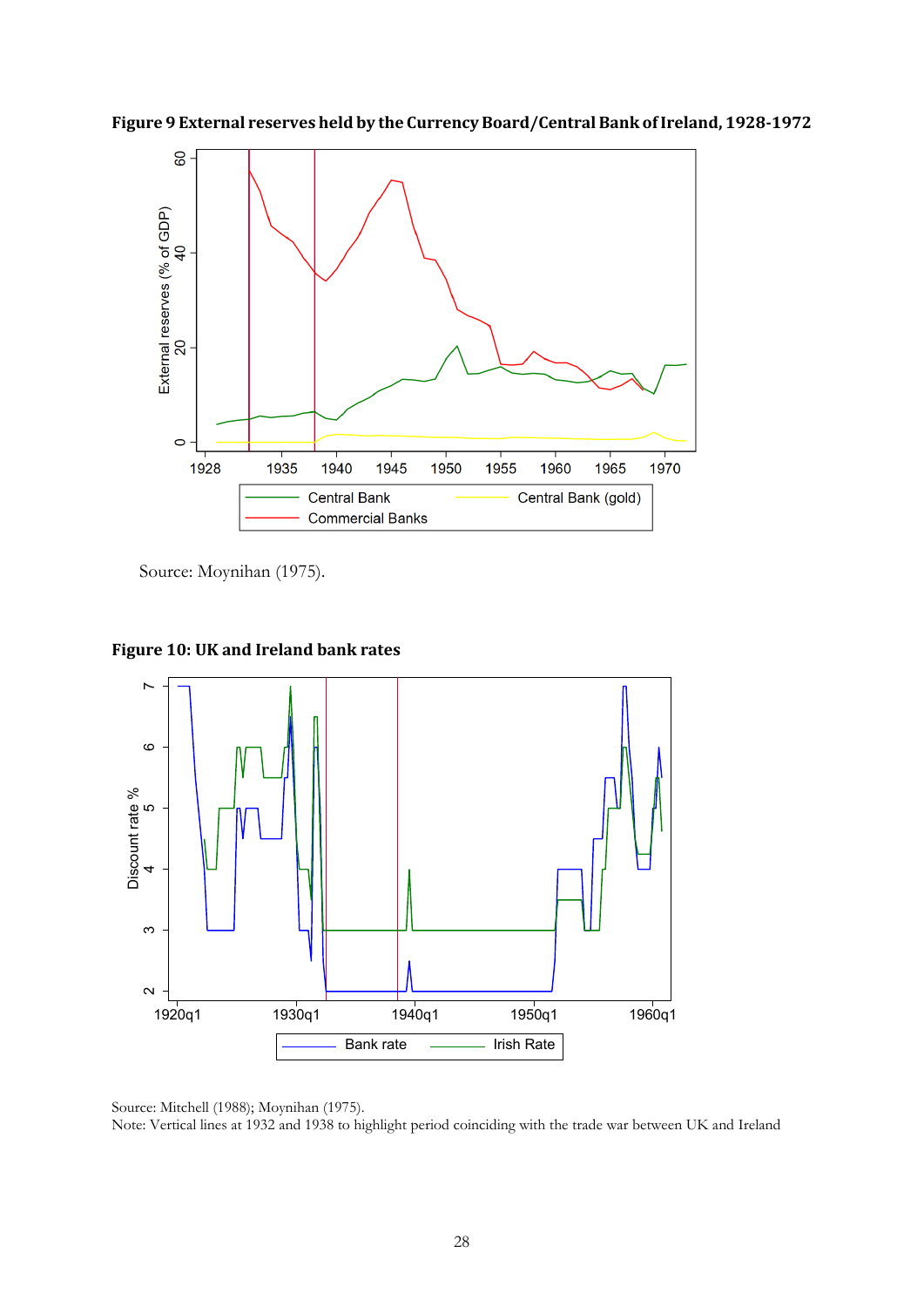Figure 9 presents the official and private external reserves held by the IFS. The private external reserves were held by banks as deposits in London, in no small part a legacy from the agricultural boom at the end of the First World War. This also meant that the discount rate operated by Irish banks, later the Central Bank, followed Bank of England rates with a premium to discourage capital flight (see figure 10). Currency bank external reserves averaged 5.7 per cent of GDP, this more than doubled under the Central bank averaging 13.2 per cent of GDP between 1943 and 1972. In both instances there was an inverse between commercial bank external reserves, under the Currency Board regime these averaged 42.9 per cent of GDP and under the Central Bank 27.9 per cent of GDP. Only taking into account official reserves, the Irish experience is similar to that of a floating currency today, such as New Zealand (6.2% of GDP), but including both public and private external reserves, makes it similar to countries such as Singapore (63.4%) who operate a mixed basked peg (Tetlow and Soter 2021, Table 1).

## **7 Trade**

While no banking crisis occurred in the 1930s, the Great Depression nonetheless led to rising unemployment. The strain on US and UK labour markets meant that the surplus labour that had traditionally emigrated now remained within the IFS, prompting a demand for changes in domestic economic policy.[43](#page-29-0) Import tariffs were introduced in November 1931 to prevent dumping; these were comparable to measures in the UK (which applied to NI).

The election of Fianna Fáil in February 1932 is seen as a radical change in economic policy in the IFS. Yet the 1930s were characterised by three separate factors: the Great Depression, the Economic War, and Fianna Fáil protectionist policy. All three are interrelated and difficult to disentangle, thus it is difficult to make definitive statements over which factor had the greatest impact (Kennedy et al. 1988, p.44). NI also experienced the Great Depression but increasingly operated under protection, as the UK implemented protectionist measures. The NI agricultural sector also received protection and subsidies from Westminster. However, the NI government was unable to attract and develop new industries as it was essentially insolvent. As a result NI had some of the highest regional unemployment rates in the UK.

The creeping protectionism of the IFS must be seen both in the context of the global depression and in the light of an Anglo-Irish trade war following a default by the IFS on intergovernmental obligations. The tariffs introduced in 1932 were primarily the result of a political dispute that erupted when the IFS defaulted on land bonds and other obligations agreed under the

<span id="page-29-0"></span><sup>&</sup>lt;sup>43</sup> Although operating under a quota system, Irish immigration in the US fell from 23,000 in 1930 to 500 in 1932: (Mitchell 1988, p. 89).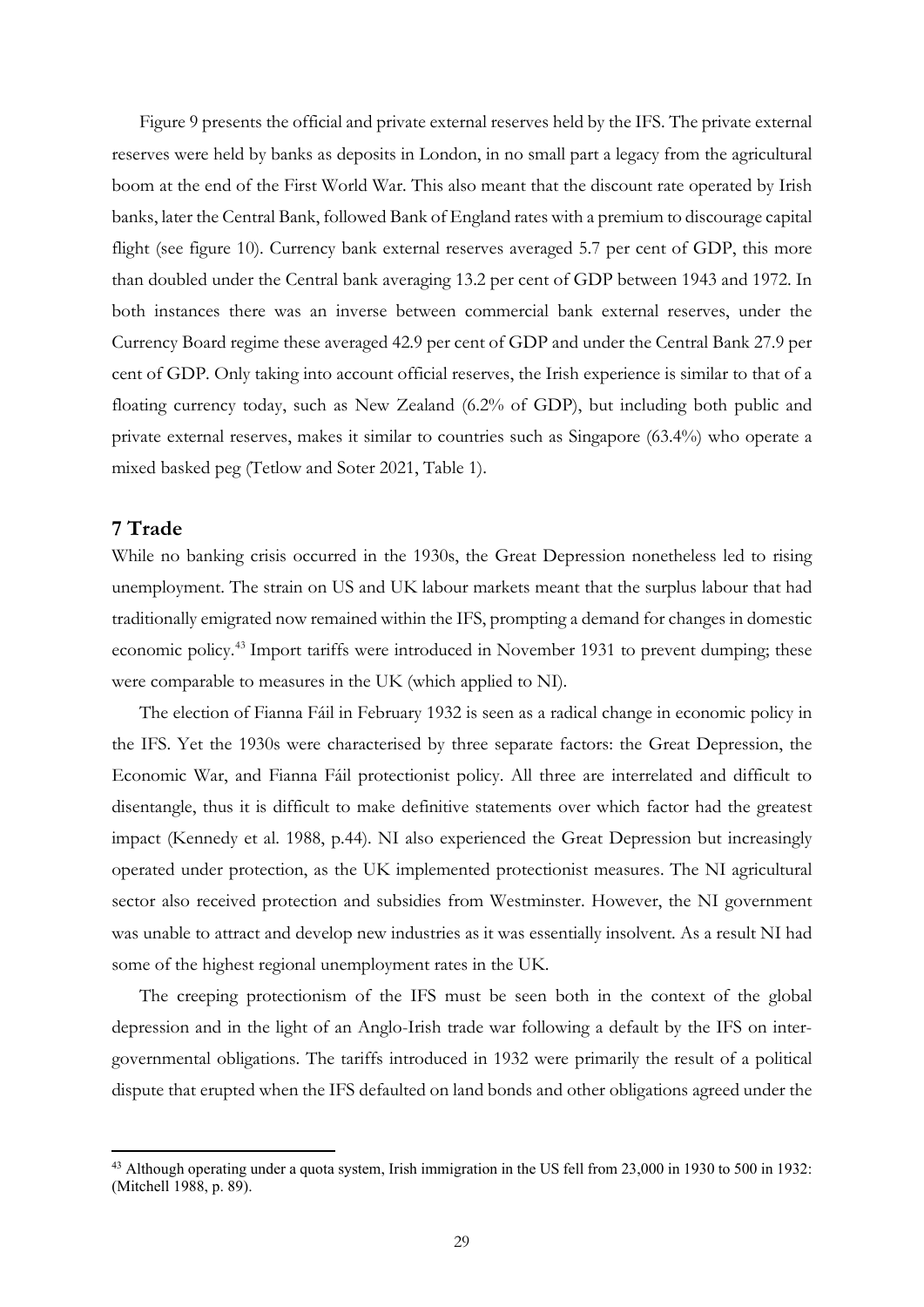Treaty and subsequent financial settlements. The bonds were guaranteed by the UK government and the repayments of loan instalments under the pre-independence land acts, were withheld by the newly elected IFS government. In total, these payments amounted to  $\angle$ 5m per annum. Foley-Fisher and McLaughlin (2016) illustrate how the default impacted on Irish land bonds, securities issued to finance Irish land reform. Prior to the default in 1932 there was a premium on land bond yields reflecting the uncertainty that bondholders had regarding the repayment of these bonds. When the Irish government defaulted on the bonds, the British Treasury met its guarantee and the premium on land bonds disappeared. At the same time, the premium on land bonds issued by the IFS increased.

The political context of the annuities dispute helps to understand the underlying motives of the Fianna Fáil administration. The annuities were part of a deliberate strategy to remove the remaining vestiges of the Treaty that were unpalatable to De Valera and his Fianna Fáil colleagues (e.g. the Oath of Allegiance to the British Monarchy and the Governor General) (McMahon 1984). The British response to the default was to levy tariffs on IFS imports,<sup>[44](#page-30-0)</sup> most notably cattle, in an attempt to recoup the expense of servicing these debts. This too was politically motivated as it was believed that by hurting Irish farmers it would undermine the support for Fianna Fáil. However, the IFS immediately retaliated against the British tariffs with its own counter-tariffs. The dispute led to further tariffs levied on the IFS by virtue of it being unable to reach an accord at the Ottawa meeting of the Commonwealth. Also, the dispute did not harm the electoral prospects of Fianna Fáil and when the opposition Cumann na nGael declared it too supported Fianna Fáil policy, attempts were made to reach a settlement. The economic war was gradually ended with bi-lateral trade agreements between the UK and the IFS in 1934 and then again in 1938. The 1938 Anglo-Irish agreement led to the payment of a lump sum of  $\ell$ 10m as a settlement for the underlying default, further agreements were also reached on trade and on the treaty ports.

The argument for economic nationalism along the lines of import substitution/infant industry protectionism took its roots in Griffith's 'Sinn Fein policy' and the first Dáil programme. Inspired by the writings of German economist, Friedrich List, Griffith became convinced of the "clear lesson that a system of tariff protection and of economic nationalism was seen to have worked well in Germany and thus provided a model for Ireland" (McCartney, 1973). The implementation of these ideas through the protection of Irish industry can also be viewed as a nationalist solution to the problems of unemployment and emigration from the IFS which continued throughout the 1920s and 30s, although slowed somewhat by the depressed economic conditions abroad. The

<span id="page-30-0"></span><sup>&</sup>lt;sup>44</sup> There was a fear that the British response would be to seize the financial assets of the Currency Commission held in London (Moynihan 1975, p. 183), but this was not a policy option contemplated by the British government.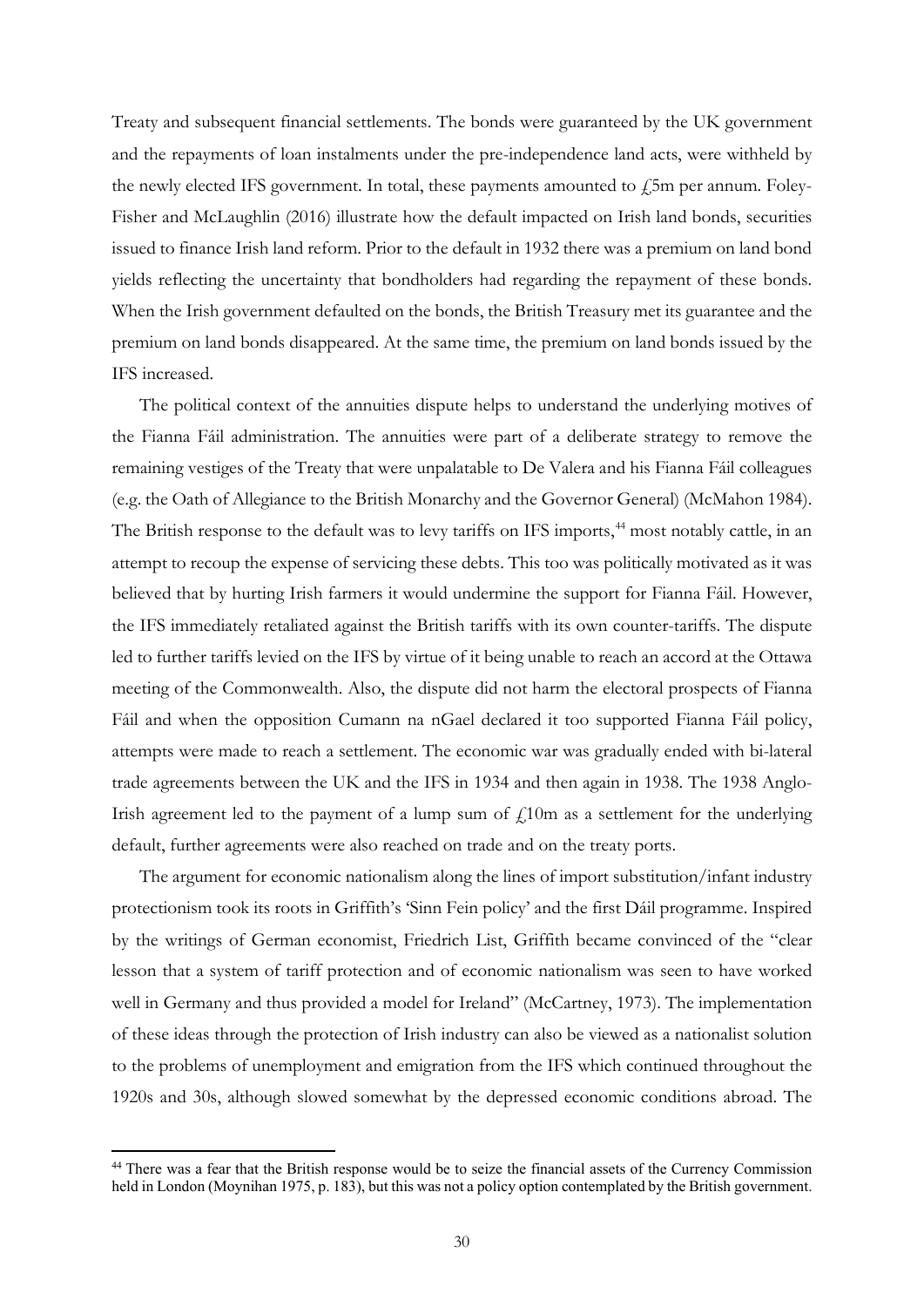1930s is seen as a radical change given the protectionist policies adopted by Fianna Fáil but in the context of the time there was not much else the government could do given the self-imposed monetary constraints of the IFS. Nonetheless, in an international context, the extent of the Irish move towards protection can be considered comparatively mild (O'Rourke, 2017). Apparent gains in employment are evident from existing statistical material although serious doubts have been raised about the Irish censuses of production as the increases in employment have been attributed to the wider scope of the returns. Daly presents data on the employment in manufacturing (shown in table 7 below) and the distribution of employment and output throughout Ireland. Protected industries – despite local lobbying – were primarily located around key ports as they were dependent on imported raw materials and the majority of employment was located in and around Dublin. Further efforts were made to increase employment in agriculture by encouraging tillage, however here too there were limited gains.

|                   | Employment $(\% )$ |      |      | Net output $(\%)$ |      |      |      |      |
|-------------------|--------------------|------|------|-------------------|------|------|------|------|
| Location          | 1931               | 1936 | 1938 | 1944              | 1931 | 1936 | 1938 | 1944 |
| Dublin City & Co. | 42                 | 43   | 43   | 42                | 59   | 53   | 54   | 52   |
| Rest of Leinster  | 18                 | 19   | 19   | 20                | 12   | 15   | 16   |      |
| Cork City         |                    |      |      | 8                 | 10   |      |      |      |
| Limerick City     |                    |      |      |                   |      |      |      |      |
| Waterford City    |                    |      |      |                   |      |      |      |      |
| Rest of Munster   | 16                 | 14   | 13   | 15                |      | 10   |      |      |
| Connaught         |                    |      |      |                   |      |      |      |      |

**Table 7: Decentralisation of industry: employment and net output**

Source: Mary Daly, *Industrial development and Irish national identity* (Dublin 1992), table 6.

Trade flows did not change much in the decades following secession and the IFS remained heavily dependent on the UK. As the Parker-Willis Committee observed "Saorstat is now, and will undoubtedly long continue to be, an integral part of the economic system at the head of which stands Great Britain" (Parker-Willis et al. 1926, section 6). The bulk of IFS exports were still absorbed by the UK (see Figure 11), however after independence, internal trade between north and south of the island was classified as international trade. The IFSs exports were predominantly agricultural commodities reflecting the limited industrial base of the economy (see Figure 12). Imports from the UK decreased somewhat (see Figure 13), but here trends are clouded by changes in country of origin classification. Furthermore, from the 1930s onwards Irish farmers faced an increasingly protected UK agricultural market, thus highlighting that not all impediments to trade were from the Irish side.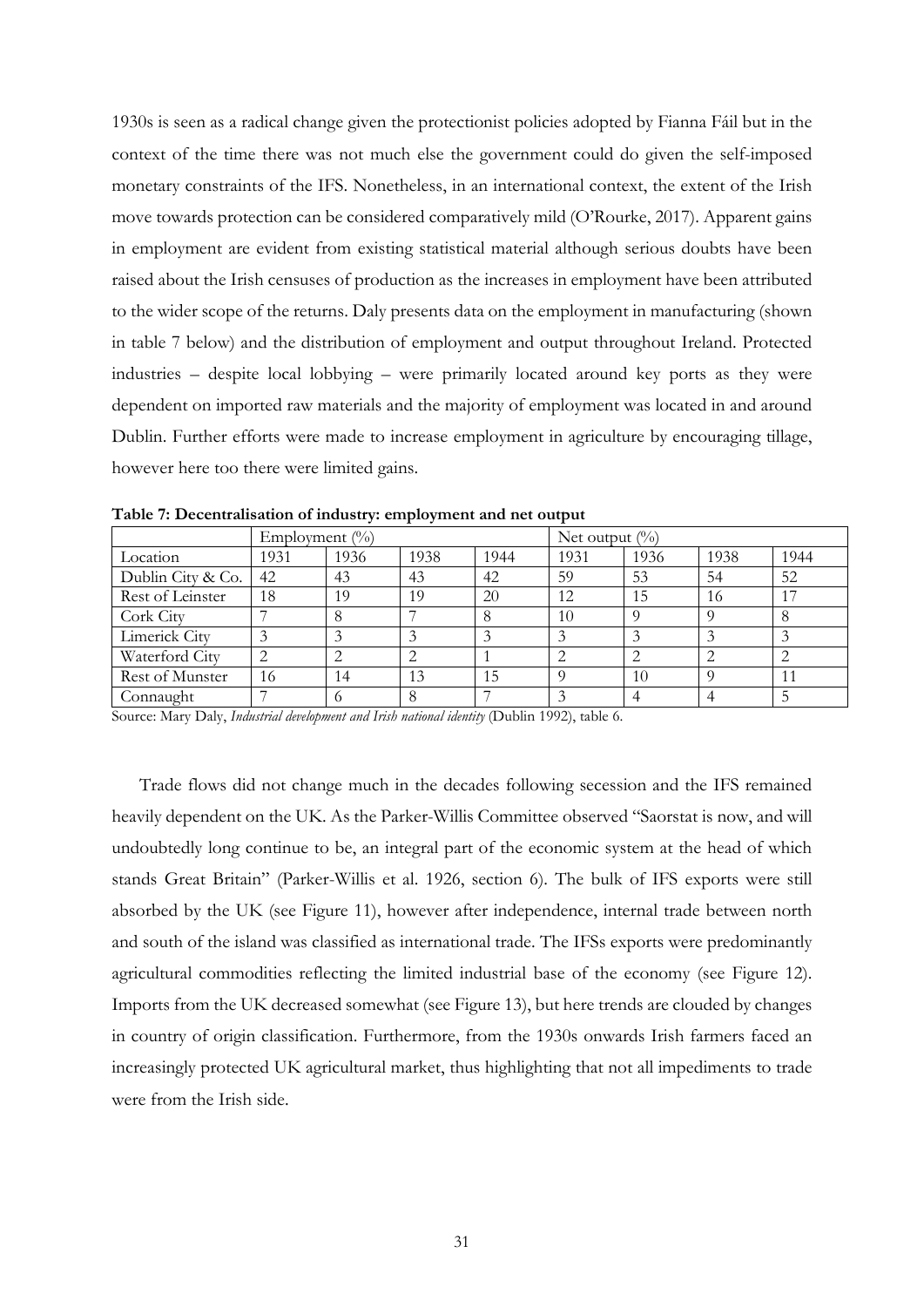## **Figure 11 Exports to the UK**



**Figure 12 Distribution of exports**

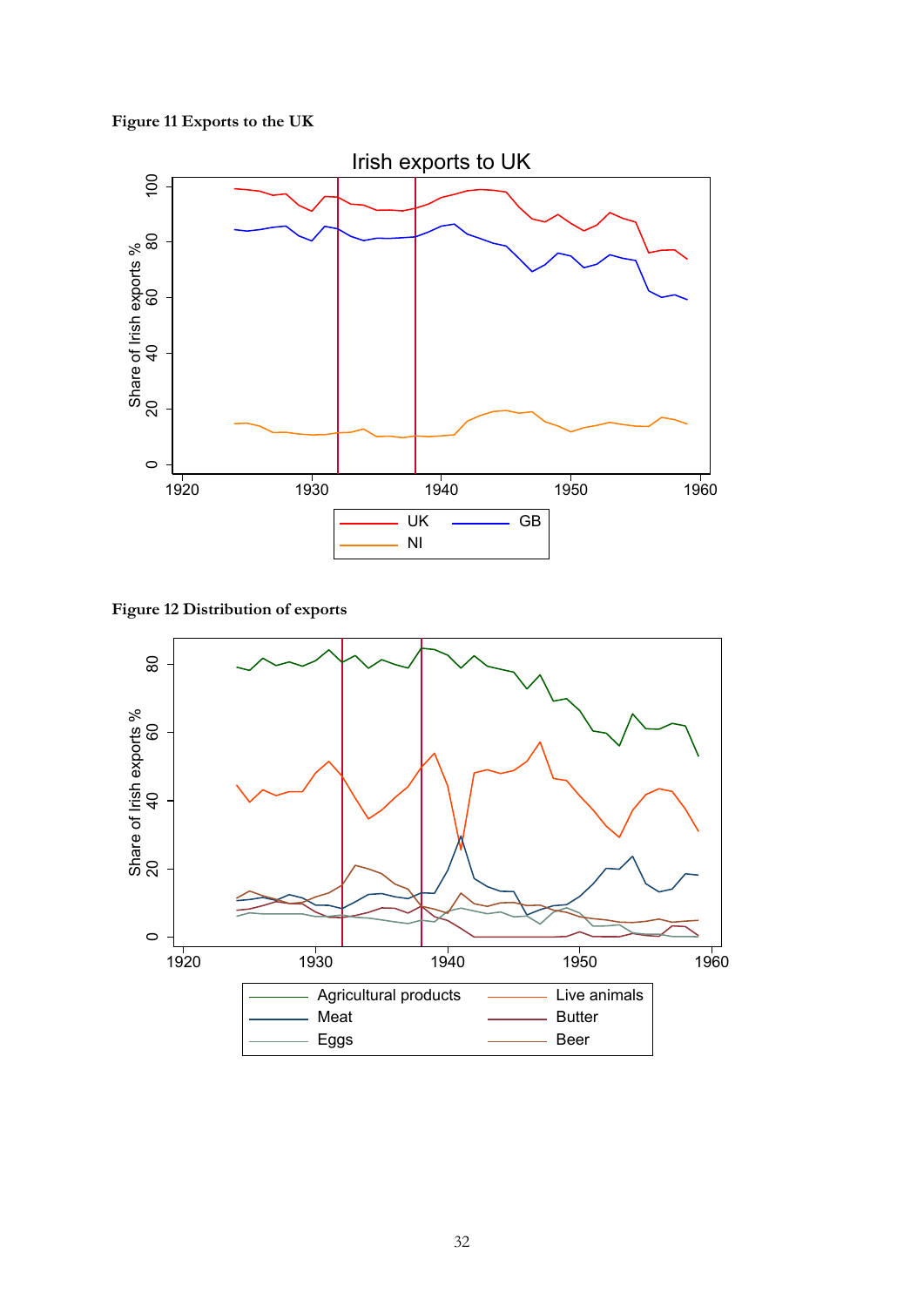#### **Figure 13 Irish imports from the UK**



Imports recorded by country of consignment to 1936 and country of origin subsequently

Source: Mitchell (1988).

The Irish current account typically experienced a trade deficit as imports exceeded exports (Figure 14), however this was financed by the capital account in terms of net income from overseas investments, emigrant remittances, and income from visitors (Geary 1951). As Meenen (1970) noted, there was 'no normal year' where the trade balance was favourable and this was exacerbated in exceptional years, such as 1947 and 1951, when imports were 30 and 40% higher than exports. Ultimately, as a small open-economy, foreign trade was always an important feature of the Irish economy and by the mid-1960s it had one of the highest export and import shares of national income in the OECD (Meenan 1970). This placed a heavy burden on capital account to prevent balance of payment crises. The increased use of import substitution as official policy from the 1930s led to a decrease in sterling reserves (Brennan et al. 1938, paragraph 153), exacerbated by the War, and culminated in a series of balance of payment crises in late 1940s and early 1950s (see Figure 15). The latter led to an increase in emigration, particularly to Britain where there continued to be an open labour market for Irish migrants. Irish economic policy was therefore buffered by two pre-independence legacies: Integrated financial markets that led to sizeable external reserves and integrated labour markets that absorbed excess unemployment in Ireland. Without these safety valves perhaps Irish economic policy may have evolved differently.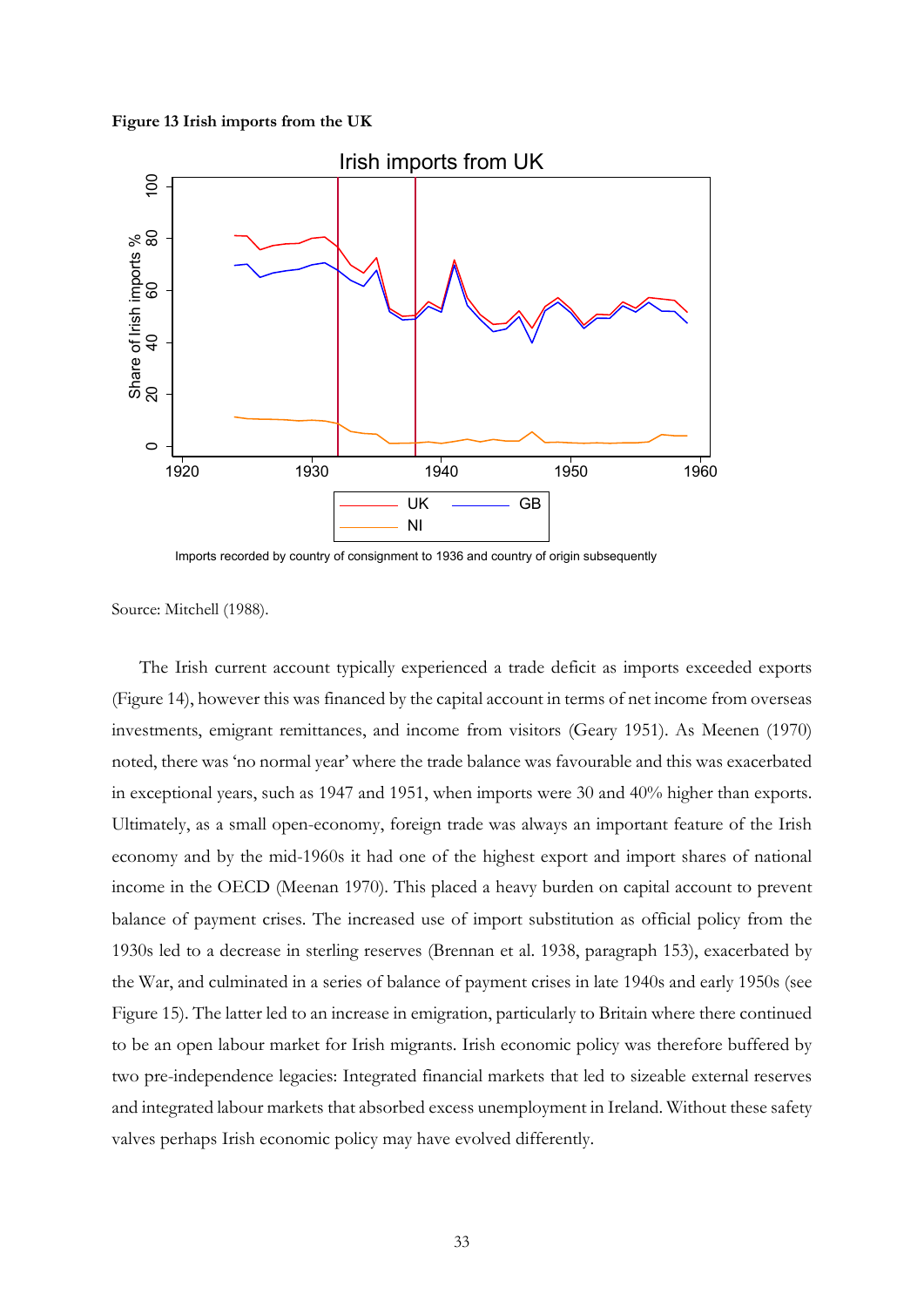**Figure 14 Current account Ireland and UK**



Source: Mitchell (1988).



**Figure 15 Balance of Payments Ireland and UK**

Source: Mitchell (1988).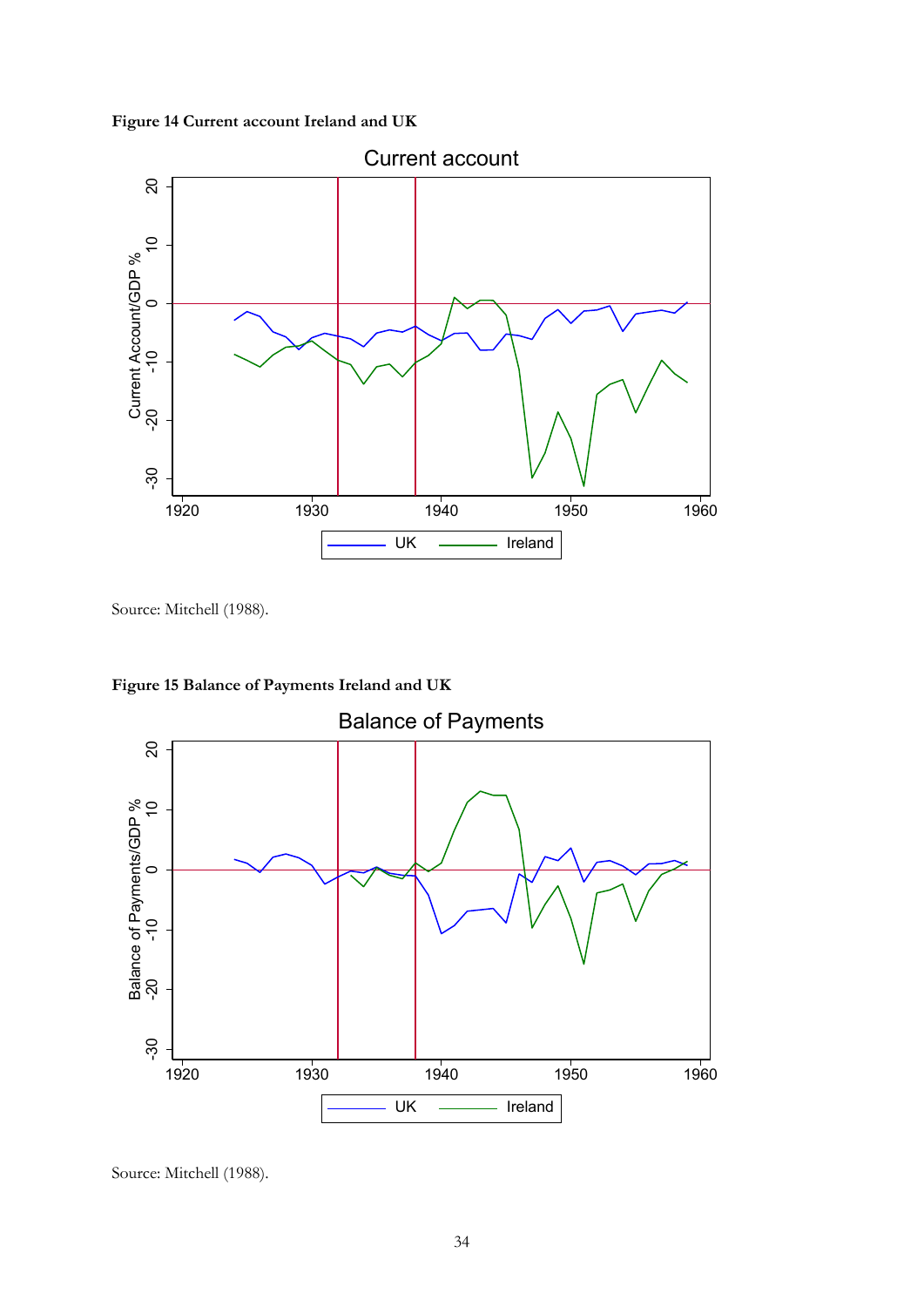## **8 Lessons for today?**

From a purely efficiency perspective, the break-up of a country is never desirable; however all the benefits of unification may not, or may not be perceived to be, evenly distributed (Bolton and Roland 1997). Ireland's secession was partly inspired by a rhetoric that emphasised over taxation and a trade policy that did not suit a society that was a figment of nationalist imagination. The reality did not suggest over taxation, but rather generous social spending. An unprotected Irish society under the Union was a fictional entity. Indeed, a substantial share of the Irish economy had benefitted from free trade with the neighbouring island. The binary division between nationalist and unionist hid the multitude of visions for an independent Ireland within the nationalist community and the resulting political economy highlights some of these contradictions; the benefits of secession were not evenly distributed.

One of the most challenging issues for a dissolving nation state is how fiscal liabilities will be apportioned. Although the United Nations 1983 Vienna Convention provides guidelines for transferring debt to seceding regions, it does not impose any legal obligation nor even suggest criteria for determining the allocation of debts (Williams & Harris 2001). Without guidelines, a seceding region typically must negotiate what fraction of the existing fiscal burden it will receive as a liability. In addition to sharing onus for outstanding sovereign bonds, negotiations may include such liabilities as state pensions, state-owned enterprises and unemployment benefits. Moreover, these deals may extend to non- pecuniary considerations, such as the boundary of regional independence, monetary policy and reparations for costs incurred during the path to independence (McLaughlin & Foley-Fisher 2014).

Unsurprisingly then, the business of ascribing fiscal responsibility within a disintegrating state is complex and erratic. In the event of Scottish independence, the UK Treasury issued a communique stating that it would honour existing debt but that an 'independent Scotland would become responsible for a fair and proportionate share of the UK's current liabilities' (UK 2014).<sup>[45](#page-35-0)</sup> The Irish case offers lessons but they highlight the complexities of the political economy involved in such a contingency. The IFS was granted debt relief for accepting a permanent border on the island of Ireland. Scotland does not have a similar bargaining chip to achieve such a debt writeoff. Arguably however, a comparably contentious and divisive issue would be for the SNP to leverage debt write-off in exchange for abandoning its non-nuclear stance and allow the continued use of Falsane as a port for housing nuclear submarines. Without Falsane, the UK would be unable to maintain its current nuclear deterrent capability in its existing capacity. It relies not only on the

<span id="page-35-0"></span><sup>&</sup>lt;sup>45</sup> Both Ireland and Newfoundland defaulted on obligations in 1932, the UK had guaranteed both debts but reacted differently to each episode (Foley-Fisher & McLaughlin 2014).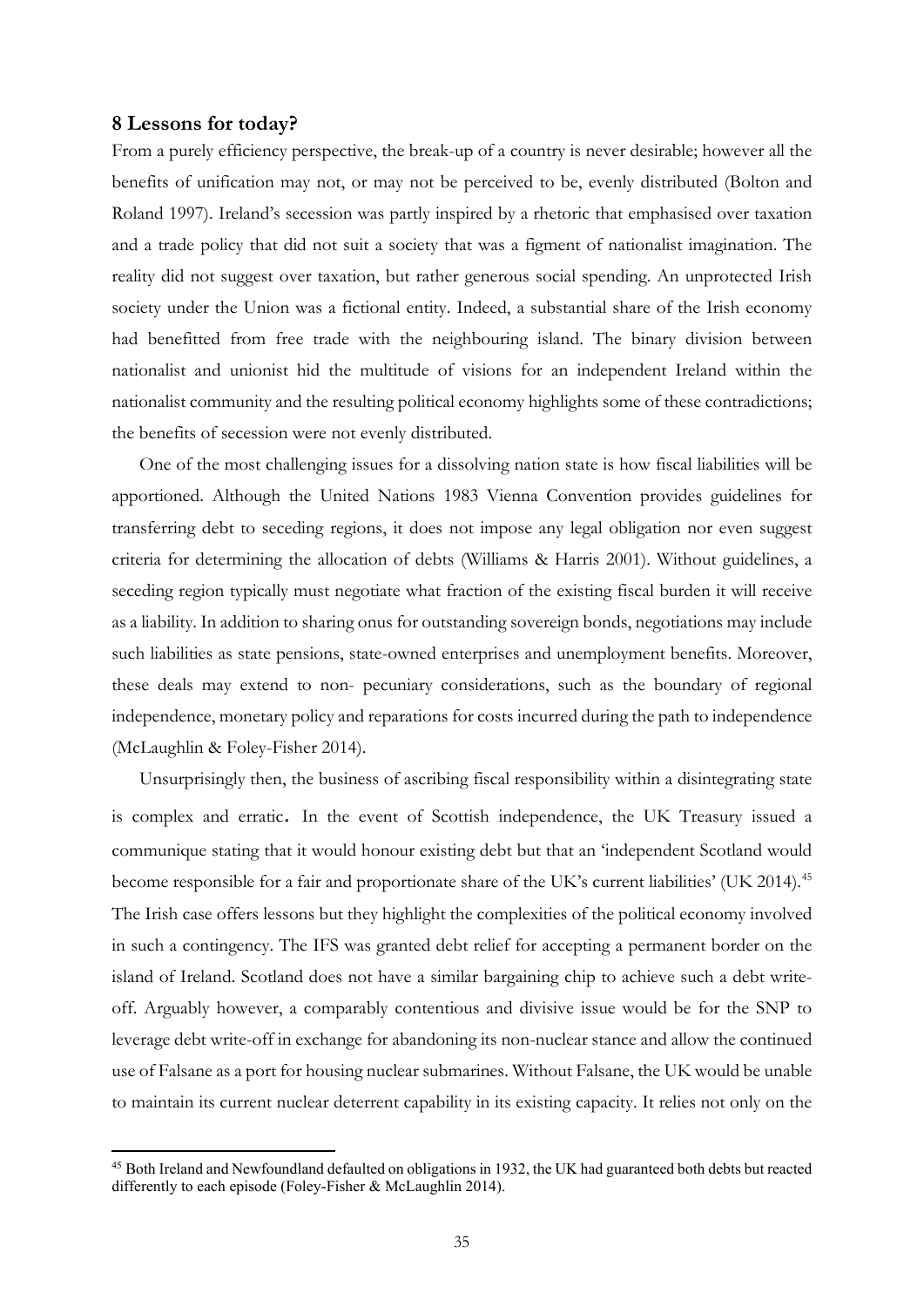submarine base on the Gareloch at Faseland, but also depends upon the facilities at Coulport on Loch long, in addition to availing of the use of Scottish internal and territorial waters (Gower 2021).<sup>[46](#page-36-0)</sup> Even if it did, the sacrifice of national assets for a reduction in national debt may be a step too far for domestic stakeholders. In the Irish case, the national compromise led to five decades of a sectarian NI administration which eventually gave way to thirty years of violence after the Civil Rights movement emerged in the late 1960s,

The Union of Great Britain and Ireland was a political, fiscal and monetary union. The secession of the IFS from the Union in 1922 ended the political and fiscal union but the monetary union, through accident and design, remained intact until 1979. Currency remains central to the Scottish independence debates, however 'sharing' a currency may not be an ideal policy option (Roy 2021). The currency question was serious but there was no immediate attempt to address it as 'legislation on so vital a matter as currency would probably have created public alarm' (Brennan 1931). The IFS solution was to establish a currency board and maintain a peg to sterling. This lasted for over 50 years. This decision effectively sacrificed monetary policy. However, as a small country highly integrated with its nearest neighbour, it would not have had much control if policy was not aligned with that of Great Britain. Rate cuts could not be enacted if not harmonised with Britain as it would lead to capital outflows, as witnessed in 1955 (Honohan & Ó Gráda 1998). Furthermore, while fiscal policy was "independent", the emphasis on convertibility ensured that it could never in fact operate in isolation to monetary considerations.

The Sustainable Growth Commission (SGC) recommends the continued use of sterling for Scotland and the introduction of a new currency backed by sterling (Wilson et al. 2018, C1.23). There is also an acknowledgment of Scotland's existing fiscal deficit. However, it notes that 'a 6- 7% fiscal deficit is not sustainable and action will be required to reduce it to more sustainable levels' and that 'a sustainable fiscal position is a strategic priority for small advanced economies' (Wilson et al. 2018). It seems to recognise that operating a pegged currency requires significant fiscal discipline, something which is best captured by assessing the medium term fiscal stance, rather than reliance upon assessing annual budget data alone (Kenny and McLaughlin, 2022; Lane, 1998). Ireland learned this painful lesson after the Euro crisis revealed it to contemporaries. Similarly, operating a currency peg would require the maintenance of substantial external reserves. As documented above, Irish official reserves were supported by private reserves, particularly in the early years of independence, but when these private reserves depleted, greater balance of payments tensions arose.

<span id="page-36-0"></span><sup>46</sup> 'Trident could be forced overseas or halted if Scotland if Scotland gains independence', *The Guardian*, 26 April 202[1 https://www.theguardian.com/uk-news/2021/apr/26/trident-overseas-or-halted-scotland-independence](https://www.theguardian.com/uk-news/2021/apr/26/trident-overseas-or-halted-scotland-independence)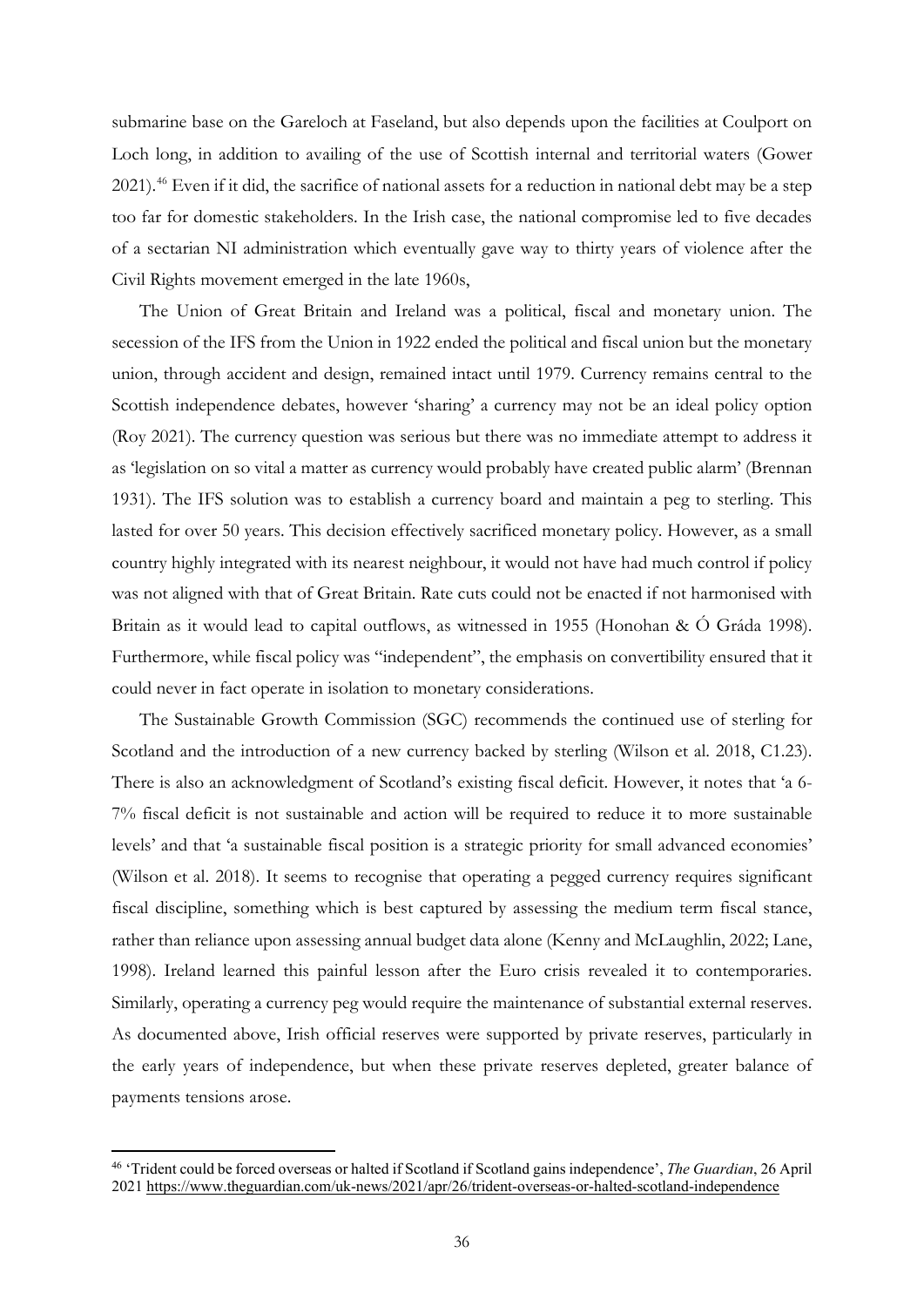Speaking in the aftermath of the British unilateral decision to leave the gold standard, Ernest Blythe realised this constraint, 'with our trade relations with Great Britain, whether we had a central bank or whether we had not a central bank, we would have followed and would be bound to follow the British currency'.<sup>[47](#page-37-0)</sup> Later, when Ireland exercised monetary independence (see figure 7 above), it came at a fortuitous time as sterling had experienced an unparalleled appreciation, rising by 55% between 1977 and 1981 (Chick 2020, p. 319).<sup>[48](#page-37-1)</sup> There were several reasons for this, but it was in primarily due to the discovery of oil in the North Sea, and the appreciation had adverse effects on the UK tradable sector (Bean 1988). Therefore, similar to Alesina et al.'s (2000) argument regarding trade openness, freedom to leave the peg offset the impediments of country size. The benefit of flexibility in a currency board arrangement is something that Ghosh et al. (2000) stress in their review of monetary arrangements in the aftermath of the dissolution of the Soviet Union. Nonetheless, when Ireland abandoned the sterling system in 1979, fiscal policy lacked an disciplinary anchor and a number of misguided public borrowing and expenditure increases, combined with rising global interest rates, placed her public finances and economy in considerable jeopardy until the end of the 1980s.

Although the IFS attained political and fiscal independence, it remained economically tied to the UK. Not until Ireland joined the EEC/EU in 1973, was there a significant change in the structure of Irish trade relations and a growing diversification in trade patterns. Dependence on the UK was reduced slowly over time but major problems in the IFS economy remained unresolved (e.g., small under-capitalised farms in agriculture and the low productivity of IFS manufacturing). Barry (2014) argues that political independence was associated with attempts to reduce economic dependence on the former dominant partner.

As Ireland was a small and open economy, trends in the international economy were important factors. However domestic policies, such as fiscal incentives for foreign investment and investment in education, played an important role in later development. Similarly, issues of tax competition are relevant for Scotland. For example, at present Scotland operates a marginally higher rate (1 percentage point higher) on higher income bands, the most mobile contributors to the tax base. While a newly independent government may wish to extract more revenue from this group at independence, the political economy of secession, and more explicit tax competition, may temper these urges. These lead onto a final issue of contention; current and future pension contributions. While the SGC claims that 'taxes raised in Scotland are sufficient at present to fund all devolved services plus welfare and pensions', there is a lack of acknowledgement of the fact that Scotland

<span id="page-37-0"></span><sup>47</sup> *Dáil Debate*, 11 Nov 1931

<span id="page-37-1"></span><sup>48</sup> Bond and Knöbl (1982) referred to a 70% appreciation in the real exchange rate and attributed it to sterling becoming a petrocurrency.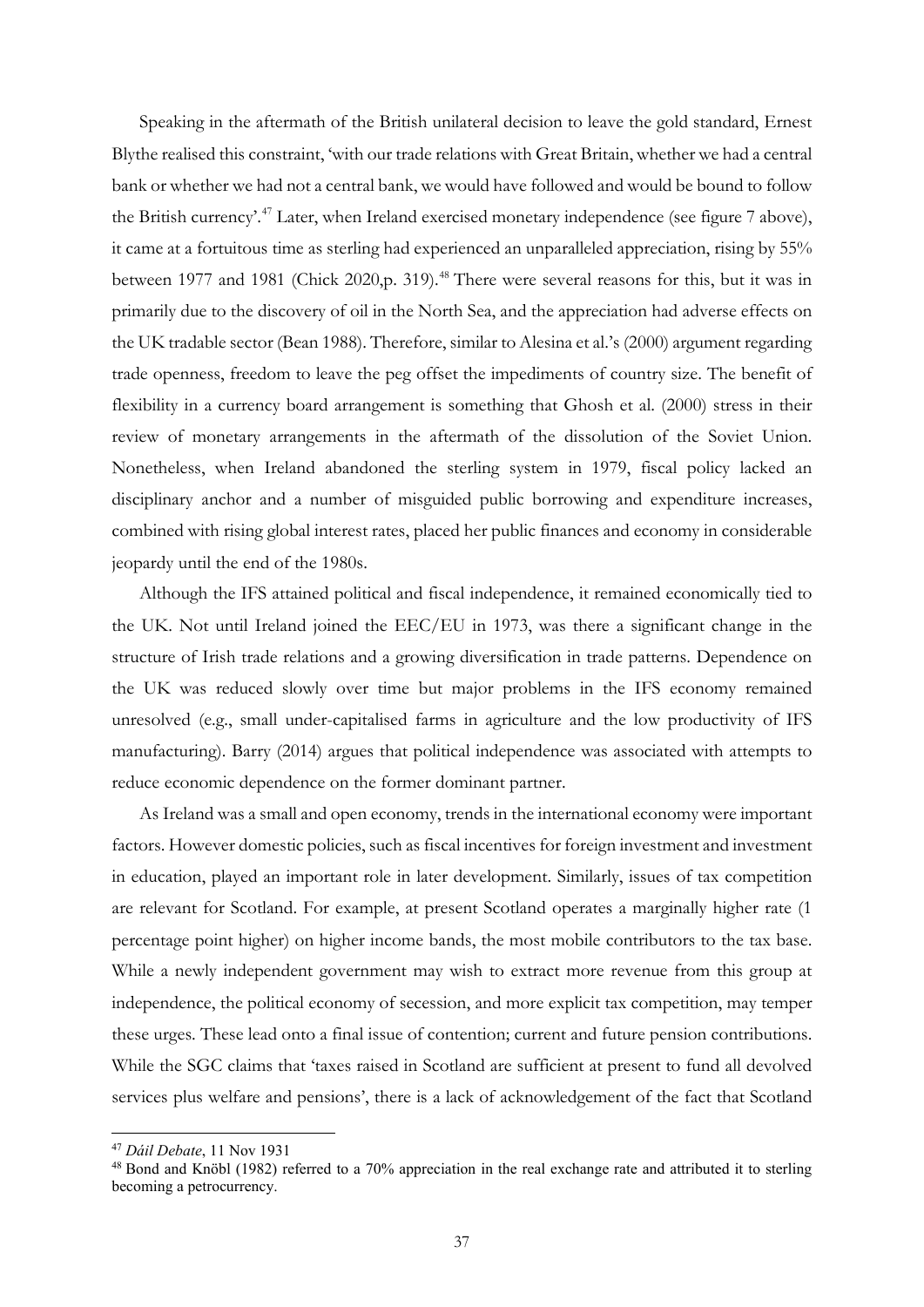has an older population.<sup>[49](#page-38-0)</sup> Quite clearly, pension sustainability will be an issue that needs to be addressed as part of the fiscal deficit. In the case of the IFS, we have seen that concrete measures to tackle the pension issue can have a disproportionately negative political response.

Similarly, any Scottish temptation towards protectionism should remember Fianna Fáil's protectionist policy in the 1930s in the IFS. It led to short term gains in terms of employment but also meant slower economic growth in the future as Ireland remained with a weak industrial sector with low productivity. While a Scottish entry to the EU is the more likely alternative policy choice, such a step will automatically imply protection against a remaining rump UK market. The difficulties of achieving "alignment" or smooth passage of goods across borders has been demonstrated in recent years and a "hard border" may become part of the political dialogue.

In sum, as Rumpf and Hepburn (1977, p. 219) concluded, 'nationalism in Ireland, as elsewhere, has been more directly concerned with securing the power of the nation to direct its own destiny than with achieving prosperity or social progress as such'. Ultimately, as O'Rourke (2017) argues, independence was essential for Ireland to exploit its later membership of the European Union, as it gave the nation policy flexibility that other regions of the UK did not possess.

## **References**

- Acemoglu, D., and Robinson, J. A. (2013). *Why Nations Fail: the origins of power, prosperity and poverty*. London.
- Adams, R. (2018). Shadow of a taxman: how, and by whom, was the Republican government financed in the Irish War of Independence (1919-21)? [PhD thesis]. University of Oxford.
- Alesina, A., Spolaore, E., and Wacziarg, R. (2000). Economic integration and political disintegration. *American Economic Review*, 90(5)
- Alesina, A. and Spolaore, E. (1997). On the number and size of nations. *Quarterly Journal of Economics*, 112(4): 1027-1056.
- Alesina, A. and Spolaore, E. (2003). *The Size of Nations*. MIT Press: Cambridge, MA.
- Akenson, D. (1975). A mirror to Kathleen's face: education in independent Ireland 1922-1960. London.
- Parker-Willis et al. (1926). *Banking Commission*.
- Brennan et al. (1938). *Commission of Inquiry into Banking, Currency, and Credit. Majority Report*. P 2628
- Barry, F. (2014). 'Diversifying external linkages: the exercise of Irish economic sovereignty in longterm perspective', Oxford Review of Economic Policy, 30.

<span id="page-38-0"></span><sup>&</sup>lt;sup>49</sup> UK median age is 40.4, whereas in England is below median (40.2), Scotland is above the median (42.1) with an older population (19.3% over 65) in Scotland than in England (18.5% over 65) (ONS 2021).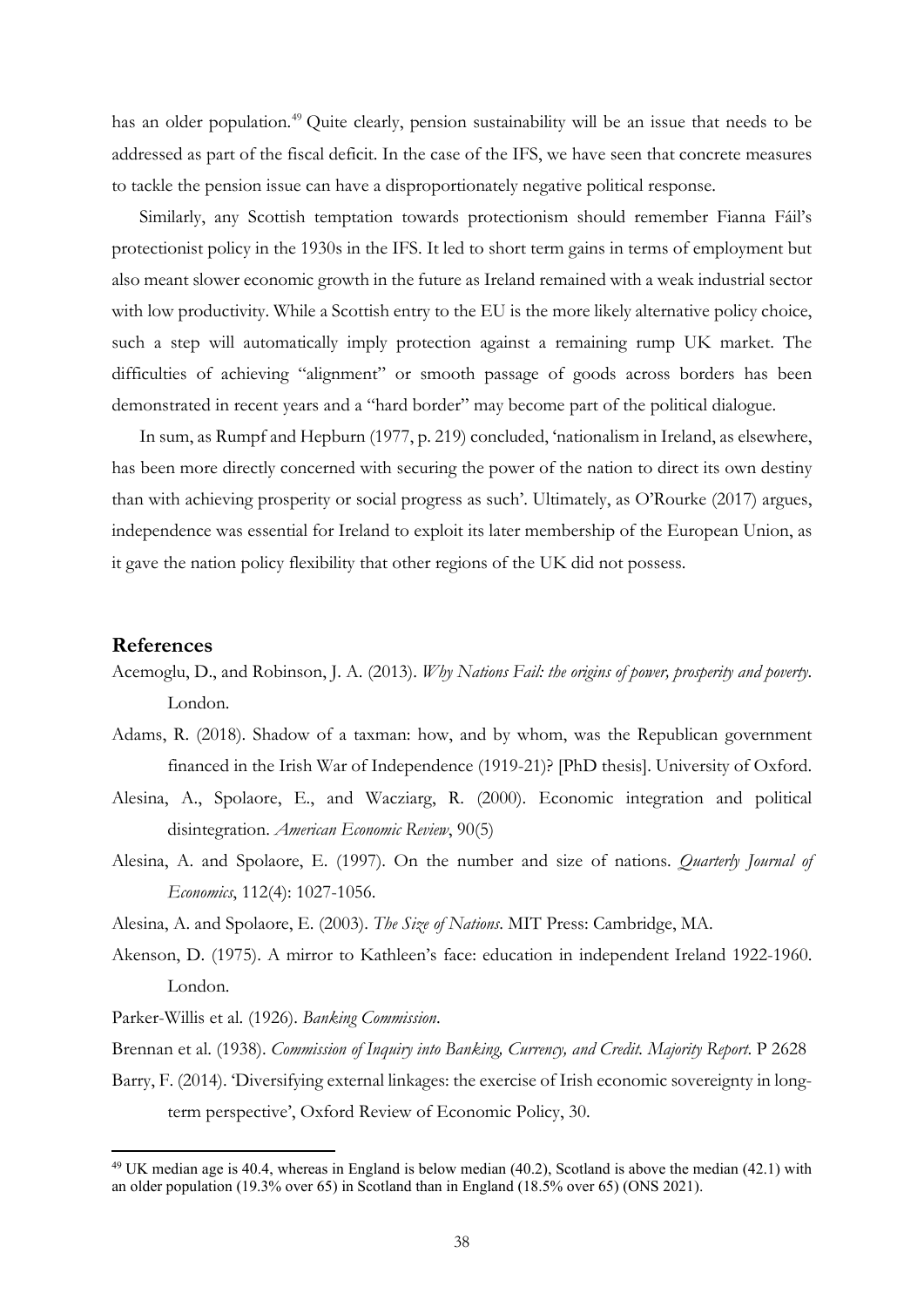- Barry, F. (2021). Business Establishment Opposition to southern Ireland's exit from the United Kingdom. *Enterprise* & Society doi:10.1017/eso.2021.7
- Bean, C. (1988). Sterling misalignment and British trade performance. In Richard C. Marston (ed). Misalignment of exchange rates: effects on trade and industry. Chicago: University of Chicago Press.
- Bielenberg, A. and Ryan, R. (2012). An economic history of Ireland since independence. London: Routledge.
- Bolton, P., Roland, G., and Spolaore, E. (1996). Economic theories of the break-up and integration of nations. *European Economic Review*, 40: 697-705
- Bolton, P. and Roland, G. (1997). The breakup of nations: a political economy analysis. *Quarterly Journal of Economics* 112(4): 1057-1090.
- Bond, M. E. and Knöbl, A. (1982). Some implications of North Sea Oil for the UK economy. *IMF Staff Papers* 29(3): 363-397.
- Bowman, T. (2014). 'Ireland and the First World War' in Alvin Jackson (ed), *The Oxford Handbook of Modern Irish History*. Oxford: Oxford University Press.
- Broadberry, S. and Howlett, P. (2005). 'The United Kingdom during World War I: business as usual?' in Stephen Broadberry and Mark Harrison (eds), The Economics of World War I. Cambridge University Press: Cambridge.
- Brownlow, G. (2006). 'The political economy of the Ulster crisis', in D. G. Boyce and A. O'Day (eds), The Ulster Crisis 1885-1921. London.
- Brownlow, G. (2010). 'Fabricating Economic development'. The Economic and Social Review, 41, no. 3.
- Capie, F., Goodhart, C., and Schnadt, N. (1994). The development of central banking. In Capie, F.; Fischer, S., Goodhart, C. and Schnadt, N. (eds), *The future of central banking: the tercentenary symposium of the Bank of England*. Cambridge, UK :Cambridge University Press
- Carroll, F. M. (2002). *Money for Ireland: Finance, diplomacy, politics and the First Dáil Éireann loans, 1919- 1936*. Connecticut: Prager.
- Chick, M. (2020). *Changing Times: Economics, Policies, and Resource Allocation in Britain Since 1951*. Oxford: Oxford University Press.
- Childers, E. (1911). *The Framework of Home Rule*. London: Edward Arnold.
- Clark, G. (2015), 'What Were the British Earnings and Prices Then? (New Series)' MeasuringWorth, 2015. URL: http://www.measuringworth.com/ukearncpi/
- Coolahan, J. (1981). Irish education: Its history and structure 1800-1980. Dublin: Institute of Public Administration.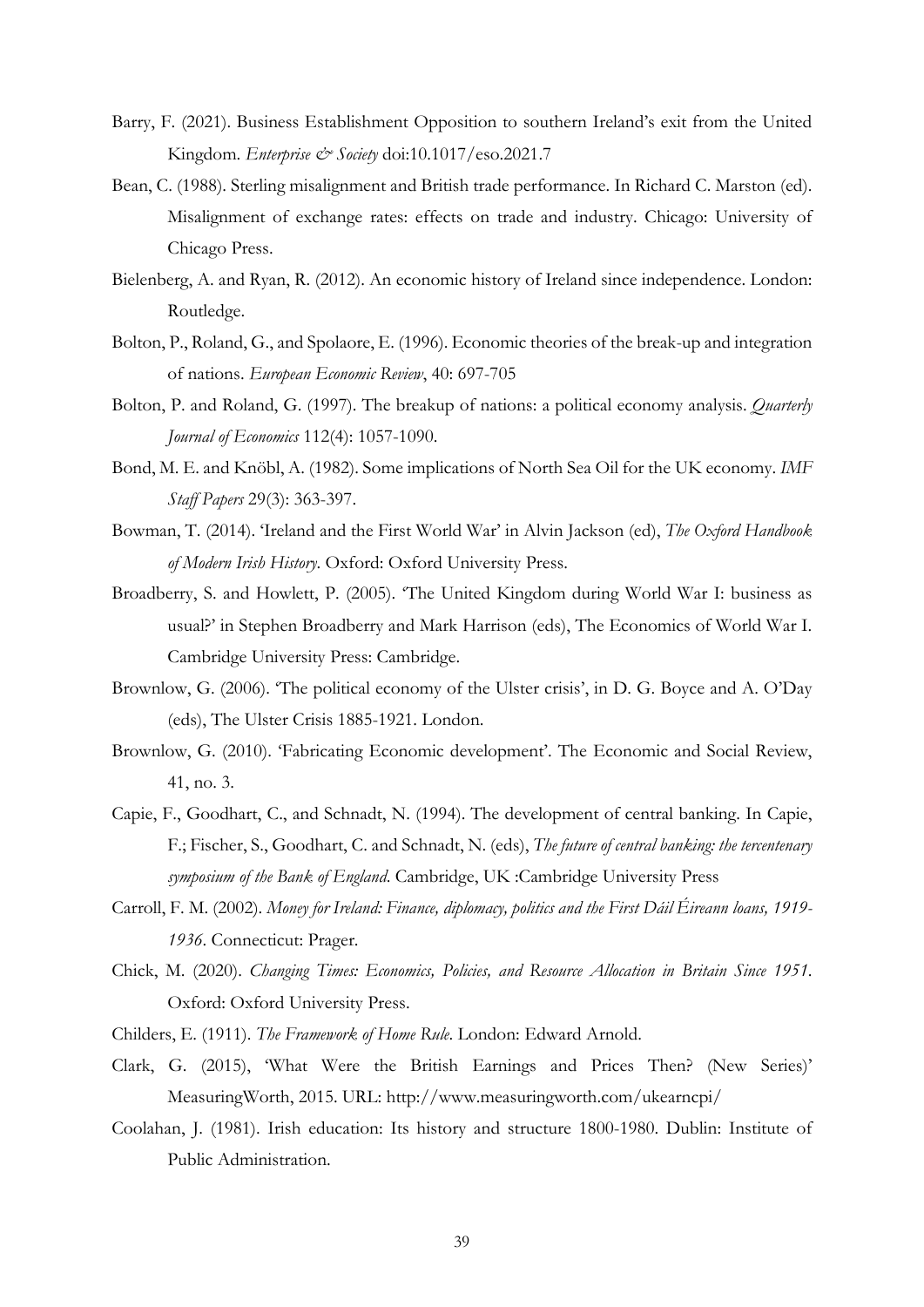- Corbet, S. and O'Connor F. (2020) 'Where was the Global Price of Silver Established? Evidence from London and New York (1878-1953)', *Finance Research Letters*, 39, pp. 1-8.
- Crafts, N. (2014), What does the 1930s' experience tell us about the future of the eurozone?. *Journal of Common Market Studies*, 52: 713-727. https://doi.org/10.1111/jcms.12145
- Daly, M. (1992). *Industrial development and Irish national identity 1922-1938*. Dublin: Gill & MacMillan.
- Daniel, T. K. (1976). 'Griffith on his noble head: the determinants of Cumann na nGaedheal economic policy, 1922-32', *Irish Economic and Social History*, 3: 55-65.
- Davis, G. (1994). A history of money. Cardiff: University of Wales Press.
- de Bromhead, A., Fernihough, A., and Hargaden, E. (2020). Representation of the People: Franchise Extension and the "Sinn Féin Election" in Ireland, 1918. *Journal of Economic History*. 80(3): 886-925.
- Devlin, A. and Barry, F. (2019). Protection versus Free trade in the Free State era: The finance attitude. *Irish Economic and Social History*, 4691): 3-21.
- Dooley, T. (2004). 'The land for the people': the land question in independent Ireland. Dublin: University College Dublin Press.
- Drea, E. (2014). 'The Bank of England, Montague Norman and the internationalisation of Anglo-Irish monetary relations, 1922-1943', *Financial History Review*, 21.
- Drea, E. (2015). The impact of Henry Parker-Willis and the Federal Reserve on the Institutional Design of the Irish Currency Act 1927. *The Historical Journal,* 58(3): 855-875*.*
- Drea, E., and Barry, F. (2021). A reappraisal of Joseph Brennan and the achievements of Irish banking and currency policy, 1922-1943. *Financial History Review*, 28(1): 45-66.
- Durkan, J. (2010). Seán Lemass and the Nadir of Protectionism. *Economic and Social Review*, 41(3): 269-282.
- Easterly, W. and Rebelo, S. (1993). Fiscal policy and economic growth: an empirical investigation. *Journal of Monetary Economics*. 32, 417-458.
- Eichengreen, B. (1989), The U.S. Capital Market and Foreign Lending, 1920 1955, in J. D. Sachs, ed., 'Developing Country Debt and Economic Performance', University of Chicago Press, Chicago
- Eichengreen, B. (1992). The origins and nature of the Great Slump revisited. *Economic History Review* 45 (2): 213-239.
- Eichengreen, B. & Portes, R. (1986), 'Debt and default in the 1920s', *European Economic Review* 30: 599-640.
- Eichengreen, B. and Sachs, J. (1985). Exchange Rates and Economic Recovery in 1930s. *Journal of Economic History* 45(4): 925-946.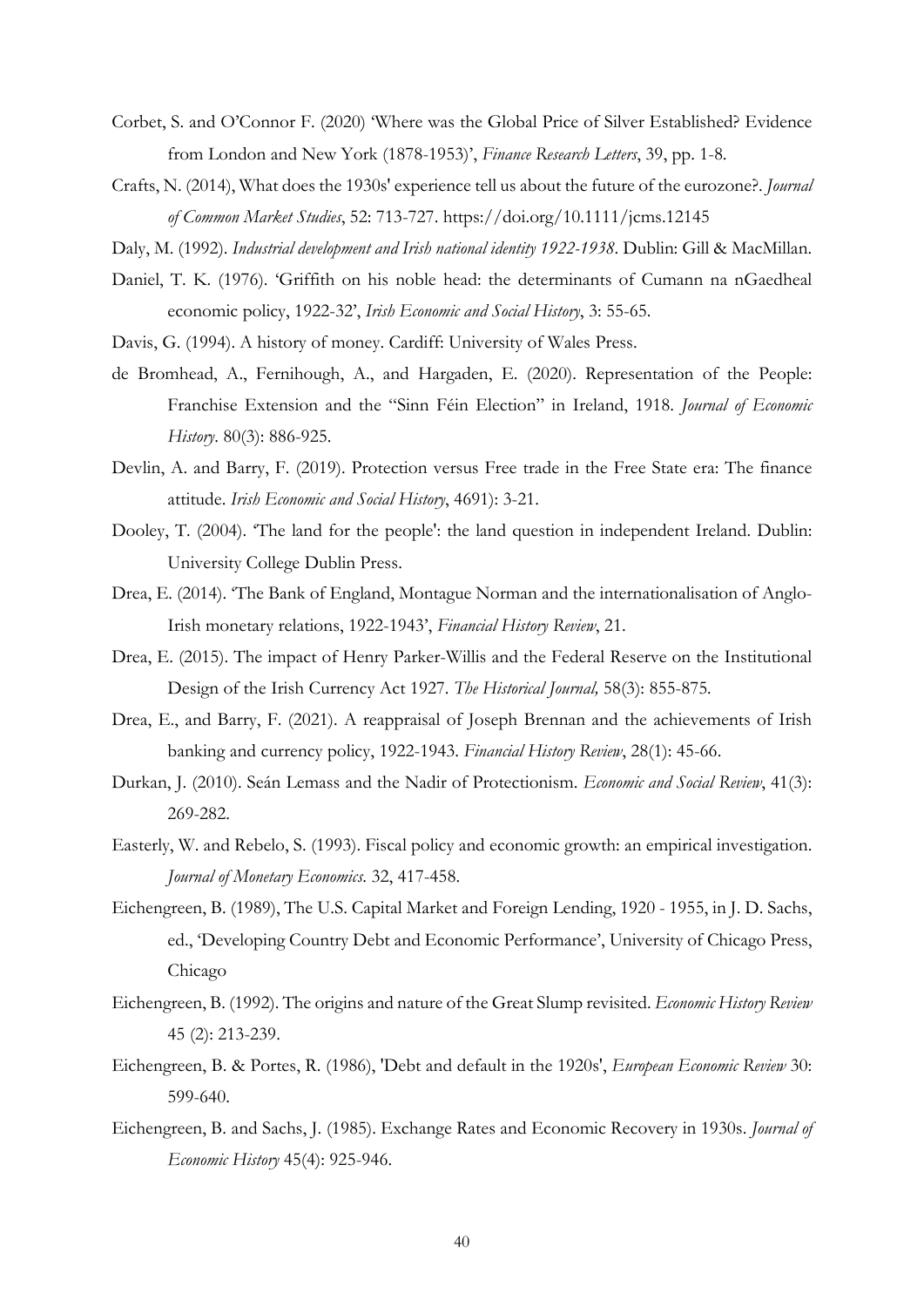- Eichengreen, B. and Temin, P. (2000). 'The Gold Standard and the Great Depression', *Contemporary European History*, 9.
- EU (2021). Flast Eurobarometer 501 report: the euro area, October-November 2021 https://europa.eu/eurobarometer/surveys/detail/2289
- Fanning, R. (1978). *The Irish Department of Finance, 1922-58.* Dublin: Institute of Public Administration.
- Federal Reserve Bulletin (1922). Genoa Financial Commission Report. June 1922. pp 678-680.
- Fitzgerald, G. (1956). The Irish Economy North and South. *Studies: An Irish Quarterly Review*, 45(180): 373-388.
- FitzGerald, G. (1990). 'The decline of the Irish language: 1771-1871' in Mary Daly and David Dickson (eds), *The origins of popular literacy in Ireland: language change and educational development 1700-1920*. Dublin: Department of Modern History, Trinity College.
- FitzGerald, J, and Kenny, S- (2020). "'Till debt do us part': Financial Implications of the Divorce of the Irish Free State from the UK, 1922–6." *European Review of Economic History*, 24, no. 4 (2020): 818–842
- Fitzgerald, J. and Kenny, S., (2019) 'Managing a century of debt', Journal of the Statistical and Social Inquiry Society of Ireland, XLVIII , pp. 1– 40.
- Foley-Fisher, N. and McLaughlin, E. (2014). State dissolution, sovereign debt and default: Lessons from the UK and Ireland. Queen's University Centre for Economic History Working Paper 14-06.
- Foley-Fisher, N. and McLaughlin, E. (2016). `Sovereign debt guarantees and default: Lessons from the UK and Ireland, 1920-1938', *European Economic Review*, 87: 272-286.
- Foley-Fisher, N. and McLaughlin, E. (2016b). 'Capitalising on the Irish Land Question: Land Reform and State Banking in Ireland, 1891-1938', Financial History Review. 23(1): 71-109.
- Foreman-Peck, J. S. (1979). Tariff protection and economies of scale: the British motor industry before 1939. *Oxford Economic Papers*, 31(2): 237-257.
- Friedman, M. and Schwarz, A. (1971). *A monetary history of the United States, 1867-1960.* Princeton: Princeton University Press.
- Garvin, T. (2005). Preventing the future: why was Ireland so poor for so long? Dublin.
- Geary, F. and Stark, T. (2014). 'Regional GDP in the UK, 1861-1911: new estimates', Economic History Review, 68(1): 123-144.
- Geary, R. C., (1951). Irish Economic Development since the Treaty. *Studies: An Irish Quarterly Review*, 40 (160): 399-418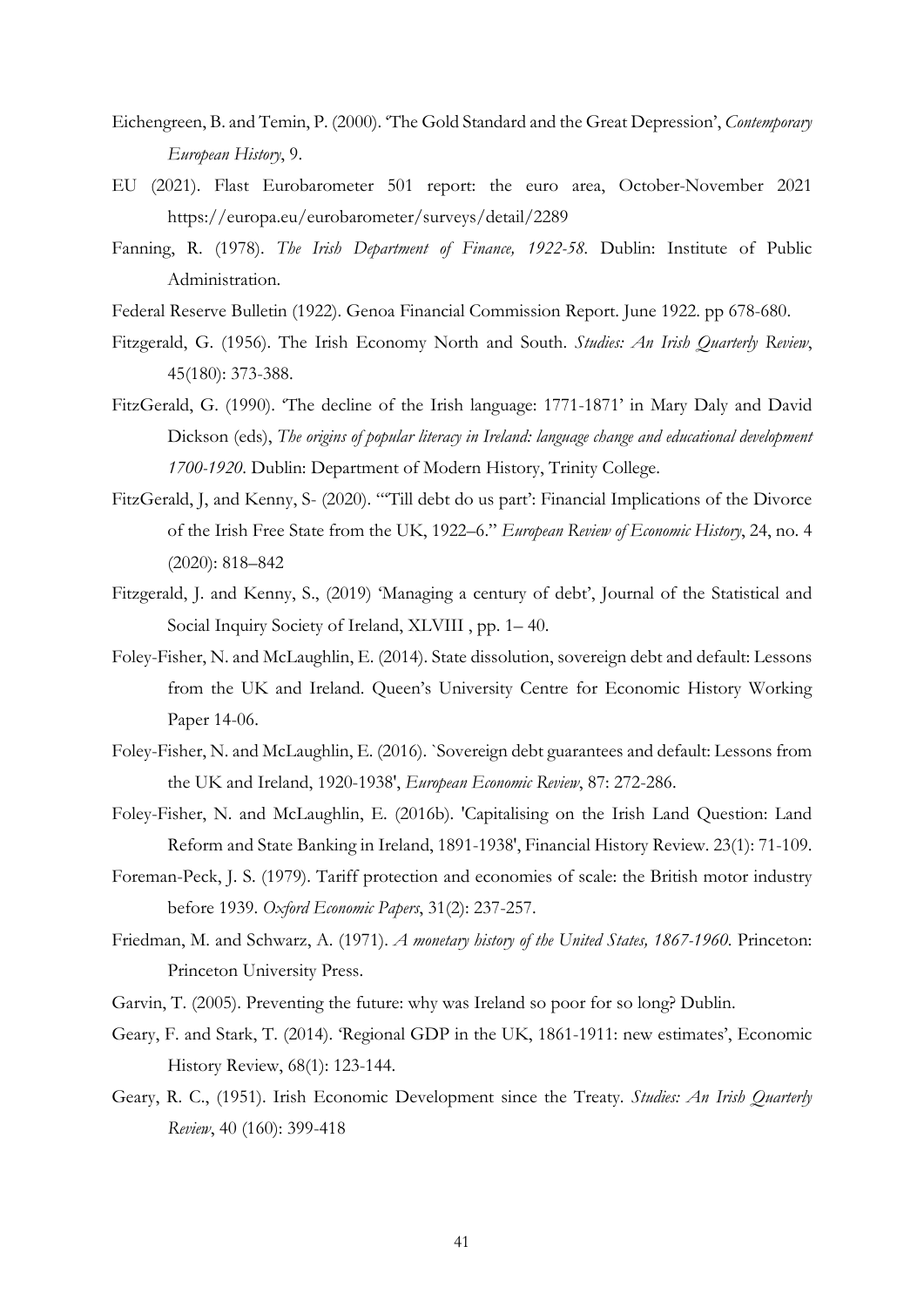- Gerlach, S. and Stuart, R. (2015). Money, interest rates and prices in Ireland, 1933-2012. *Irish Economic and Social History*, 42(1).
- Ghosh, A. R., Gulde, A., Wolf, H. C. (2000). Currency Boards: More than a Quick Fix? *Economic Policy* 15(31): 269-335.
- Gower, J. (2021). Implications for United Kingdom nuclear deterrence should the Union fail. Policy Brief Euro-Atlantic Security. European Leadership Network.
- Gordon, R. G. (2012). 'Is US economic growth over? Faltering innovation confronts the six headwinds'. NBER working paper 18315.
- Gribbon, H. D. (1996). 'Economic and social history, 1850-1921', in W. E. Vaughan (ed), *A New History of Ireland: VI Ireland under the Union, II 1870-1921*. Oxford: Oxford University Press.
- Griffith, A. (1918). The resurrection of Hungary: a parallel for Ireland, with appendices on Pitt's policy and Sinn Fein, Third edition. Dublin.
- Grimes, T. (2008). 'Starting Ireland on the road to industry: Henry Ford in Cork', NUI Maynooth history PhD thesis.
- Grossman, R. S., Lyons, R. C., O'Rourke, K. J., and Ursu, M. A. (2014) 'A monthly stock exchange index for Ireland, 1864-1930.' *European Review of Economic History*, 18 (3).
- Honohan, P. (1997). Currency Board or Central Bank? Lessons from the Irish Pound's link with sterling, 1928-79. *Banca Nazionale del Lavoro Quarterly Review*, 200: 39-67
- Honohan, P. and Ó Gráda, C. (1998). The Irish macroeconomic crisis of 1955-56: how much was due to monetary policy? *Irish Economic and Social History*, 25: 52-80.
- Hynes, W. (2014). To what extent were economic factors important in the separation of the south of Ireland from the United Kingdom and what was the economic impact? *Cambridge Journal of Economics*. 38(2): 369-397.
- Jalland, P. (1983). Irish Home-Rule Finance: a neglected dimension fo the Irish question, 1910-14. *Irish Historical Studies*, 23(91): 233-253.
- Johnson, D. (1985). *The Interwar Economy in Ireland*. Dublin.
- Johnson, D. S. and Kennedy, L. (1996). 'The two economies in Ireland in the twentieth century' in J. R. Hill (ed.), *A new history of Ireland: VII Ireland 1921-84* . Oxford: Oxford University Press.
- Jordan, D. (2020). The Economics of Devolution: Evidence from Northern Ireland 1920-1972. Queen's University Belfast PhD Thesis (Economics).
- Kennedy, K. (1971). *Productivity and Industrial Growth: The Irish experience*. Oxford: Oxford University Press.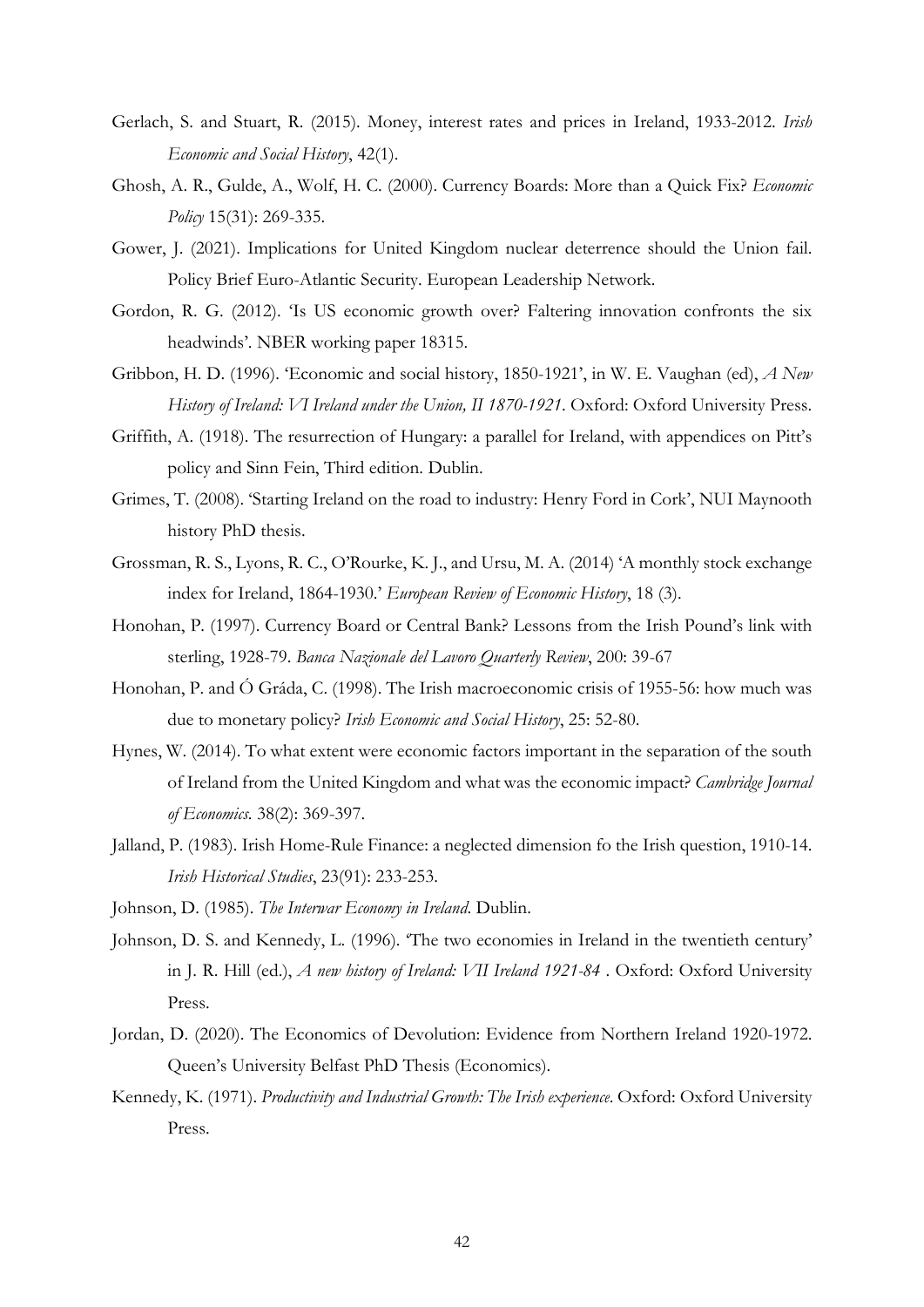- Kennedy , K., Giblon, T., and McHugh, D. (1988). *Irish economic development since independence*. London: Routledge.
- Kennedy, L. (1991). 'The economic thought of the nation's lost leader: Charles Stewart Parnell' in D. George Boyce and Alan O'Day (ed.), *Parnell in Perspective.* Routledge.
- Kennedy, L. (2003). 'The cost of living in Ireland, 1698-1998' in David Dickson and Cormac Ó Gráda (eds.), *Refiguring Ireland, essays in honour of L. M. Cullen*. Dublin: Lilliput Press, pp 249- 276
- Kenny, S. (2022), Irish GDP (1922-47), forthcoming (mimeo)
- Kenny, S. and Lennard, J. (2018), Monetary aggregates for Ireland, 1840–1921. The Economic History Review, 71: 1249-1269
- Kenny, S., and McLaughlin, E. (2022). Currency choice: what lessons from Ireland for an independent Scotland?. Economics Observatory. [https://www.economicsobservatory.com/currency-choice-what-lessons-from-ireland](https://www.economicsobservatory.com/currency-choice-what-lessons-from-ireland-for-an-independent-scotland)[for-an-independent-scotland](https://www.economicsobservatory.com/currency-choice-what-lessons-from-ireland-for-an-independent-scotland)
- Keynes, J. M. (1933). National Self-Sufficiency. *Studies: An Irish Quarterly Review*, 22 (86): 177-193
- Lawrence, R.J. (1965). *The government of Northern Ireland: public finances and public services*, Oxford: Oxford University Press.
- League of Nations (1920). *Report of the International Financial Conference*. Vol 3, No. 5. Boston: World Peace Foundation.
- Lindert, P. (2004). *Growing Public: Social Spending and Economic Growth since the Eighteenth Century*. Cambridge: Cambridge University Press.
- MacNeill, E. (1932). Ten Years of the Irish Free State. *Foreign Affairs*.
- McCartney, D. (1973). The political use of history in the work of Arthur Griffith. *Journal of Contemporary History*, 8(1): 3-19.
- McGarry, F. (2014). Southern Ireland, 1922-32: a free state? in Alvin Jackson ed, *The Oxford Handbook of Modern Irish History*. Oxford: Oxford University Press.
- McGrath, L., Hynes, S., and McHale, J. (2021). Reassessing Ireland's economic development through the lens of sustainable development. *European Review of Economic History.*  https://doi.org/10.1093/ereh/heab025
- McLaughlin, E. (2015). Economic Impact of the Irish revolution. University of St Andrews Discussion Papers in Environmental Economics, 2015-13.
- McLaughlin, E. (2015b). Writing the economic history of Ireland since independence. *Irish Economic and Social History*, 42: 76-92.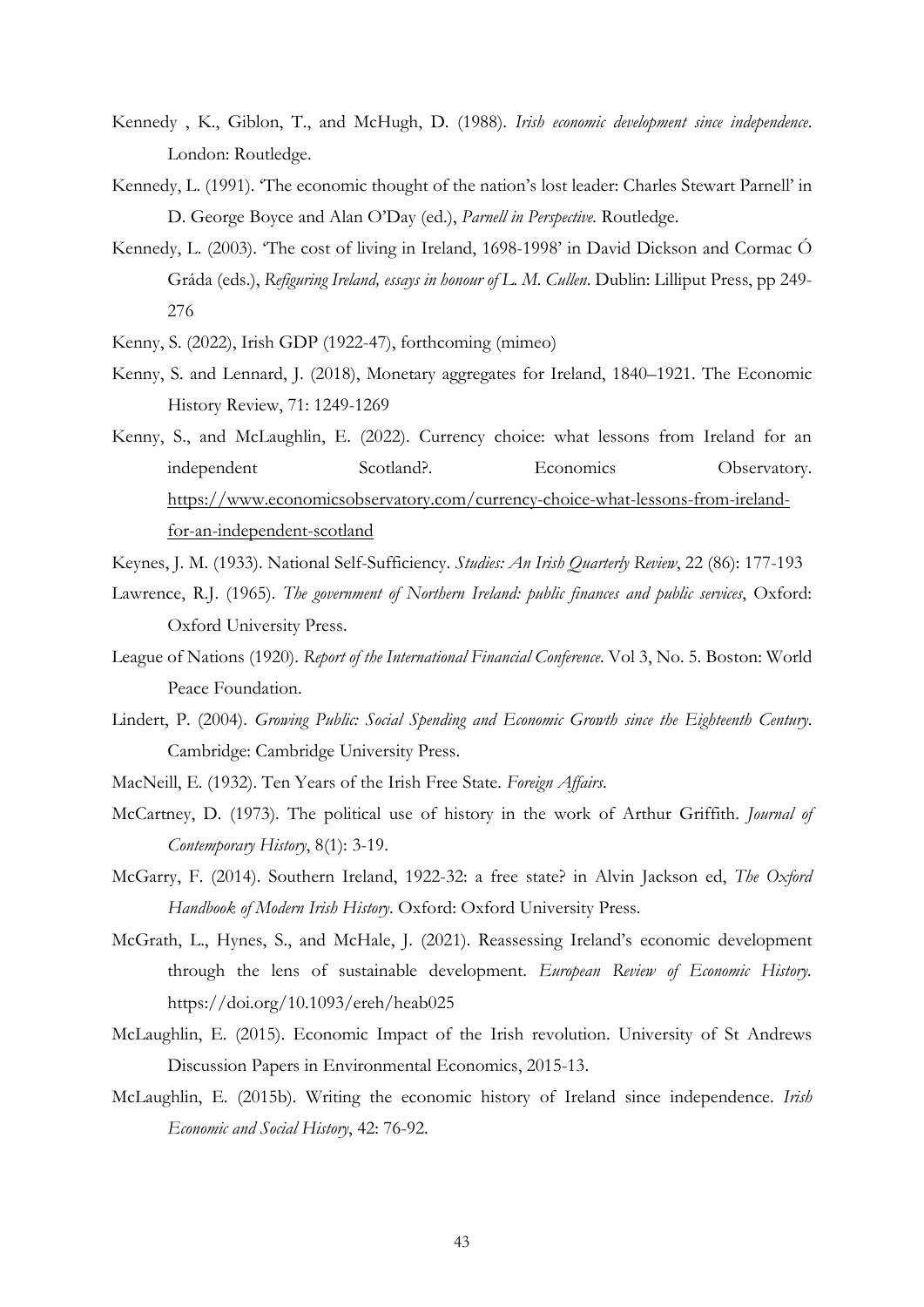- McLaughlin, E. (2017). The Irish Revolution and its Aftermath: the economic dimension. In John Crowley, Donal Ó Drisceoil and Mike Murphy John Borgonovo (eds.). *Atlas of the Irish Revolution*. Cork: Cork University Press.
- McMahon, D. (1984). Republicans and Imperialists: Anglo-Irish relations in the 1930s. Connecticut: Yale University Press.
- Meenan, J. (1970). *The Irish Economy since 1922*. Liverpool: Liverpool University Press.
- Meredith, H. O. (1925). Income and other taxation in Saorstát Eireann. *The Economic Journal* 35(138): 305-310.
- Mitchell, B. R. (1988). *British Historical Statistics*. Cambridge: Cambridge University Press: Cambridge.
- Moynihan, M. (1975). *Currency and Central Banking in Ireland, 1922-1960*. Dublin: Gill and MacMillan: Dublin.
- Musgrave, R. A. and Musgrave, P. B. (1989). Public Finance in Theory and Practice. 5<sup>th</sup> edition. McGraw Hill: New York.
- Nevin, E. (1962). Public Debt and Economic Development. ESRI, paper no. 11.
- Nunan, D. B. (1987). Price trends of agricultural land in Ireland 1901-1986. *Irish Journal of Agricultural Economics and Rural Sociology*, 12: 51-77
- Pratschke, J. L. (1969). The Establishing of the Irish Pound: A backward Glance. *Economic and Social Review* 1(1): 51-
- Offer, A. (1983). Empire and social reform: British overseas investment and domestic politics, 1908-1914. Historical Journal, 26, pp.119-38.
- Ó Gráda, C. (1997). A Rocky Road: The Irish economy since the 1920s: Manchester: Manchester University Press.
- Ó Gráda, C. (2000). The political economy of the old age pension: Ireland c. 1908-1940. UCD Centre for Economic Research Working Paper Series; WP00/22
- Ó Gráda. C. (2002). 'The Greatest Blessing of All': The Old Age Pension in Ireland. *Past & Present*, 175: 124-161.
- Ó Gráda, C. and O'Rourke, K. (2021). The Irish economy during the century after partition. *Economic History Review*, DOI: 10.1111/ehr.13106
- O'Hagan, J. W. (1980), 'An analysis of the Relative size of the Government sector: Ireland 1926- 52', *The Economic and Social Review*, 12 (1).
- Olson, M. (1989). 'The rise and decline of nations: where does Ireland fit in?' Geary Lecture.